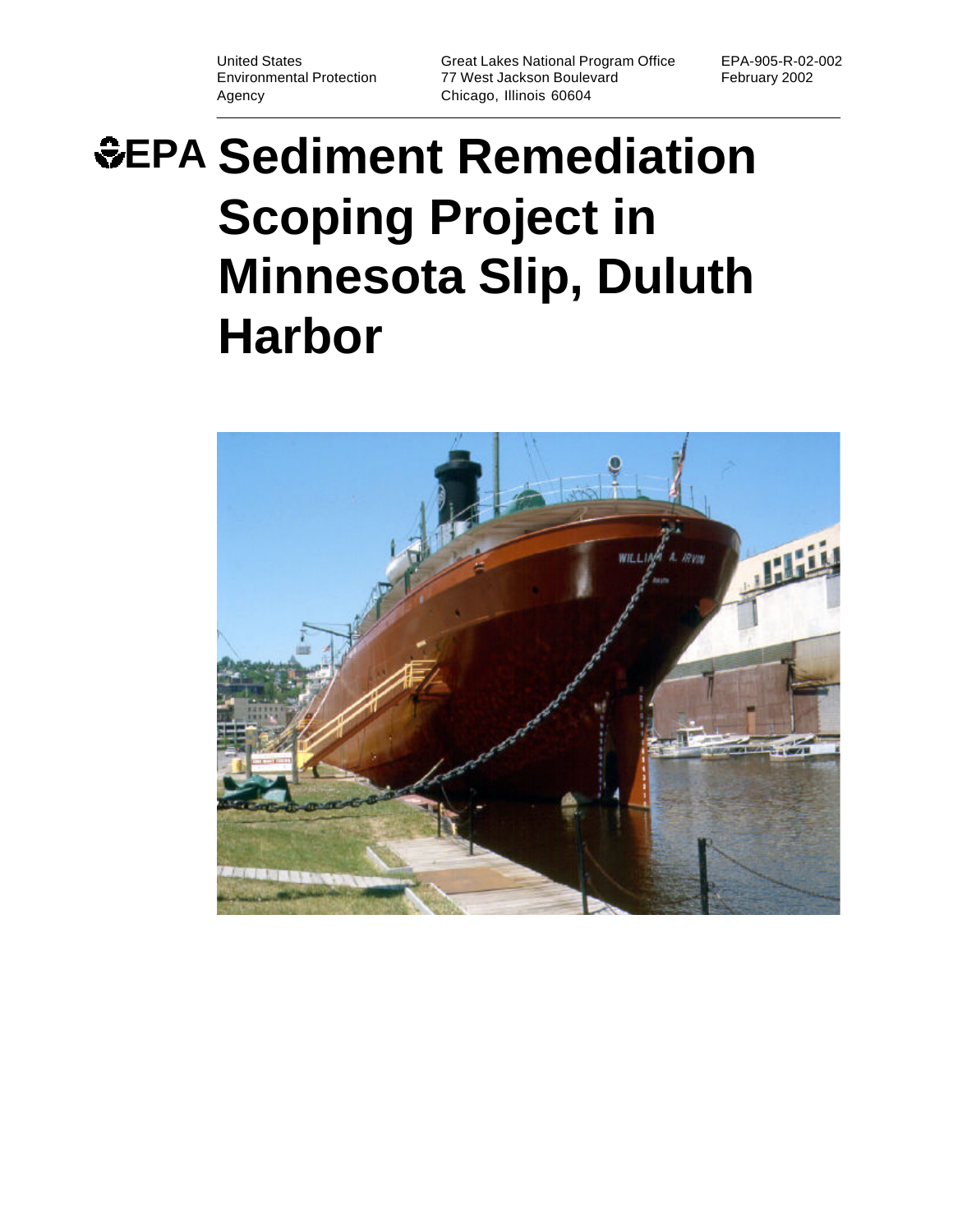# **SEDIMENT REMEDIATION SCOPING PROJECT IN**

# **MINNESOTA SLIP, DULUTH HARBOR**

# **Final Report**

*Submitted to:*

Scott Cieniawski Great Lakes National Program Office, G-17J U.S. Environmental Protection Agency 77 West Jackson Boulevard Chicago, Illinois 60604-3590

#### *Submitted by:*

Judy L. Crane<sup>1</sup>, Dawn E. Smorong<sup>2</sup>, David A. Pillard<sup>3</sup>, and Donald D. MacDonald<sup>2</sup>

<sup>1</sup>Minnesota Pollution Control Agency Environmental Outcomes Division 520 Lafayette Road North St. Paul, Minnesota 55155-4194 Email: judy.crane@pca.state.mn.us

<sup>2</sup>MacDonald Environmental Sciences Ltd. #24 – 4800 Island Highway North Nanaimo, British Columbia V9T 1W6 Canada

<sup>3</sup>ENSR International Fort Collins Environmental Toxicology Laboratory 4303 West LaPorte Avenue Fort Collins, CO 80521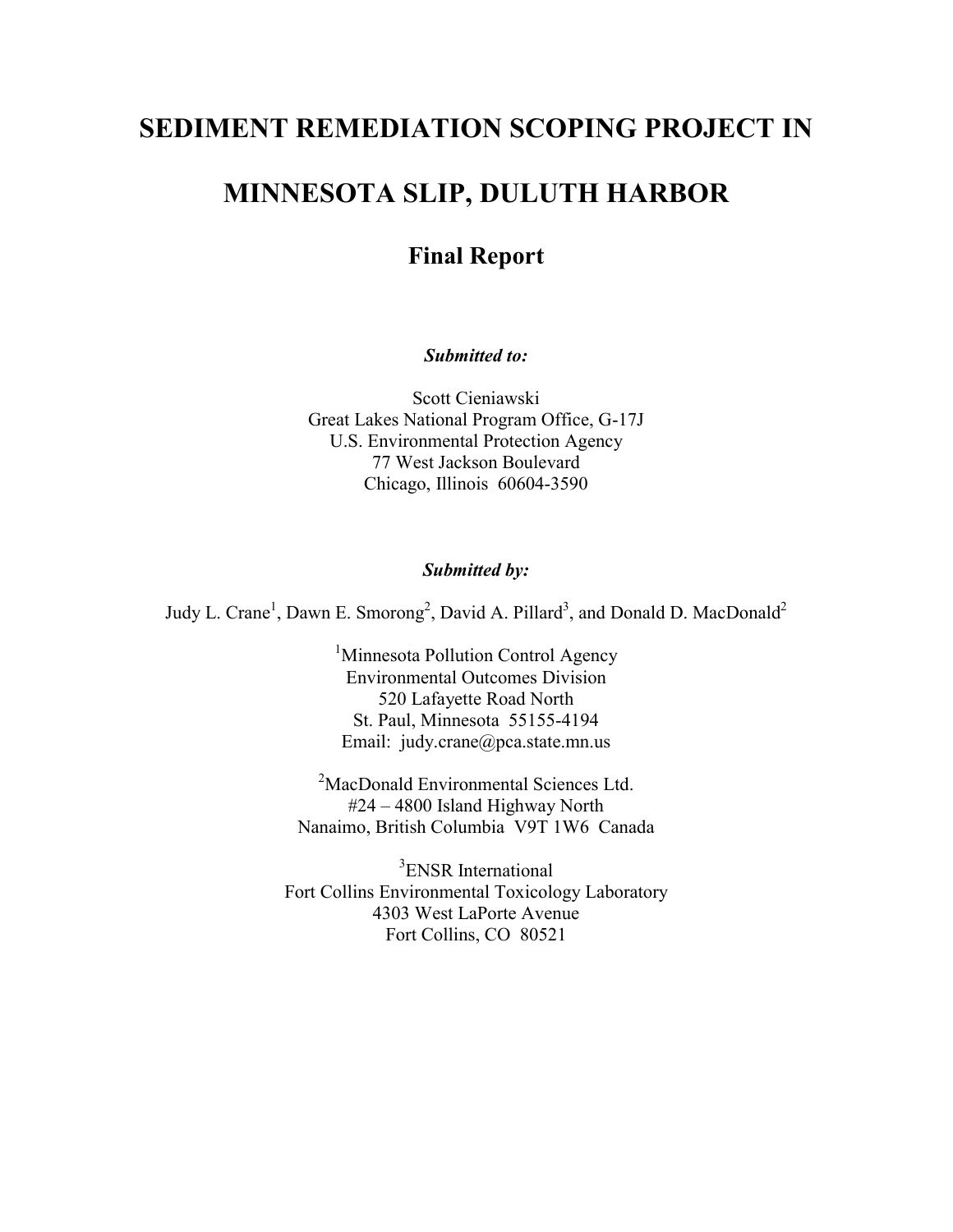# **DISCLAIMER**

The information in this document has been funded by the U.S. Environmental Protection Agency's (EPA) Great Lakes National Program Office. It has been subject to the Agency's peer and administrative review, and it has been approved for publication as an EPA document. Mention of trade names or commercial products does not constitute endorsement or recommendation for use by the U.S. Environmental Protection Agency.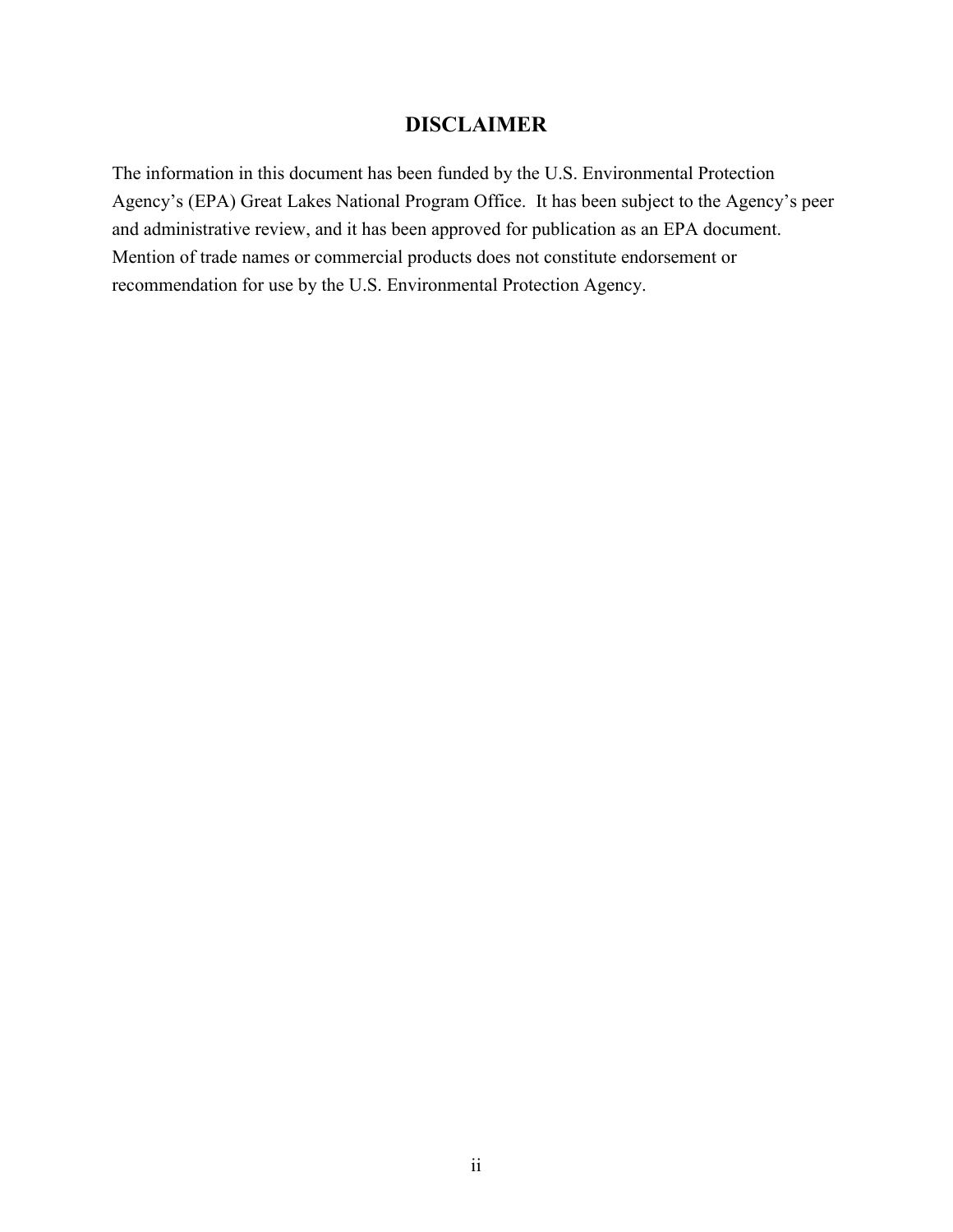# **TABLE OF CONTENTS**

# Page

| 3.5.1 Comparison of Sediment Chemistry Data to Sediment Quality Targets14 |  |
|---------------------------------------------------------------------------|--|
| 3.5.2 Calculation of Mean Probable Effect Concentration Quotients14       |  |
| 3.5.3 Development of Isopleth Figures for Sediment Quality Parameters15   |  |
|                                                                           |  |
| 3.5.4.1 Collection, Evaluation, and Compilation of Sediment               |  |
| 3.5.4.2 Identification of Appropriate Sites Within the St. Louis          |  |
|                                                                           |  |
| 3.5.4.3 Identification of Appropriate Great Lakes AOCs19                  |  |
|                                                                           |  |
| 3.5.4.5 Production of Box and Whisker Plots and Cumulative                |  |
|                                                                           |  |
|                                                                           |  |
|                                                                           |  |
|                                                                           |  |
|                                                                           |  |
|                                                                           |  |
|                                                                           |  |
|                                                                           |  |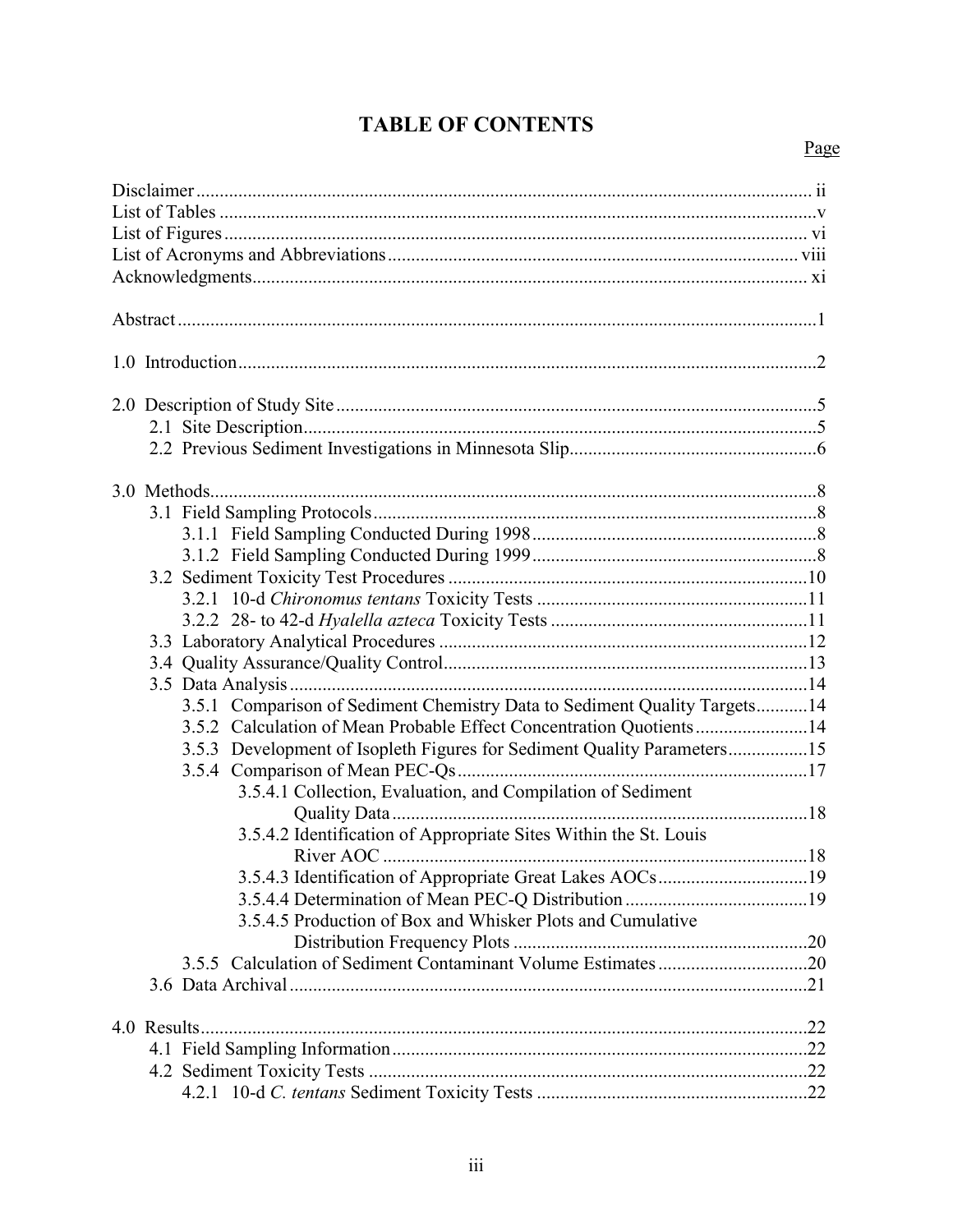# **TABLE OF CONTENTS (Continued)**

| 4.3.1                                                                            |  |
|----------------------------------------------------------------------------------|--|
| 4.3.2                                                                            |  |
| 4.3.3                                                                            |  |
| 4.3.4                                                                            |  |
| 4.3.5                                                                            |  |
| Total Metals: Cadmium, Chromium, Copper, Nickel, and Selenium30<br>4.3.6         |  |
| 4.3.7                                                                            |  |
| 4.3.8                                                                            |  |
| 4.3.9                                                                            |  |
|                                                                                  |  |
|                                                                                  |  |
|                                                                                  |  |
|                                                                                  |  |
|                                                                                  |  |
|                                                                                  |  |
| 5.3 Comparison of Mean PEC-Qs in Minnesota Slip with Other Sites40               |  |
|                                                                                  |  |
|                                                                                  |  |
|                                                                                  |  |
|                                                                                  |  |
|                                                                                  |  |
|                                                                                  |  |
|                                                                                  |  |
|                                                                                  |  |
|                                                                                  |  |
|                                                                                  |  |
| APPENDIX A: Toxicity of Sediments Collected from Minnesota Slip to the Midge,    |  |
| Chironomus tentans                                                               |  |
| APPENDIX B: Toxicity of Sediments Collected from Minnesota Slip to the Amphipod, |  |
| Hyalella azteca                                                                  |  |
| APPENDIX C: Historical Distribution of Total PAHs, Mercury, Lead, and Zinc at    |  |
| MNS-99-04R and MNS-99-13R                                                        |  |

Page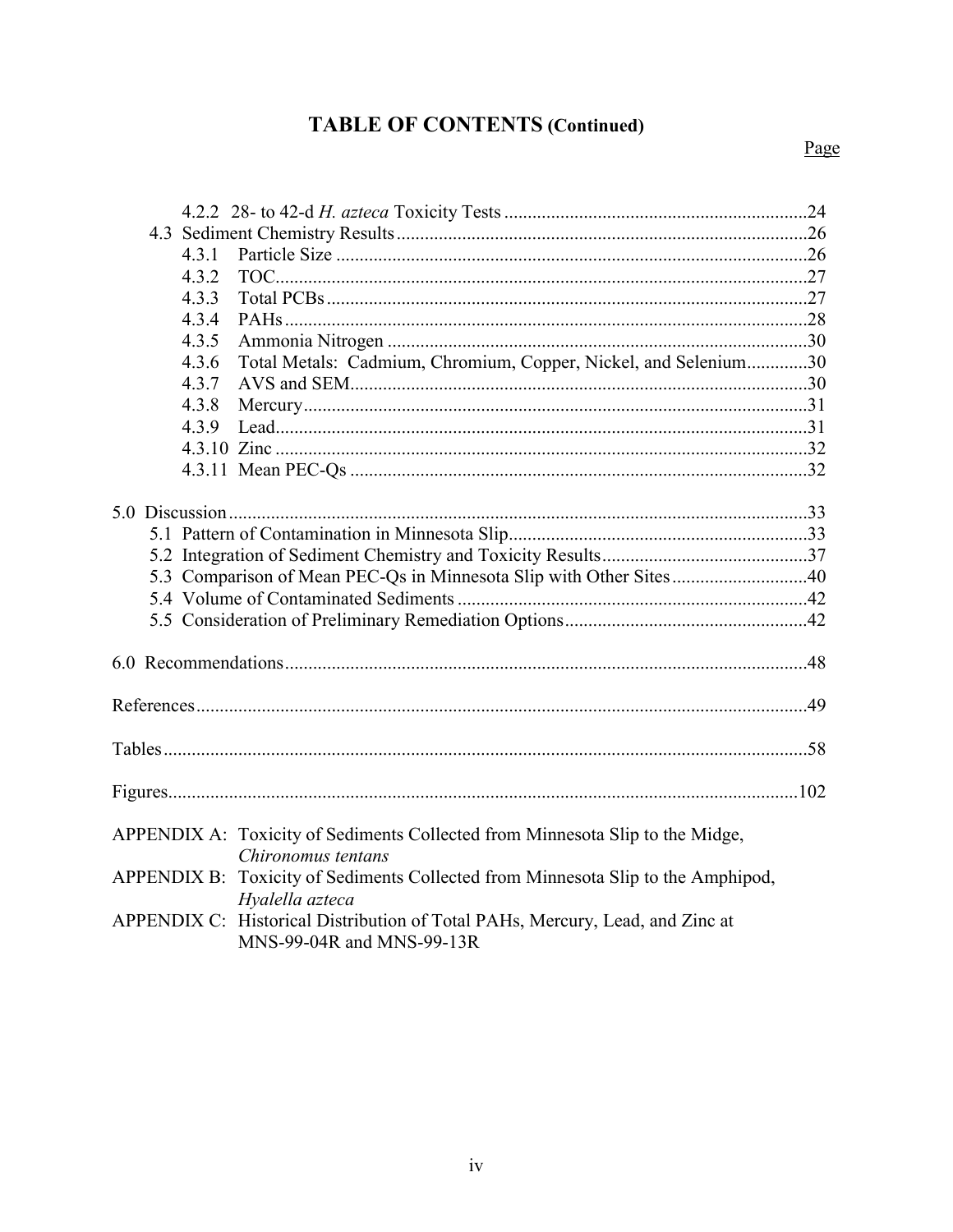# **LIST OF TABLES**

#### Table Page

| $\mathbf{1}$   |                                                                              |  |
|----------------|------------------------------------------------------------------------------|--|
| $\sqrt{2}$     |                                                                              |  |
| $\overline{3}$ |                                                                              |  |
| $\overline{4}$ | Geopositional information for sediment samples collected from                |  |
|                |                                                                              |  |
| 5              | Number of sediment samples and field replicates included in each sediment    |  |
|                |                                                                              |  |
| 6              | Results of the 10-d C. tentans sediment toxicity tests on surficial          |  |
|                |                                                                              |  |
| $\overline{7}$ | Mean percentage survival results of the 28- to 42-d H. azteca sediment       |  |
|                |                                                                              |  |
| 8              | Mean dry weight results of the 28- to 42-d H. azteca sediment toxicity       |  |
|                |                                                                              |  |
| 9              | Mean reproduction results of the 42-d H. azteca sediment toxicity tests      |  |
|                |                                                                              |  |
| 10             | Particle size distribution of sediments from Minnesota Slip. Particle        |  |
|                |                                                                              |  |
| 11             | Sediment quality data for surficial (0-5 cm) sediments collected from        |  |
|                |                                                                              |  |
| 12             | Summary of results of sediment samples analyzed for PAH compounds            |  |
|                |                                                                              |  |
| 13             | Percentage composition of PAH compounds comprising the LMW and               |  |
|                |                                                                              |  |
| 14             | Summary of LMW, HMW, and total PAHs (based on a subset of 13                 |  |
|                |                                                                              |  |
| 15             | Ratio of LMW or HMW PAHs to total PAHs (based on a subset of                 |  |
|                |                                                                              |  |
| 16             | Mean PEC-Q values for sediment samples collected from Minnesota Slip93       |  |
| 17             |                                                                              |  |
| 18             | Summary of sediment toxicity test results, compared to the test control, and |  |
|                | mean PEC-Q values for surficial sediments collected from Minnesota Slip97    |  |
| 19             | Distribution of mean PEC-Qs for selected areas in the St. Louis River AOC98  |  |
| 20             | Distribution of mean PEC-Qs that also included mercury for selected areas    |  |
|                |                                                                              |  |
| 21             | Distribution of mean PEC-Qs for selected Great Lakes AOCs 100                |  |
| 22             | Summary of FIELDS mass and volume calculations for Minnesota Slip            |  |
|                | sediments with total PAH (13) concentrations greater than 23 mg/kg dry wt101 |  |
| 23             | Summary of FIELDS volume calculations for Minnesota Slip                     |  |
|                |                                                                              |  |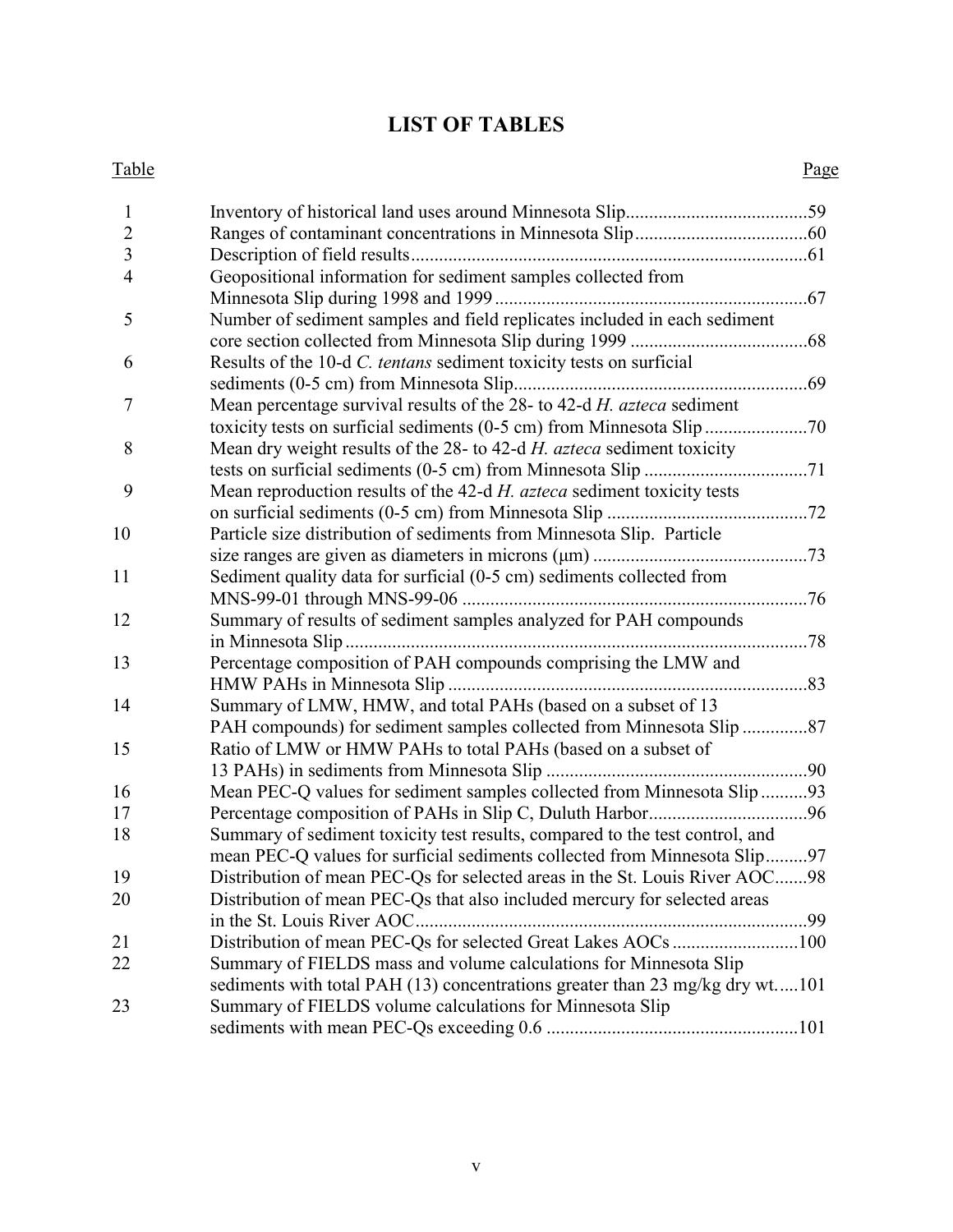# **LIST OF FIGURES**

#### Figure Page

| 1              |                                                                              |  |
|----------------|------------------------------------------------------------------------------|--|
| $\overline{2}$ |                                                                              |  |
| $\overline{3}$ |                                                                              |  |
| $\overline{4}$ |                                                                              |  |
| 5              |                                                                              |  |
| 6              |                                                                              |  |
| $\overline{7}$ |                                                                              |  |
| 8              | Isopleth plots for the distribution of sand $($ >53 $\mu$ m $)$ in Minnesota |  |
|                |                                                                              |  |
| 9              | Isopleth plots for the distribution of silt $(53 – 2 \mu m)$ in Minnesota    |  |
|                |                                                                              |  |
| 10             | Isopleth plots for the distribution of clay $(2 - 0 \mu m)$ in Minnesota     |  |
|                |                                                                              |  |
| 11             | Isopleth plots for the distribution of TOC (%) in Minnesota Slip             |  |
|                |                                                                              |  |
| 12             | Isopleth plot for the distribution of total PCBs (µg/kg dry wt.) in          |  |
|                |                                                                              |  |
| 13             | Isopleth plots for the distribution of total PAHs in Minnesota Slip for      |  |
|                |                                                                              |  |
| 14             | Historical distribution of total PAHs (mg/kg dry wt.) at site MNS-99-15 123  |  |
| 15             | Historical distribution of total PAHs (mg/kg dry wt.) at site MNS-99-04 124  |  |
| 16             | Historical distribution of total PAHs (mg/kg dry wt.) at site MNS-99-03 125  |  |
| 17             | Historical distribution of total PAHs (mg/kg dry wt.) at site MNS-99-13 126  |  |
| 18             | Isopleth plots for the distribution of mercury (mg/kg dry wt.) in            |  |
|                |                                                                              |  |
| 19             | Historical distribution of mercury (mg/kg dry wt.) at site MNS-99-15130      |  |
| 20             | Historical distribution of mercury (mg/kg dry wt.) at site MNS-99-04131      |  |
| 21             | Historical distribution of mercury (mg/kg dry wt.) at site MNS-99-03132      |  |
| 22             | Historical distribution of mercury (mg/kg dry wt.) at site MNS-99-13133      |  |
| 23             | Isopleth plots for the distribution of lead (mg/kg dry wt.) in Minnesota     |  |
|                | Slip for selected depth intervals                                            |  |
| 24             | Historical distribution of lead (mg/kg dry wt.) at site MNS-99-15 137        |  |
| 25             | Historical distribution of lead (mg/kg dry wt.) at site MNS-99-04 138        |  |
| 26             |                                                                              |  |
| 27             | Historical distribution of lead (mg/kg dry wt.) at site MNS-99-13 140        |  |
| 28             | Isopleth plots for the distribution of zinc (mg/kg dry wt.) in Minnesota     |  |
|                | Slip for selected depth intervals                                            |  |
| 29             | Historical distribution of zinc (mg/kg dry wt.) at site MNS-99-15 144        |  |
| 30             | Historical distribution of zinc (mg/kg dry wt.) at site MNS-99-04 145        |  |
| 31             | Historical distribution of zinc (mg/kg dry wt.) at site MNS-99-03 146        |  |
| 32             | Historical distribution of zinc (mg/kg dry wt.) at site MNS-99-13 147        |  |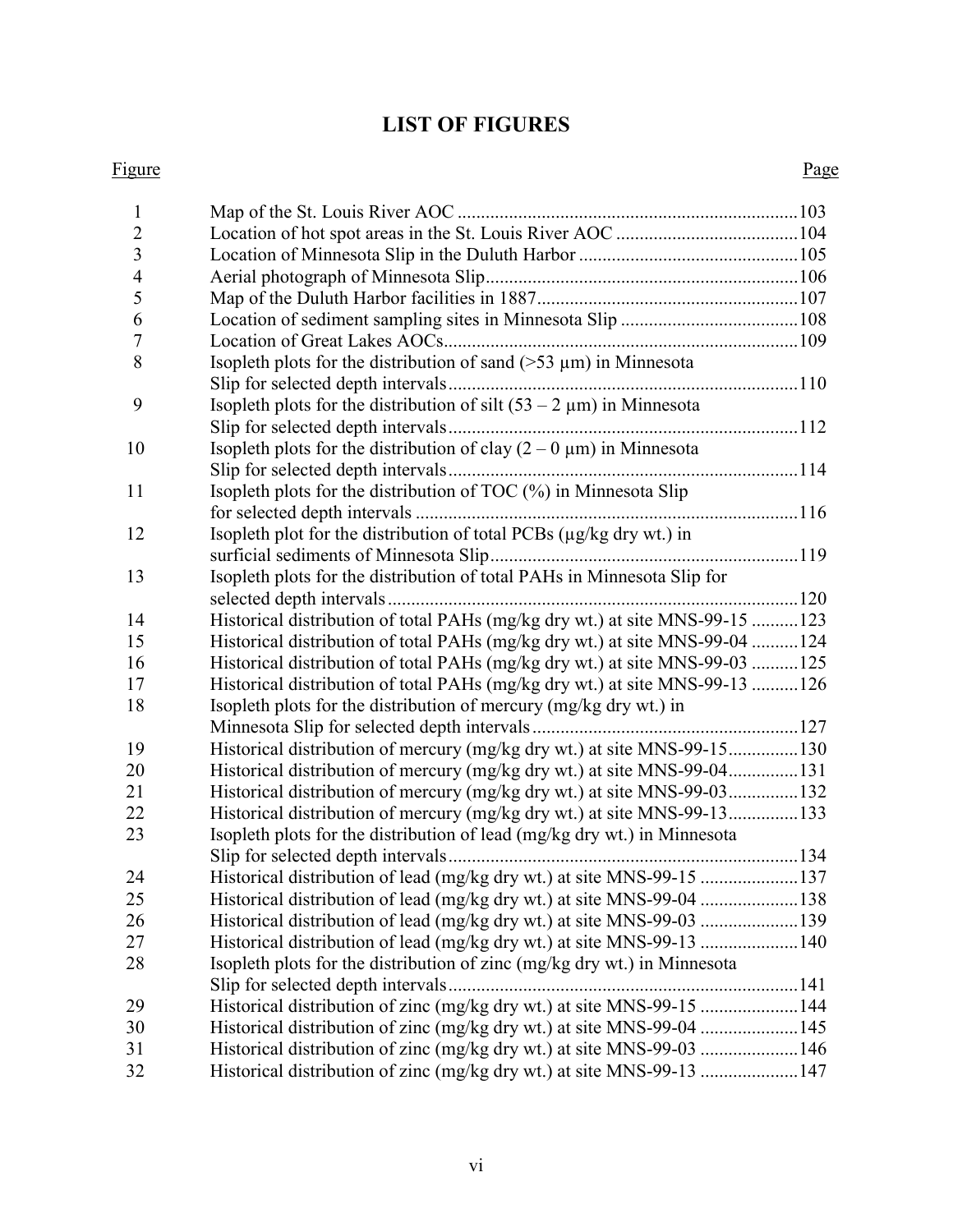# **LIST OF FIGURES (Continued)**

#### Figure Page

| 33 | Isopleth plots for the distribution of mean PEC-Qs in Minnesota Slip<br>for selected depth intervals.                                       | 148 |
|----|---------------------------------------------------------------------------------------------------------------------------------------------|-----|
| 34 | Box and whisker plot showing the mean PEC-Q distribution for the St. Louis<br>River AOC (ranked according to decreasing average mean PEC-Q) |     |
|    | values)                                                                                                                                     | 151 |
| 35 | Cumulative distribution plot showing the mean PEC-Q distribution                                                                            |     |
|    | for sediment samples collected in the St. Louis River AOC.                                                                                  | 152 |
| 36 | Box and whisker plot showing the mean PEC-Q distribution for the St. Louis                                                                  |     |
|    | River AOC (ranked according to decreasing average mean PEC-Q                                                                                |     |
|    |                                                                                                                                             | 153 |
| 37 | Cumulative distribution plot showing the mean PEC-Q distribution                                                                            |     |
|    | for sediment samples collected in the St. Louis River AOC (mean                                                                             |     |
|    | PEC-Qs calculated including mercury)                                                                                                        | 154 |
| 38 | Cumulative distribution plot showing the distribution of mean                                                                               |     |
|    | PEC-Qs calculated either including or excluding mercury, for                                                                                |     |
|    | sediment samples collected in Minnesota Slip                                                                                                | 155 |
| 39 | Box and whisker plot showing the mean PEC-Q distribution for selected                                                                       |     |
|    | Great Lakes AOCs and Minnesota Slip (ranked according to decreasing                                                                         |     |
|    | average mean PEC-Q values)                                                                                                                  | 156 |
| 40 | Cumulative distribution plot showing the mean PEC-Q                                                                                         |     |
|    | distribution for sediment samples collected in selected Great                                                                               |     |
|    | Lakes AOCs.                                                                                                                                 | 157 |
|    |                                                                                                                                             |     |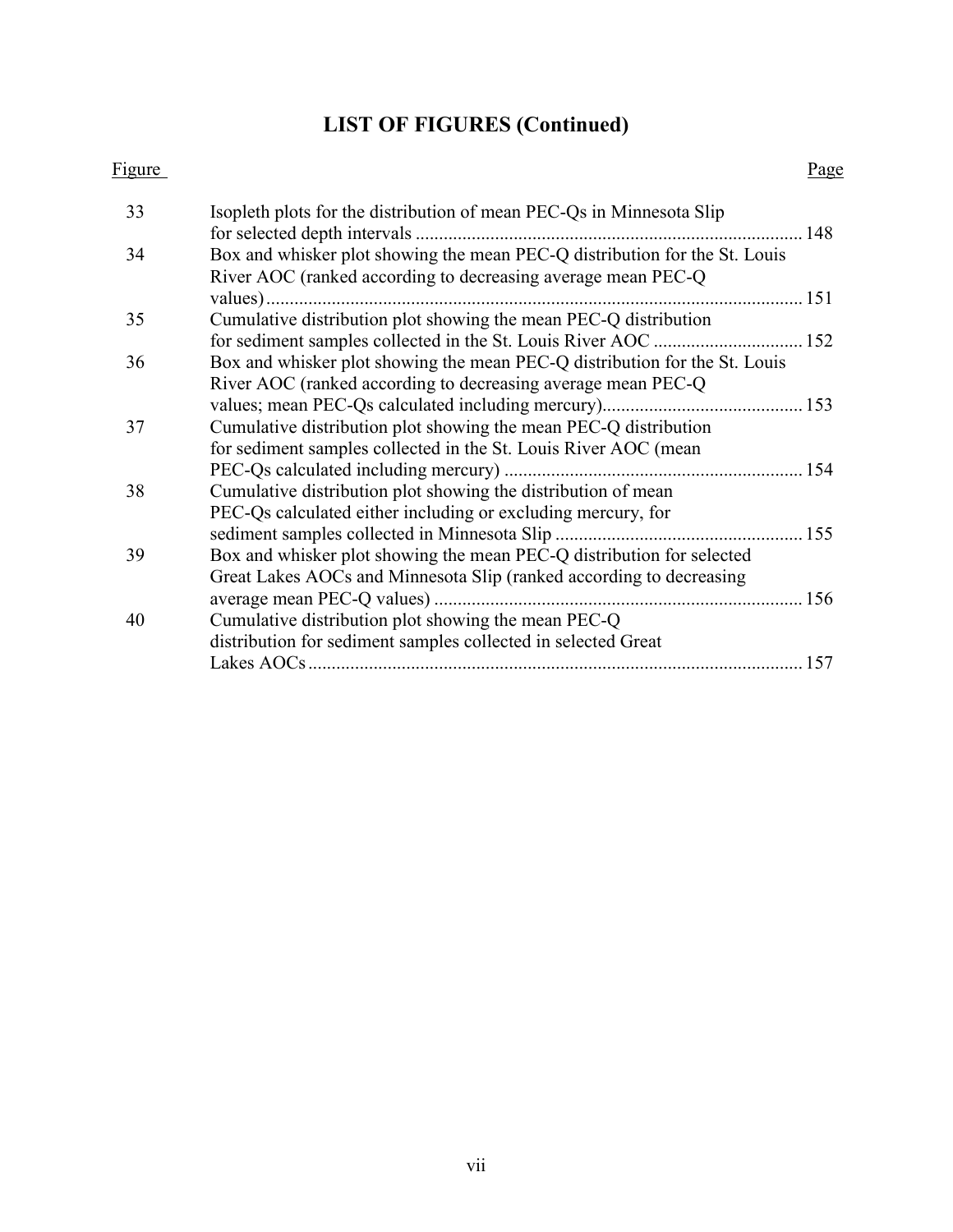# **LIST OF ACRONYMS AND ABBREVIATIONS**

| 2Metnap       | 2-Methylnaphthalene                                             |
|---------------|-----------------------------------------------------------------|
| <b>AC</b>     | <b>Alternating Current</b>                                      |
| Acene         | Acenaphthene                                                    |
| Aceny         | Acenaphthylene                                                  |
| <b>AFDW</b>   | Ash Free Dry Weight                                             |
| Anth          | Anthracene                                                      |
| <b>AOC</b>    | Area of Concern                                                 |
| <b>ARCS</b>   | Assessment and Remediation of Contaminated Sediments            |
| <b>ASTM</b>   | American Society of Testing and Materials                       |
| <b>AVS</b>    | Acid Volatile Sulfide                                           |
| Bena          | Benzo[a]anthracene                                              |
| Benap         | Benzo[a]pyrene                                                  |
| Benb          | $Benzo[b&]j] fluoranthene$                                      |
| Bene          | Benzo[e]pyrene                                                  |
| Beng          | Benzo[g,h,i]perylene                                            |
| Benk          | Benzo[k]fluoranthene                                            |
| <b>BMP</b>    | <b>Best Management Practice</b>                                 |
| <b>CAC</b>    | Citizen's Action Committee                                      |
| <b>CDF</b>    | <b>Cumulative Distribution Frequency</b>                        |
| Chry          | Chrysene                                                        |
| cm            | Centimeter                                                      |
| CO            | Colorado                                                        |
| Corp.         | Corporation                                                     |
| <b>CV</b>     | Coefficient of Variation                                        |
| d             | Day                                                             |
| DC            | Direct Current                                                  |
| <b>DDD</b>    | Metabolite of DDT                                               |
| <b>DDT</b>    | Dichloro-diphenyl-trichloroethane                               |
| <b>DECC</b>   | Duluth Entertainment and Convention Center                      |
| DI            | Deionized (as in deionized water)                               |
| Diben         | Dibenzo[a,h]anthracene                                          |
| <b>ECGO</b>   | Electrochemical Geooxidation                                    |
| <b>ECRTs</b>  | <b>Electrochemical Remediation Technologies</b>                 |
| <b>EPA</b>    | <b>Environmental Protection Agency</b>                          |
| <b>FCETL</b>  | Fort Collins Environmental Toxicology Laboratory                |
| <b>FIELDS</b> | Fully Integrated Environmental Location Decision Support System |
| Fluo          | Fluorene                                                        |
| Flut          | Fluoranthene                                                    |
| GC/ECD        | Gas Chromatography/Electron Capture Detection                   |
| GC/MS SIM     | Gas Chromatography/Mass Spectrometry Selected Ion Monitoring    |
| <b>GFT</b>    | <b>Glass Furnace Technology</b>                                 |
| <b>GIS</b>    | Geographic Information System                                   |
| <b>GLNPO</b>  | Great Lakes National Program Office                             |
|               |                                                                 |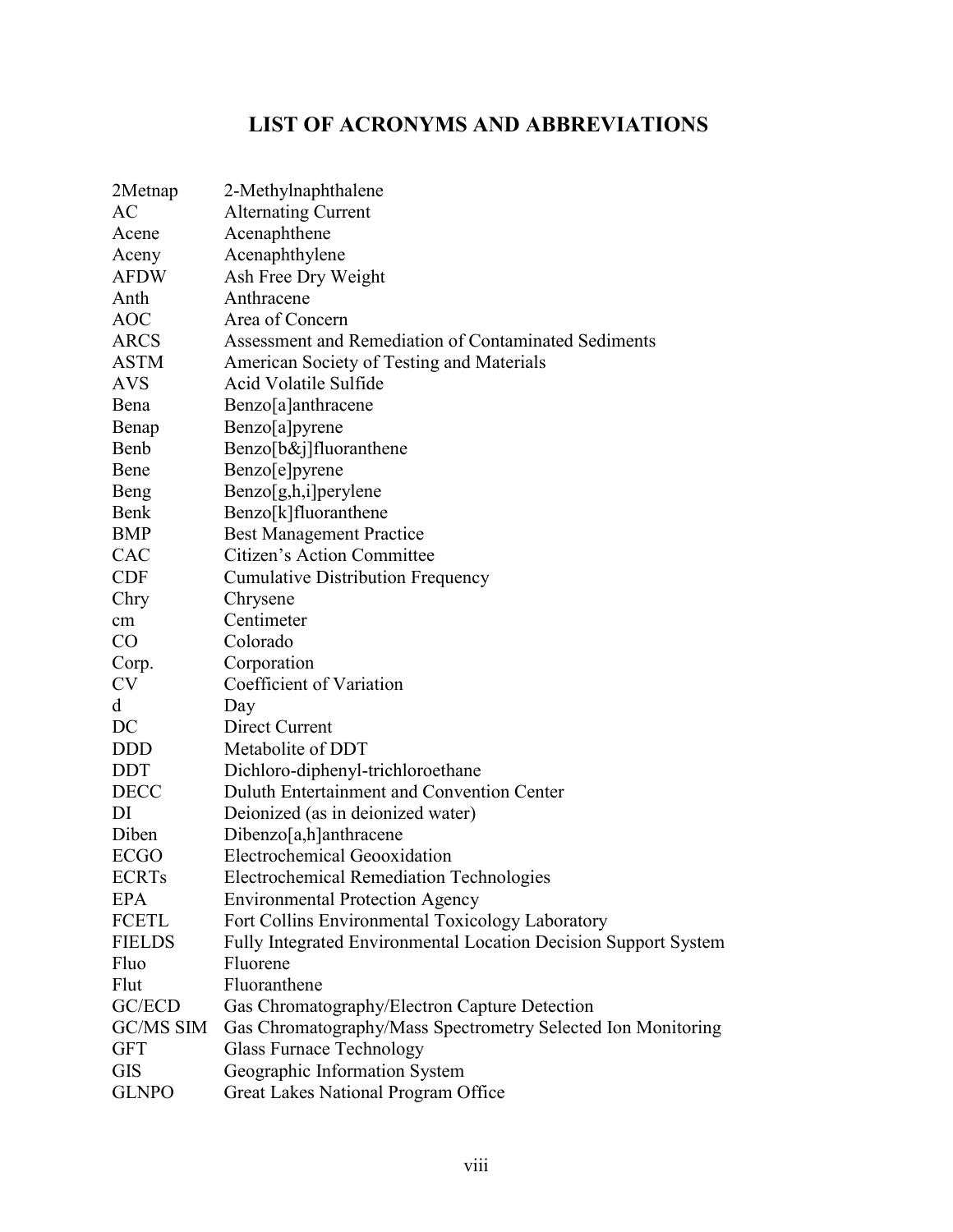# **LIST OF ACRONYMS AND ABBREVIATIONS (continued)**

| <b>GPS</b>     | Global Positioning System                   |
|----------------|---------------------------------------------|
| <b>HCl</b>     | Hydrochloric Acid                           |
| <b>HMW</b>     | High Molecular Weight                       |
| IC             | <b>Induced Complexation</b>                 |
| ID             | <b>Identifier Code</b>                      |
| <b>IDW</b>     | Inverse Distance Weighted                   |
| <b>IJC</b>     | <b>International Joint Commission</b>       |
| IL             | Illinois                                    |
| $\mathbb{N}$   | Indiana                                     |
| Indp           | $Indeno[1,2,3-cd]pyrene$                    |
| IT Corp.       | <b>International Technology Corporation</b> |
| <b>KCl</b>     | Potassium Chloride                          |
| kg             | Kilogram                                    |
| 1              | Liter                                       |
| 1 <sub>b</sub> | Pound                                       |
| <b>LMW</b>     | Low Molecular Weight                        |
| m              | Meter                                       |
| <b>MDH</b>     | Minnesota Department of Health              |
| <b>MESL</b>    | MacDonald Environmental Sciences Ltd.       |
| mg             | Milligram                                   |
| MI             | Michigan                                    |
| mm             | Millimeter                                  |
| <b>MN</b>      | Minnesota                                   |
| <b>MNS</b>     | Minnesota Slip                              |
| mo             | Month                                       |
| MO             | Missouri                                    |
| <b>MPCA</b>    | Minnesota Pollution Control Agency          |
| n              | Number                                      |
| Naph           | Naphthalene                                 |
| NT             | Not Toxic                                   |
| NY             | New York                                    |
| OН             | Ohio                                        |
| ON             | Ontario                                     |
| PAHs           | Polycyclic Aromatic Hydrocarbons            |
| <b>PCBs</b>    | Polychlorinated Biphenyls                   |
| <b>PEC</b>     | <b>Probable Effect Concentration</b>        |
| PEC-Q          | Probable Effect Concentration Quotient      |
| Phen           | Phenanthrene                                |
| <b>PRP</b>     | <b>Potentially Responsible Party</b>        |
| Pyrn           | Pyrene                                      |
| QA/QC          | <b>Quality Assurance/Quality Control</b>    |
| <b>QAPP</b>    | <b>Quality Assurance Project Plan</b>       |
| QC             | <b>Quality Control</b>                      |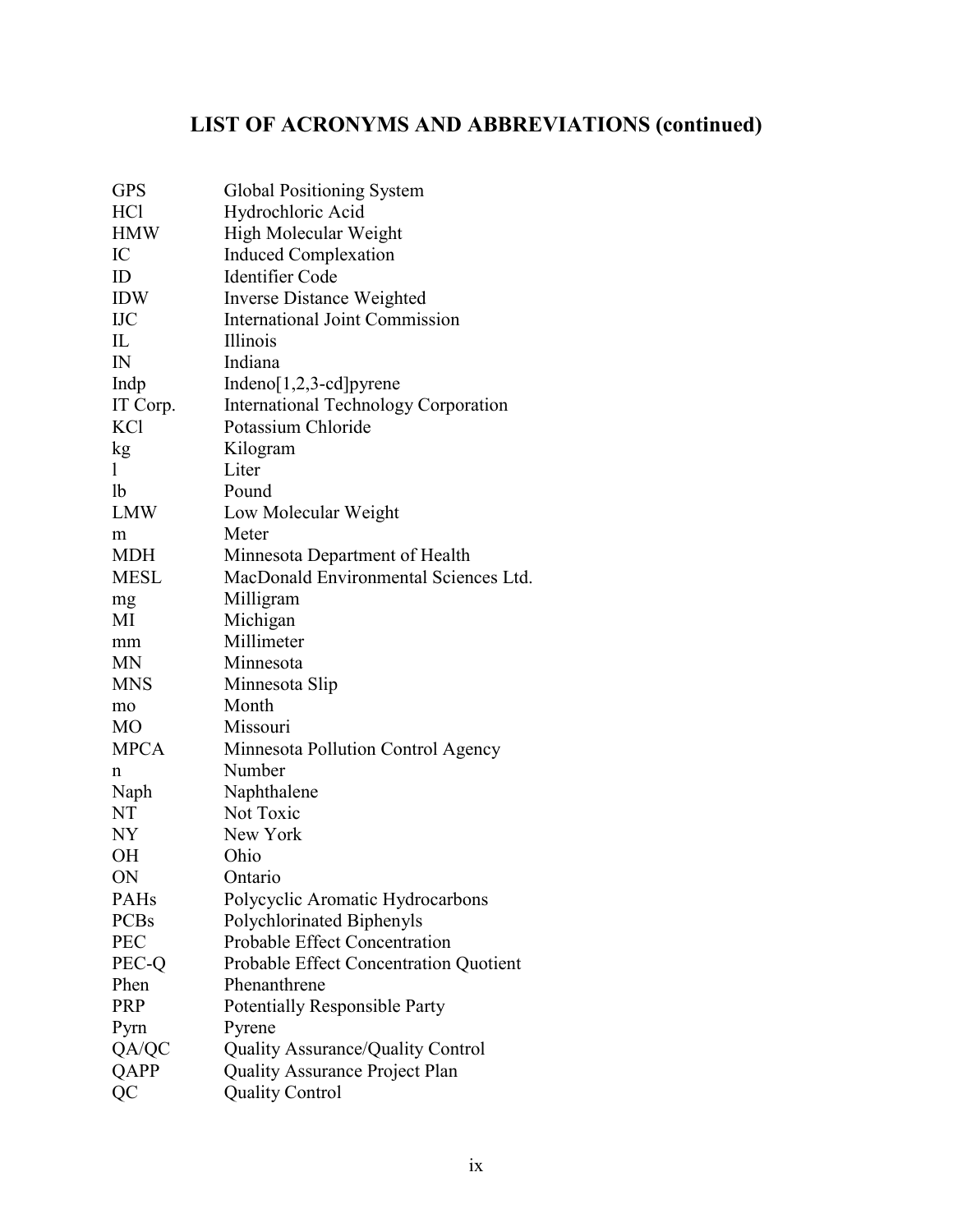# **LIST OF ACRONYMS AND ABBREVIATIONS (continued)**

| $r^2$         | Coefficient of Determination                             |
|---------------|----------------------------------------------------------|
| $\mathbf R$   | <b>Field Replicate</b>                                   |
| R/V           | <b>Research Vessel</b>                                   |
| <b>RAP</b>    | Remedial Action Plan                                     |
| <b>R-EMAP</b> | Regional Environmental Monitoring and Assessment Program |
| <b>RPD</b>    | <b>Relative Percent Difference</b>                       |
| SADA          | Spatial Analysis and Decision Assistance                 |
| <b>SD</b>     | <b>Standard Deviation</b>                                |
| <b>SEM</b>    | Simultaneously Extractable Metals                        |
| <b>SLRAOC</b> | St. Louis River Area of Concern                          |
| <b>SOP</b>    | <b>Standard Operating Procedure</b>                      |
| SQG           | <b>Sediment Quality Guideline</b>                        |
| SQT           | <b>Sediment Quality Target</b>                           |
| S.S.          | <b>Steam Ship</b>                                        |
| <sup>T</sup>  | Toxic                                                    |
| <b>TIF</b>    | Tag Image File format                                    |
| <b>TMA</b>    | Thermo Analytical                                        |
| <b>TOC</b>    | <b>Total Organic Carbon</b>                              |
| μg            | Microgram                                                |
| $\mu$ m       | Micrometer (also termed micron)                          |
| <b>UMD</b>    | University of Minnesota--Duluth                          |
| <b>USEPA</b>  | United States Environmental Protection Agency            |
| <b>USGS</b>   | United States Geological Survey                          |
| <b>WA</b>     | Washington                                               |
| <b>WDNR</b>   | Wisconsin Department of Natural Resources                |
| WI            | Wisconsin                                                |
| <b>WLSSD</b>  | Western Lake Superior Sanitary District                  |
| wt.           | Weight                                                   |
| <b>WWI</b>    | World War I                                              |
| WWII          | World War II                                             |
| yd            | Yard                                                     |
| yr            | Year                                                     |
|               |                                                          |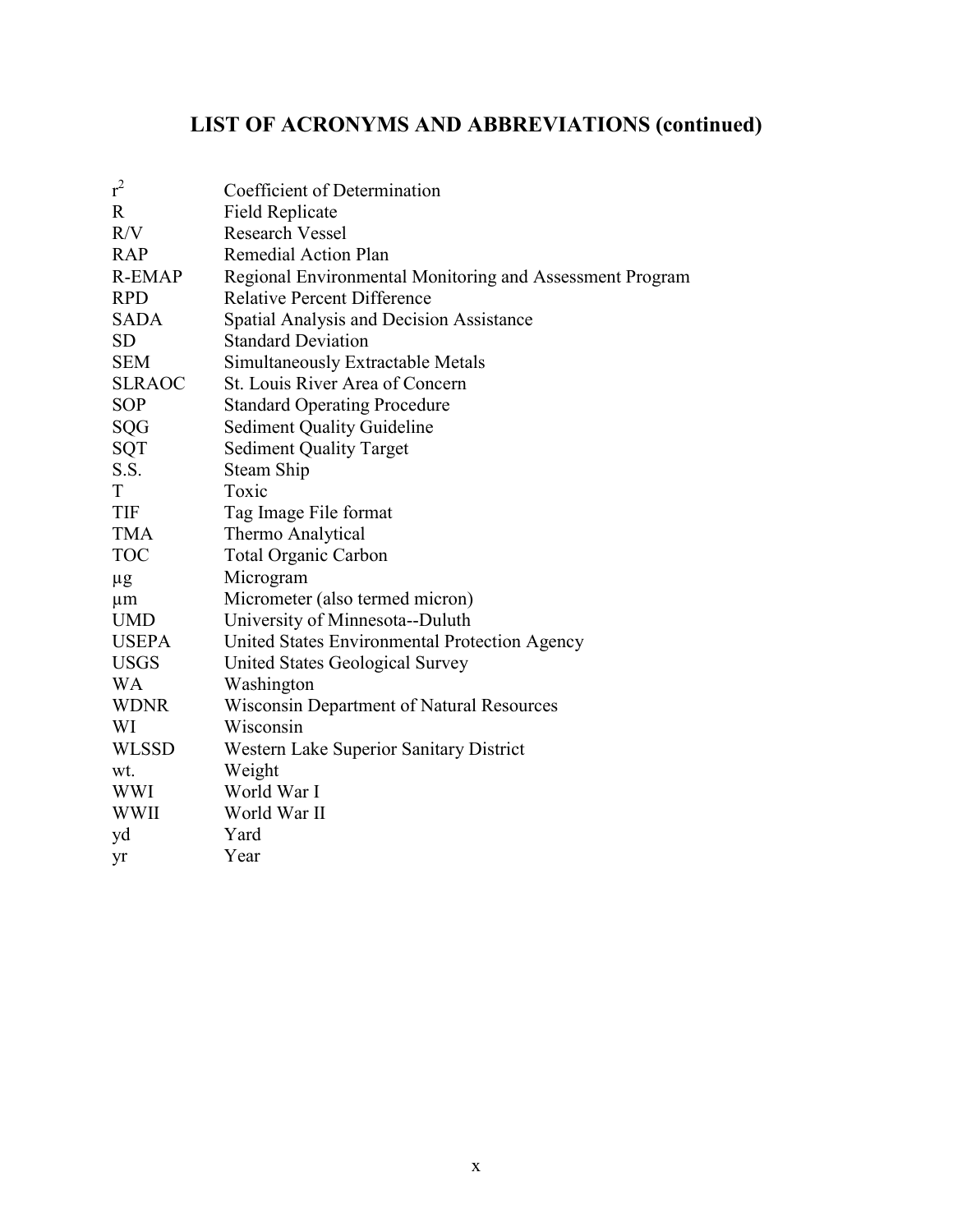# **ACKNOWLEDGMENTS**

Field sampling support was provided by Harold Wiegner [Minnesota Pollution Control Agency (MPCA)]; Scott Cieniawski [Great Lakes National Program Office (GLNPO)]; and Joe Bonem and Polly Brooks (Deep Ocean Navigation). Jean Kahilainen [Minnesota Department of Health (MDH)] coordinated the overall use of their laboratory for a number of chemical analyses. Paul Swedenborg (MDH) coordinated the analyses of polycyclic aromatic hydrocarbons (PAHs), whereas Keith Peacock (MDH) coordinated the analyses of total organic carbon, mercury, cadmium, chromium, copper, lead, nickel, selenium, zinc, ammonia, and percent moisture. Doug Turgeon (MDH) provided electronic copies of MDH's sediment quality data. Particle size analyses were conducted through a contract with Keith Lodge (University of Minnesota--Duluth). Polychlorinated biphenyl (PCB) congeners, simultaneously extractable metals, and acid volatile sulfides were analyzed through a contract with En Chem, Inc. (project manager: Tod Noltemeyer). Sediment toxicity tests were conducted through a contract with ENSR Corporation, Fort Collins Environmental Toxicology Laboratory (project manager: Dave Pillard). Preparation of sediment quality isopleth maps and comparison of mean probable effect concentration quotients between Minnesota Slip and other sites in the Duluth-Superior Harbor and elsewhere in the Great Lakes was conducted through a contract with MacDonald Environmental Sciences Ltd. (MESL). David Sims (MESL) assisted Dawn Smorong with the preparation of isopleth figures for sediment quality parameters. Technical assistance for the preparation of a digital map file of Minnesota Slip was coordinated by Dave Bowman and prepared by Charles Burg (both of the U.S. Army Corps of Engineers—Detroit District). Word processing support was provided by Jan Eckart, Mary Osborn, and Jennifer Holstad (MPCA). The draft report was reviewed by Scott Cieniawski (GLNPO), Dave Bowman (U.S. Army Corps of Engineers—Detroit District), and Chris Ingersoll (U.S. Geological Survey). Financial support for this project was provided by the U.S. Environmental Protection Agency's GLNPO, Chicago, IL through grant number GL985004-01-1. Scott Cieniawski was the GLNPO project officer for this study.

This report should be cited as:

Crane, J.L., D.E. Smorong, D.A. Pillard, and D.D. MacDonald. 2002. Sediment remediation scoping project in Minnesota Slip, Duluth Harbor. U.S. Environmental Protection Agency, Great Lakes National Program Office, Chicago, IL. EPA-905-R02-002.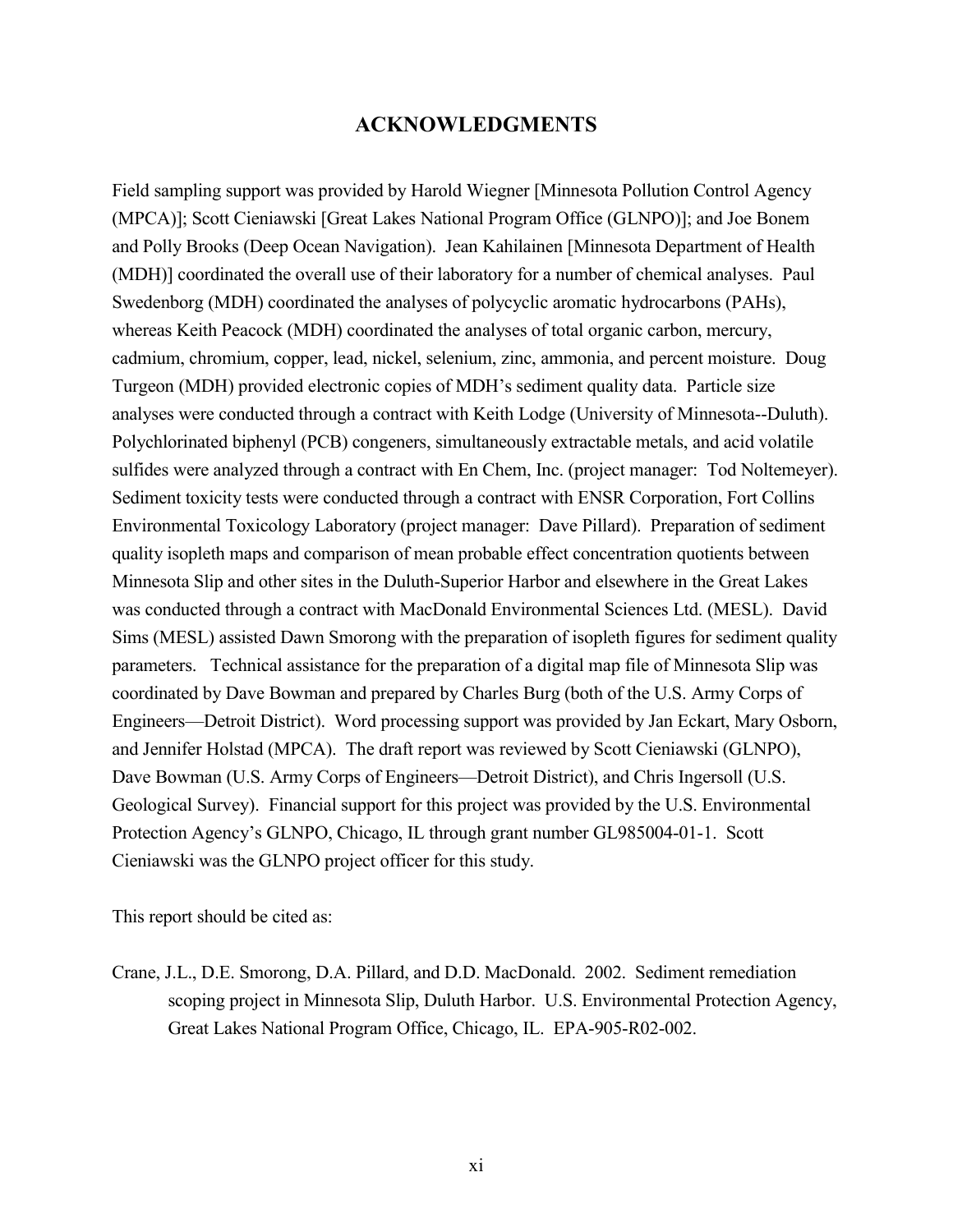#### **ABSTRACT**

A sediment remediation scoping project was conducted in Minnesota Slip in the Duluth, MN Harbor. Previous investigations of this boat slip indicated that elevated levels of polycyclic aromatic hydrocarbons (PAHs), polychlorinated biphenyls (PCBs), DDT metabolites, toxaphene, mercury, cadmium, chromium, copper, lead, nickel, and zinc were present in the sediments. Minnesota Slip appears to be an orphan site since this contamination has not been attributed to any potentially responsible parties. A sediment survey was conducted in August 1998 and September 1999 to collect additional sediment samples to further delineate the vertical and horizontal distribution of a short-list of chemicals of potential concern (i.e., PAHs, PCBs, lead, mercury, and zinc), as well as the distribution of total organic carbon (TOC) and particle size classes. In addition, acid volatile sulfides (AVS), simultaneously extractable metals (SEM), ammonia, cadmium, chromium, copper, nickel, and selenium were measured in six surficial (0-5 cm) sediment samples in which matching sediment toxicity tests were run. For 10-d sediment toxicity tests run using the midge, *Chironomus tentans*, comparison of treatment survival to the control was made by observation since control survival was less than in any of the treatments. For 28- to 42-d sediment toxicity tests run using the amphipod, *Hyalella azteca*, survival in two of six samples was significantly lower than in the respective controls. This toxicity was associated with [SEM] – [AVS] > 5 in the corresponding sediment chemistry samples, although the specific cause of toxicity could not be determined. Isopleth figures of sediment quality data were assembled for various depth intervals for the following parameters: percentage of sand, silt, and clay, TOC, total PCBs, total PAHs, mercury, lead, and zinc. Contamination in the slip is heterogeneous, and several sites either exceeded the corresponding Level I or Level II sediment quality targets (SQTs). The greatest exceedances of the Level II SQTs occurred with PAHs. Mean probable effect concentration quotients (PEC-Qs) were calculated for surficial sediments in Minnesota Slip and compared to other surficial sites within the St. Louis River Area of Concern (AOC), as well as other Great Lakes AOCs. Minnesota Slip is much less contaminated than one of the Superfund sites in the Duluth Harbor, but more contaminated than other areas in the St. Louis River AOC. In addition, the Oswego River, NY AOC and the Cuyahoga River, OH AOC had similar mean PEC-Qs as Minnesota Slip. The volume of contaminated sediments was estimated in only the upper depth segments of Minnesota Slip in which sediment quality data were available for the entire slip. A short-list of sediment remediation options, including dredging, is presented for further consideration. However, before any of these remediation options can be seriously evaluated, best management practices need to be implemented to reduce contaminant inputs from five storm water outfalls in Minnesota Slip.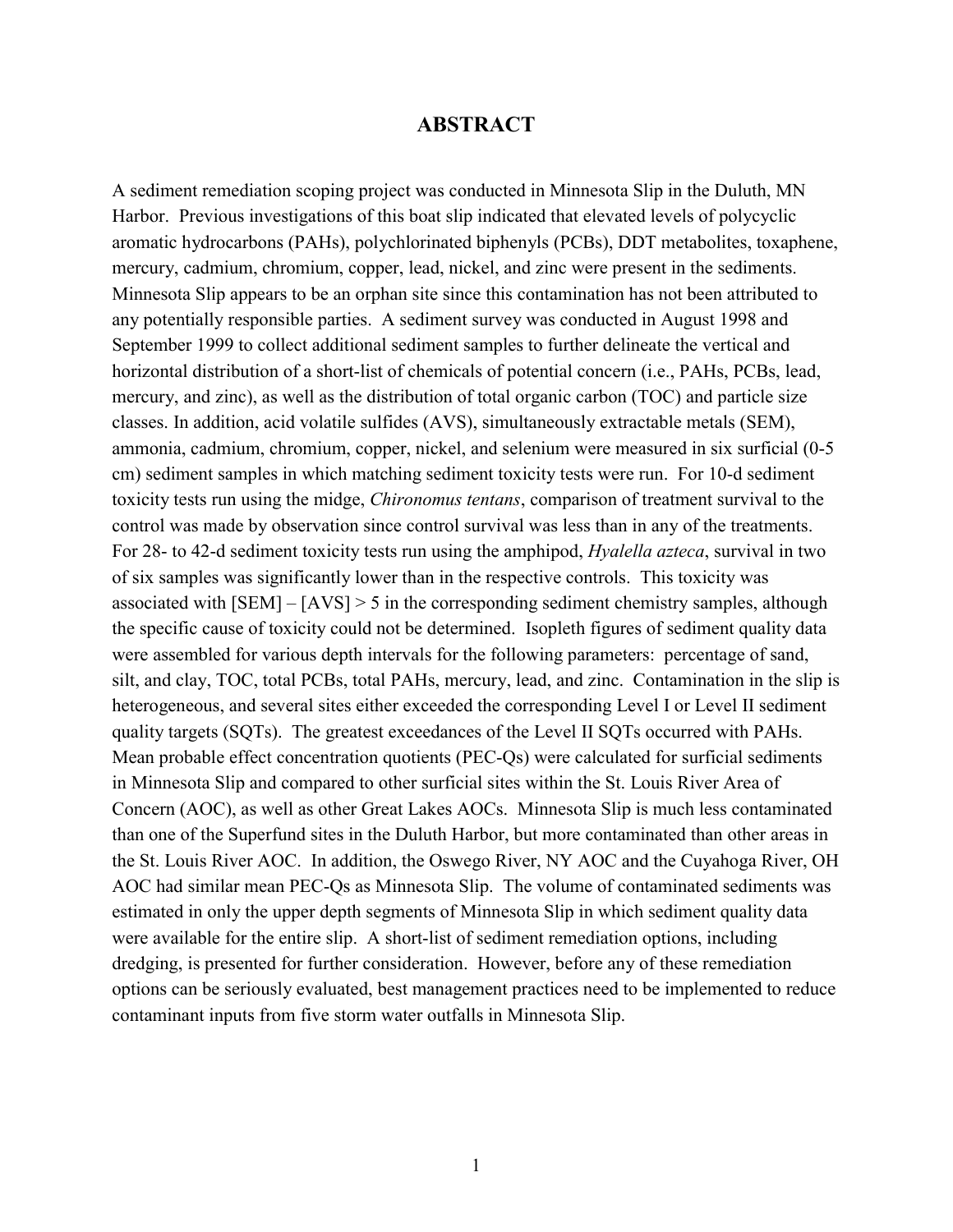### **CHAPTER 1**

# **INTRODUCTION**

The St. Louis River is an important transboundary waterway, located in northeastern Minnesota and northwestern Wisconsin, which culminates in the Duluth-Superior Harbor (Figure 1). In 1987, the International Joint Commission (IJC) designated the lower St. Louis River as one of 43 Areas of Concern (AOCs) in the Great Lakes basin (IJC 1989). The St. Louis River AOC includes several sites where concentrations of metals, polycyclic aromatic hydrocarbons (PAHs), polychlorinated biphenyls (PCBs), pesticides, and/or dioxins and furans are elevated in the sediments (Schubauer-Berigan and Crane 1997; Crane *et al*. 1997; Breneman *et al*. 2000). In areas where these chemical substances occur at concentrations that pose a known or suspected threat to environmental or human health, the sediments are designated as contaminated. Contaminated sediments contribute to several use impairments in the St. Louis River AOC, including the issuance of fish advisories, restrictions on dredging, and habitat impairments to bottom feeding organisms (MPCA and WDNR 1992, 1995).

The Minnesota Pollution Control Agency (MPCA), and its collaborators, have conducted a number of sediment assessment studies in the St. Louis River AOC, particularly in the Duluth-Superior Harbor and in the impounded reservoirs of the river near Cloquet, MN (Schubauer-Berigan and Crane 1996, 1997; Crane *et al*. 1997; AScI Corporation 1999; Crane 1999a,b; Breneman *et al*. 2000; King 2001). The MPCA utilizes a number of sediment quality assessment tools to characterize the sediments, including sediment chemistry measurements, physical measurements (e.g., particle size), sediment toxicity tests (acute and chronic tests), benthic community surveys, and bioaccumulation studies (Crane *et al*. 2000). The information gained from these studies is evaluated, using a weight-of-evidence approach, for making management decisions about contaminated areas. The Wisconsin Department of Natural Resources (WDNR), Fond du Lac Band, U.S. Army Corps of Engineers, and consultants for industries and potentially responsible parties have also used a similar set of sediment assessment tools in studies they have conducted in the St. Louis River AOC (Redman and Janisch 1995; Wenck Associates 1995; ENSR 1996; TMA 1996; IT Corporation 1997; Glass *et al*. 1998).

Successful remediation of contaminated sediments is essential for restoring impaired uses and contributing to the de-listing of the St. Louis River AOC. Several hot spot areas of elevated contamination occur in the Duluth-Superior Harbor, including the Interlake/Duluth Tar and USX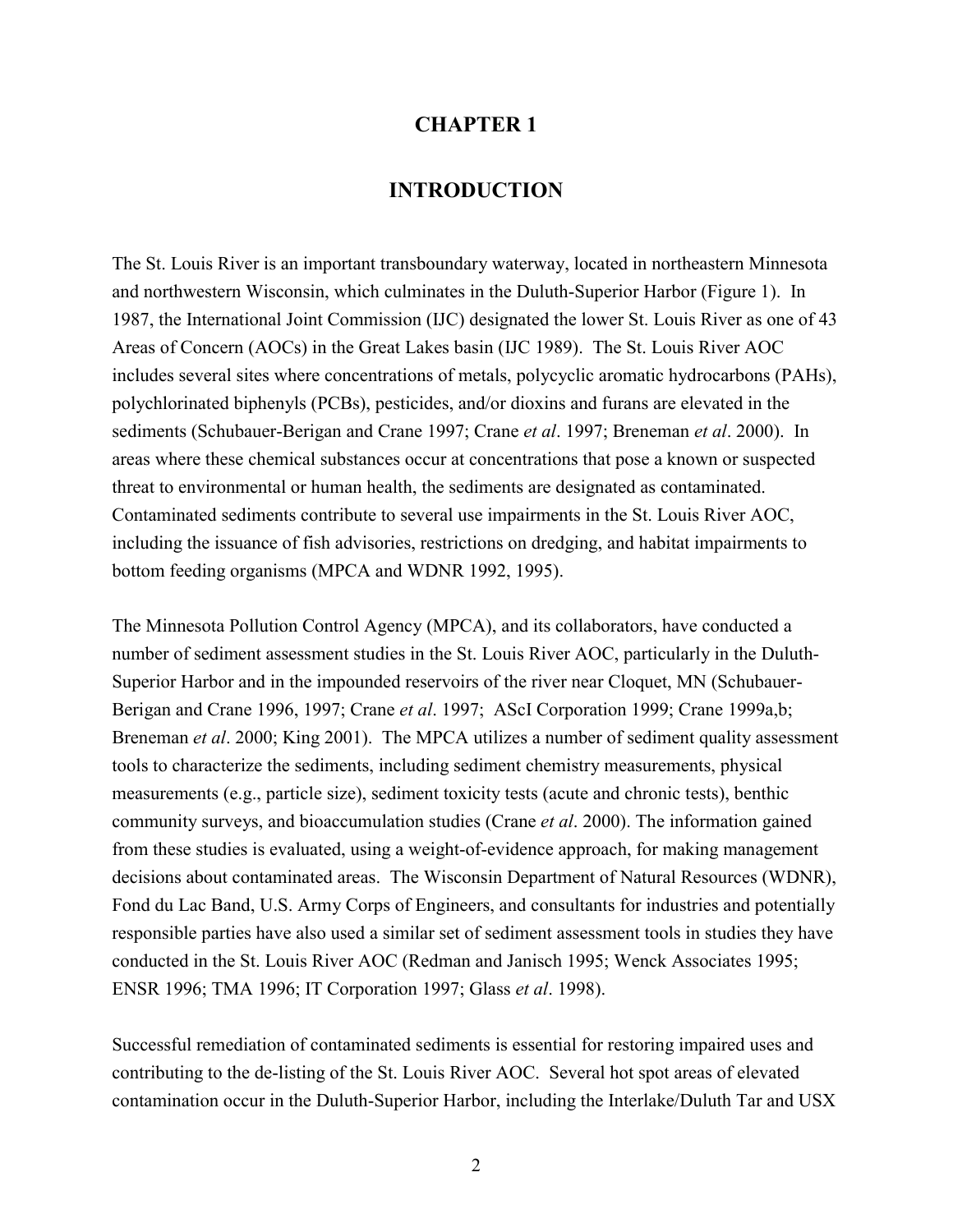Superfund sites, Hog Island Inlet/Newton Creek, several boat slips (e.g., Minnesota Slip, Slip C), Howard's Bay, in the vicinity of historical and current wastewater treatment plants, and other areas with historical sources of contamination (e.g., Grassy Point) (Figure 2). Additional background information on the extent of sediment contamination in the St. Louis River AOC is given in the Stage I and II Remedial Action Plans (RAPs) (MPCA and WDNR 1992, 1995) and in Crane *et al*. (2000).

During 1996, the MPCA solicited input from the Sediment Contamination Work Group of the St. Louis River Citizen's Action Committee (CAC) to assist them in selecting an appropriate site for a sediment remediation scoping project. The group selected Slip C, followed by Minnesota Slip, as the best candidate sites. The reasons for selecting these sites were because the contamination appeared to be well-contained within the slips; several surficial contaminants exceeded benchmark sediment quality guidelines (Persaud *et al*. 1993); the sediments contained bioaccumulative contaminants (e.g., PCBs, PAHs, mercury) in the surficial and deeper sediment layers; significant sediment toxicity had been observed at both sites in the past, and the benthic community was composed of organisms associated with degraded environments (Schubauer-Berigan and Crane 1997; Crane *et al*. 1997; AScI Corporation 1999; Breneman *et al*. 2000). The level of contamination in Minnesota Slip is of additional concern because of the close proximity of the slip to the Duluth entry of Lake Superior. The group felt these sites had a high potential for being effectively remediated in the future. A sediment remediation scoping project was initiated in Slip C in 1996; however, the project was scaled down to an assessment of chemical contamination in the sediments of Slip C (Crane 1999a). The MPCA obtained a grant from the U.S. Environmental Protection Agency's (EPA) Great Lakes National Program Office (GLNPO) in 1998 to conduct a sediment remediation scoping project in Minnesota Slip. This sediment remediation scoping project was designed to fill data gaps from previous sediment investigations in order to characterize site conditions and to develop some preliminary remediation options for further consideration. This scoping project did not include an ecological or human health risk assessment as would be required at Superfund sites through the completion of a remedial investigation/feasibility study.

The objectives of this project were to:

- Delineate the extent and depth of selected contaminants of concern in the sediments of Minnesota Slip;
- Determine the acute and chronic toxicity of surficial sediments to selected benthic invertebrates;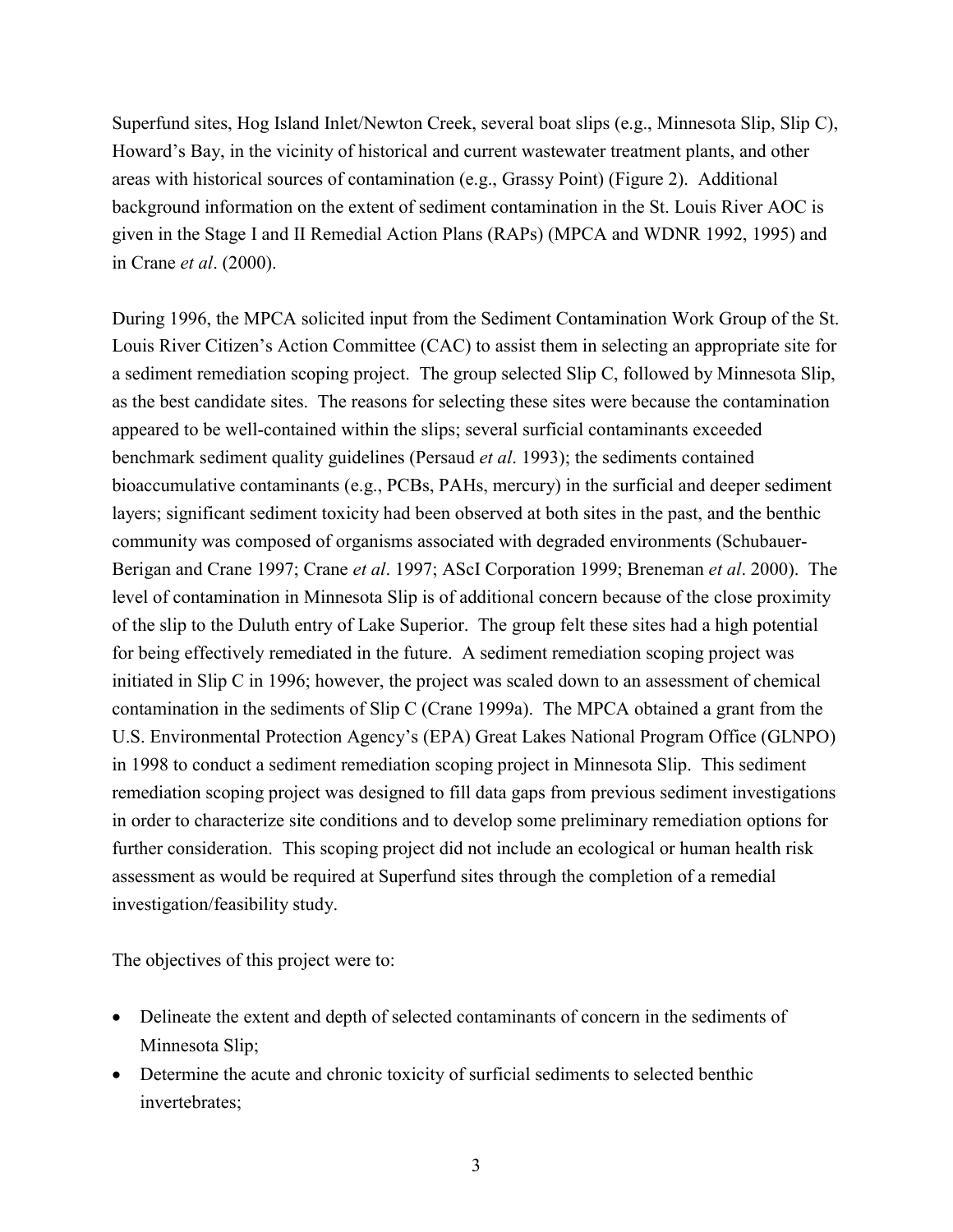- Estimate the volume of contaminated sediments in the inner 75% of the slip, because a previous sediment investigation indicated the inner slip was more contaminated than the outer slip (Crane *et al*. 1997); and
- Develop a short list of sediment remediation options for further consideration.

The chemicals of potential concern included in this study were: eighteen PAH compounds, congener-specific PCBs, mercury, lead, and zinc. Total organic carbon (TOC) and particle size classes (sand, silt, and clay) were also measured in selected depth intervals. In addition, acid volatile sulfides (AVS), simultaneously extractable metals (SEM), ammonia, cadmium, chromium, copper, nickel, and selenium were measured in six surficial (0-5 cm) sediment samples in which corresponding sediment toxicity tests were conducted. This expanded list of chemicals was included to widen the MPCA's database of matching sediment chemistry and bioeffects data. Selenium was included in the list because this metal had not previously been measured in Minnesota Slip, and the MPCA had some unpublished data that indicated selenium was elevated in soil samples collected from nearby sites in the Canal Park area of Duluth. Although elevated concentrations of DDT metabolites and toxaphene have been detected in sediments collected from Minnesota Slip (Crane *et al*. 1997), the high costs associated with these analyses could not be accommodated in the project budget. Since previous studies showed PAHs to be a primary contaminant of concern in Minnesota Slip (Schubauer-Berigan and Crane 1997; Crane *et al*. 1997; Breneman *et al*. 2000), an assumption was made that any future remediation of this slip to address PAH contamination would probably also take care of elevated concentrations of DDT metabolites and toxaphene.

Two types of sediment toxicity tests were performed on six surficial sediment samples. Ten-day sediment toxicity tests with the midge, *Chironomus tentans*, were conducted in order to measure the biological responses of death and growth. Twenty-eight to 42-d sediment toxicity tests with the amphipod, *Hyalella azteca*, were conducted to measure the biological responses of death, reproduction, and growth.

Isopleth figures of sediment quality data were made to visualize the two-dimensional extent of contamination in Minnesota Slip for selected depth intervals. This information was also used to estimate the volume of contaminants in Minnesota Slip. A comparison of the degree of chemical contamination measured in surficial sediments in Minnesota Slip was made with other sites within the St. Louis River AOC, as well as at other Great Lakes AOCs. A preliminary list of sediment remediation options was also developed for further consideration by the MPCA and stakeholders.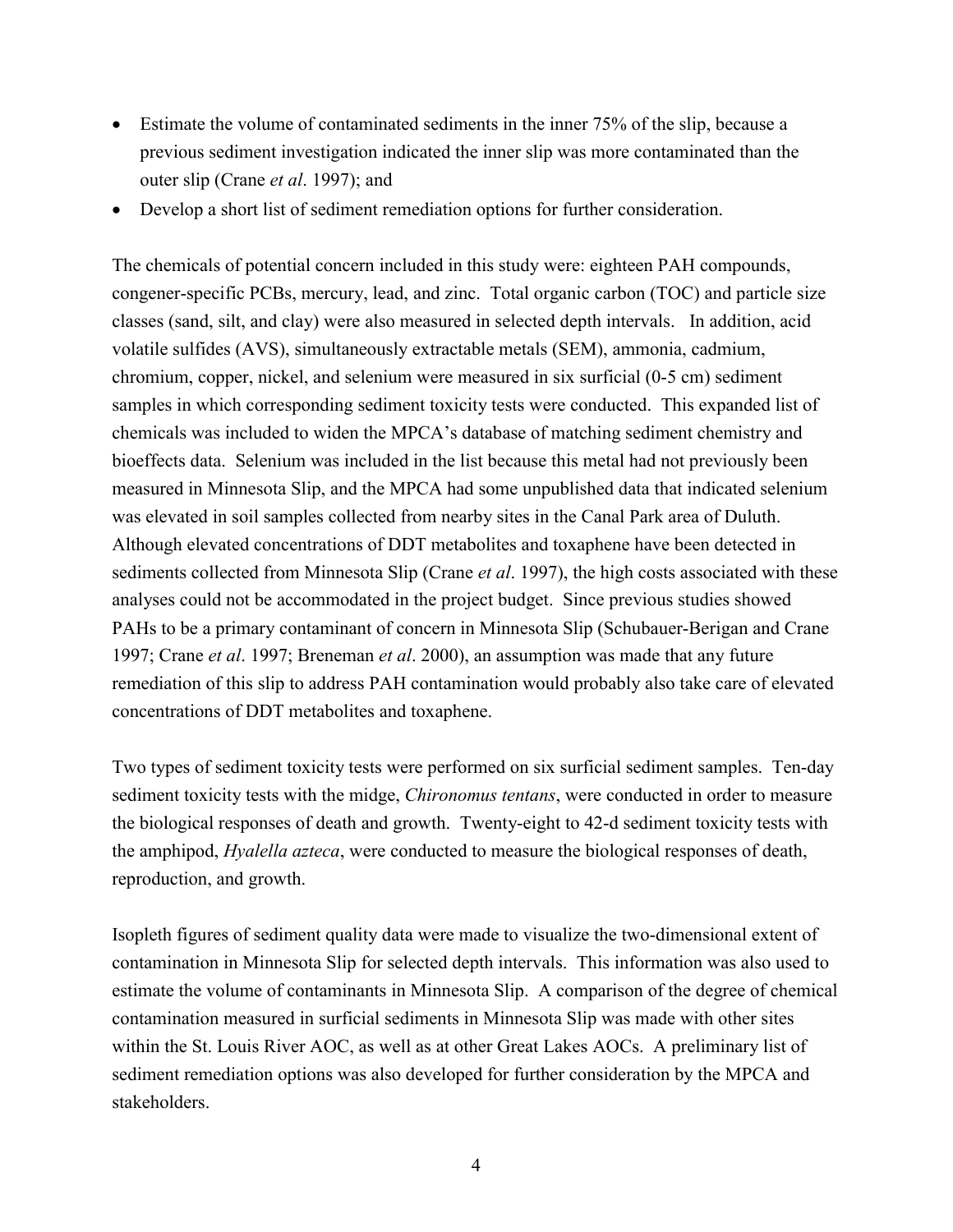# **CHAPTER 2**

# **DESCRIPTION OF STUDY SITE**

#### **2.1 SITE DESCRIPTION**

Minnesota Slip is located in the northern section of the Duluth Harbor basin between Canal Park and the Duluth Entertainment and Convention Center (DECC) (Figure 3). Canal Park is a popular tourist destination in the Duluth-Superior area. The northeast side of the slip is bounded by a parking lot and commercial businesses in Canal Park (e.g., restaurants, hotels, and small retail stores), whereas the southwest side of the slip is bounded by Harbor Avenue and the DECC. The slip itself is used to permanently dock the S.S. William A. Irvin, a former flagship of U.S. Steel's fleet of ore carriers. Since 1986, it has been used as a floating museum administered by the DECC. The Irvin takes up about one-third of the slip as shown in Figure 4. The rest of the slip houses a marina for commercial and private boat owners. In addition, one of the Vista fleet boats is docked in the outer part of the slip; the Vista fleet boats offer harbor and dinner cruises. Entry into the slip is restricted by a drawbridge. The bridge acts as a wave retention wall that decreases washout of the slip.

Three known storm sewers, and two unknown storm sewers, drain into Minnesota Slip. Two other storm sewers discharge from the breakwall immediately outside of the slip. Most of the drainage area borders the downtown business area of Duluth and adjacent residential neighborhoods; this area extends from 2nd Avenue West to 1st Avenue East up to 14th Street. Storm sewers that drain Canal Park and Commerce Street also discharge into the slip.

Local charter boat operators have called the U.S. Coast Guard on several occasions to report oil slicks on the water in Minnesota Slip after rainstorm events. Oil and grease, as well as garbage, appear to be flushed into the slip primarily from the most inland storm sewers. The city of Duluth has created a Storm Water Utility that will seek out funding to update the maps of the storm water system and make improvements to the system. This would include the implementation of best management practices (BMPs) such as the use of sediment traps, retention ponds, and filters. A preproposal submitted to GLNPO in 1999, by the city of Duluth, was unsuccessful in obtaining funding for a contaminant loading study in Minnesota Slip. This type of study would have helped to determine the direction and types of emphasis required for the selection of BMPs to reduce contaminants entering Minnesota Slip from the storm sewers.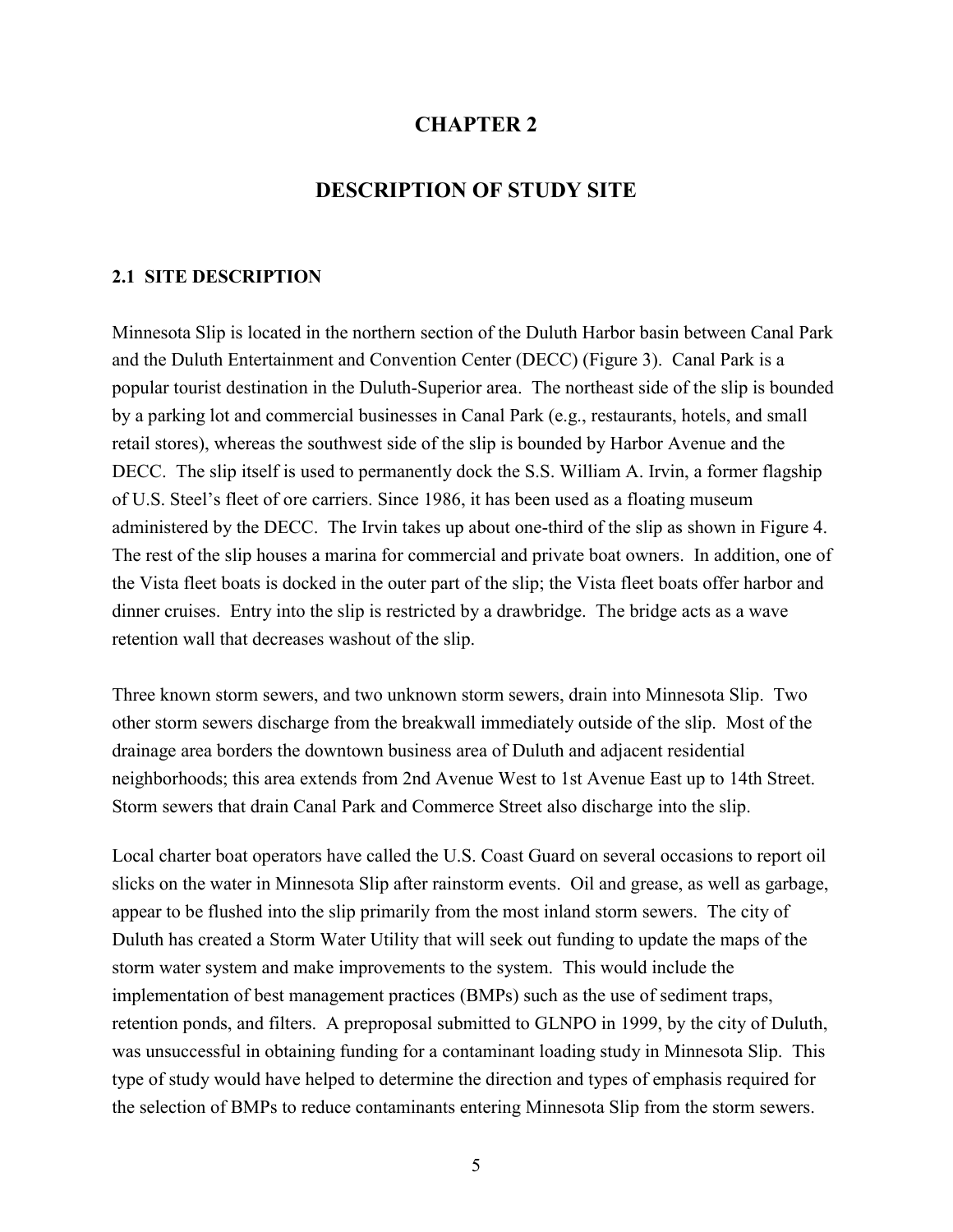Historically, Minnesota Slip has undergone several physical modifications since European settlement of the area. The area encompassing the northern section of the Duluth Harbor was initially swampland. Modern development of the harbor began after 1861 (Walker and Hall 1976). Construction of the Duluth Ship Canal was started in 1870, thereby providing a Duluth entry into the harbor from Lake Superior. A map of the harbor, circa 1887, shows that a portion of the current Minnesota Slip had already been formed through dredging operations (Figure 5). The slip used to be called the Marshall Wells slip, and there was a Marshall Wells building adjacent to it; part of this building is now called the Meyerhoff building.

Several historical photos of the slip are retained at the U.S. Army Corps of Engineers Maritime Museum in Duluth. A photo taken in 1904 shows a coal yard west of Minnesota Slip that was eventually replaced by a scrap yard. A double train freight shed used to be located just west of the slip. A May 1, 1929 photo of the slip shows a pile of material to the north of the slip that appears to be coal. Another historical photo shows workers dumping wheelbarrows full of material into the slip, approximately half-way down the east side of the slip. As of 1931, there was another slip just west of Minnesota Slip; this area is now filled in. Over time, parts of Minnesota Slip have been dredged out and filled in. Additional historical information about surrounding land uses in the vicinity of Minnesota Slip is given in Table 1 (Kellner *et al*. 1999). However, none of these historical businesses have been determined to be responsible for sediment contamination in Minnesota Slip.

# **2.2 PREVIOUS SEDIMENT INVESTIGATIONS IN MINNESOTA SLIP**

Minnesota Slip has been included in the following MPCA sediment assessment studies for the St. Louis River AOC:

- Survey of sediment quality in the Duluth-Superior Harbor: 1993 sampling results (Schubauer-Berigan and Crane 1997) (one core site in Minnesota Slip);
- Sediment assessment of hot spot areas in the Duluth-Superior Harbor (Crane *et al*. 1997) (five core sites in Minnesota Slip);
- Regional Environmental Monitoring and Assessment Program (R-EMAP) surveying, sampling and testing: 1995 and 1996 sampling results (Breneman *et al*. 2000 and unpublished data) [one surficial (0-5 cm) site sampled in 1995 and resampled in 1996 in Minnesota Slip];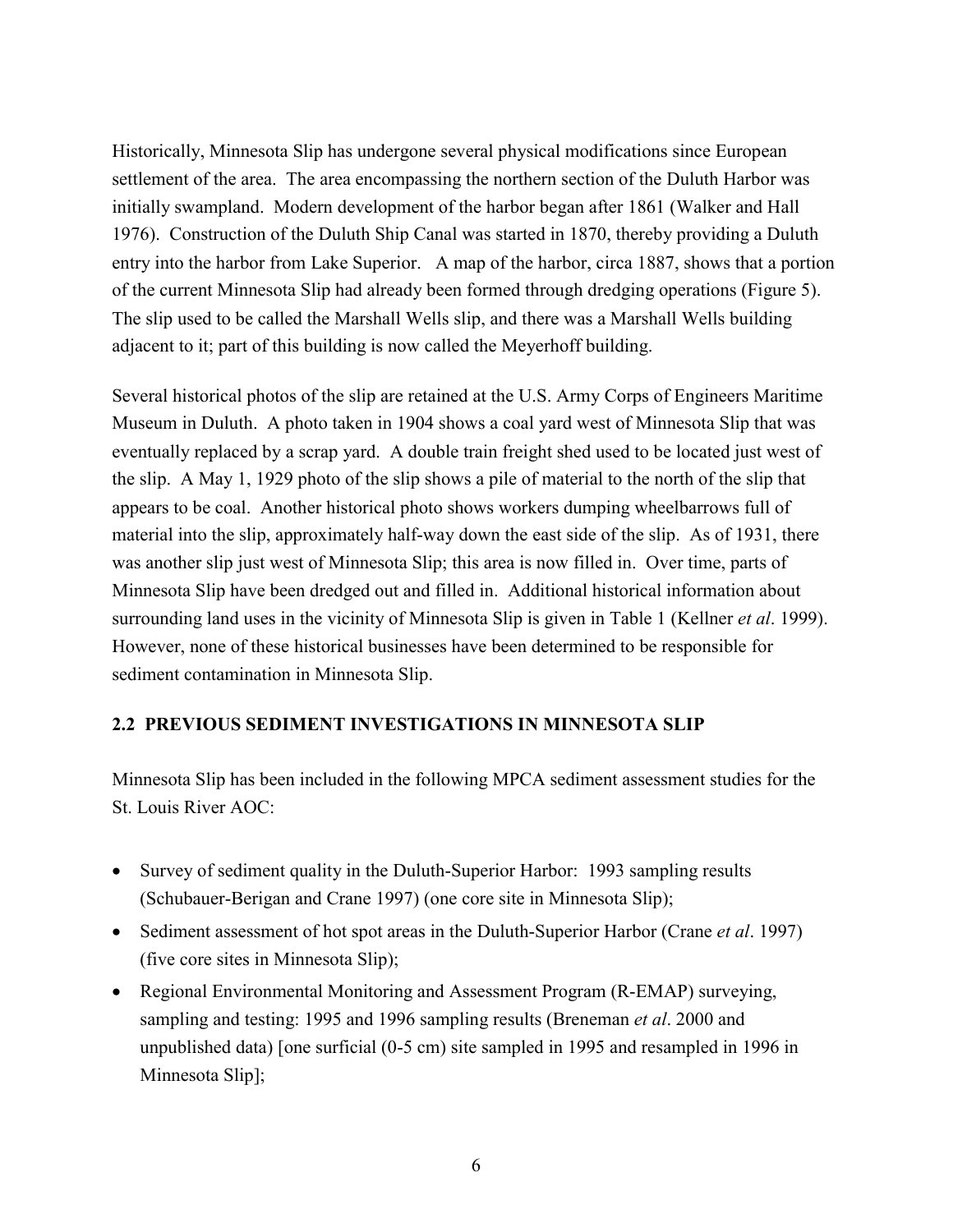- Minnesota Slip sampling to assess PAH analytical techniques (unpublished MPCA data 1998) (two core sites and three surficial sites); and
- Bioaccumulation of contaminants in the Duluth-Superior Harbor (AScI Corporation 1999) (four surficial sites in Minnesota Slip).

The aforementioned studies have provided information about: chemicals of potential concern, contaminants of concern, potential for short-term and long-term toxicity to bottom feeding (i.e., benthic) organisms living in the sediments, potential for changes in the community structure of naturally occurring benthic organisms, and potential for bioaccumulation of certain contaminants (like PAHs) in the base of the aquatic food chain in Minnesota Slip.

These studies have given rise to concerns of extensive contamination in Minnesota Slip sediments. Based on these previous studies, the most contaminated sediments appear to be located in the inner portion of the slip. Some sites are contaminated with oil to as deep as 1.6 m (Crane *et al*. 1997). Chemicals of potential concern include: PAHs, PCBs, mercury, cadmium, chromium, copper, lead, nickel, zinc, AVS, SEM, toxaphene, p,p'-DDD and o,p'-DDT, and KCI-extractable ammonia (Schubauer-Berigan and Crane 1997; Crane *et al*. 1997; AScI Corporation 1999; Breneman *et al*. 2000; unpublished R-EMAP and MPCA data). Since Minnesota did not have its own sediment quality guidelines (SQGs) at the time these studies were conducted, the Ontario low effect level and severe effect level SQGs (Persaud *et al.* 1993) were used as benchmark values to compare the sediment quality data to. Chemicals that exceeded the Ontario low effect level SQGs were designated as chemicals of potential concern. The concentration ranges of chemicals of potential concern, and other parameters, are given in Table 2.

A limited number of 10-d sediment toxicity tests, using *Hyalella azteca* and *Chironomus tentans*, have not revealed significant acute toxicity to the sediments, although sediments from the most contaminated area of the slip have not been tested (Schubauer-Berigan and Crane 1997; Crane *et* a*l*. 1997). The results of one Mutatox® test of a Minnesota Slip sample in 1993 indicated the sample was genotoxic (Schubauer-Berigan and Crane 1997). A previous benthic survey showed the slip is consistently dominated with pollutant tolerant worms [e.g., Tubificids and naidid oligochaetes (Crane *et al*. 1997)]. The results of some bioaccumulation studies indicated that benthic worms, *Lumbriculus variegatus*, accumulated PAH compounds in their tissues, but little PCBs or mercury were accumulated (AScI Corporation 1999). Based on this sediment quality information, the MPCA has designated Minnesota Slip as a hot spot area of elevated contamination where there is the potential for biological impairments to the benthic community.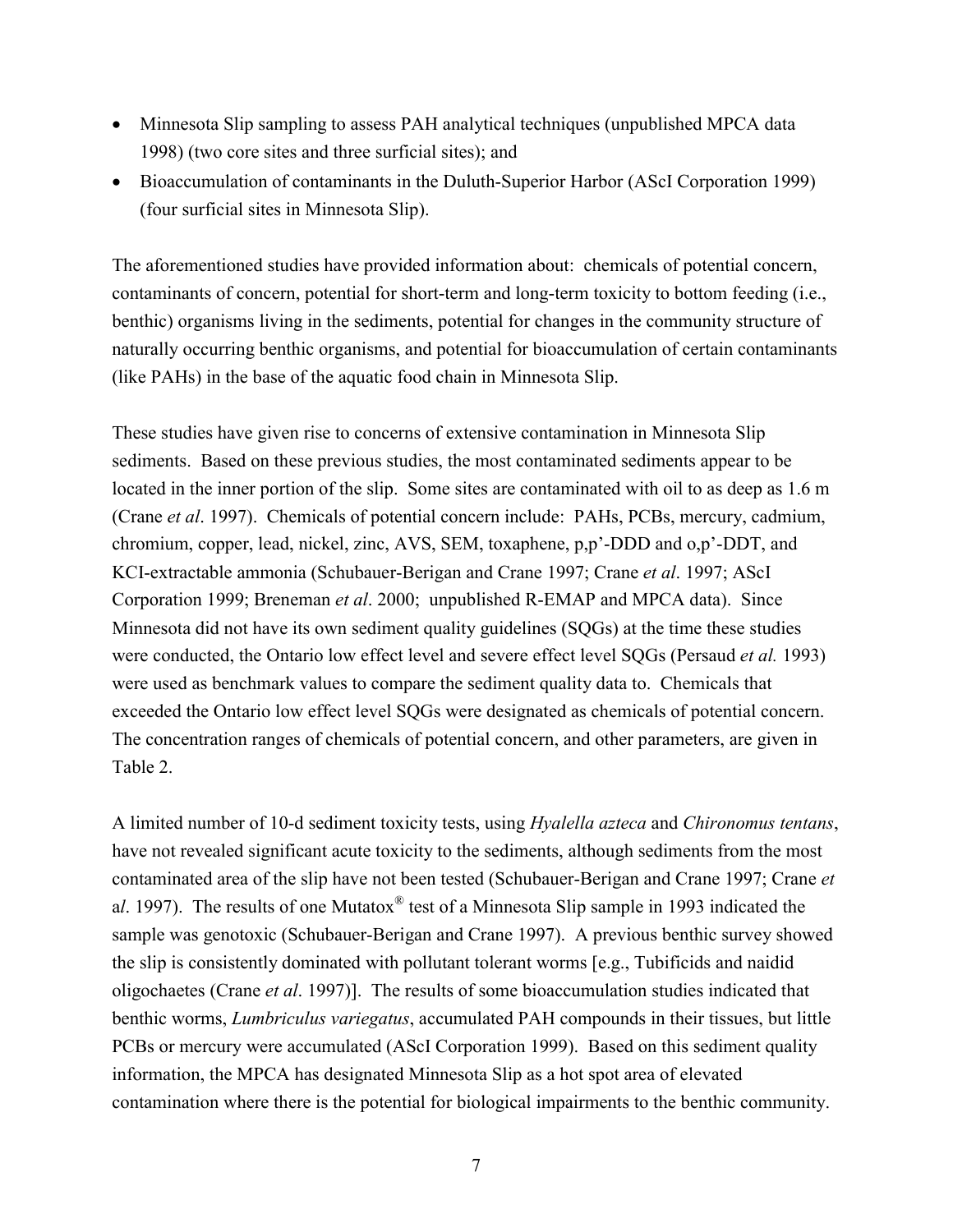# **CHAPTER 3**

# **METHODS**

#### **3.1 FIELD SAMPLING PROTOCOLS**

#### **3.1.1 Field Sampling Conducted During 1998**

Before the GLNPO-sponsored study was implemented in Minnesota Slip, state funds were used to analyze a small number of sediment samples from the slip so that the Minnesota Department of Health (MDH) could evaluate the adequacy of their analytical techniques for extracting PAHs from these contaminated sediments. Sediment samples were collected by MPCA staff on May 26, 1998 (sample 98-MNS-01) and during August 12-13, 1998 (samples 98-MNS-02, 98-MNS-03, and 98-MNS-04). The surficial (0-5 cm) sample from 98-MNS-01 was not analyzed. The field sampling information for the other sites are described in Tables 3 and 4. The site locations were marked on an aerial photograph of the slip.

Sediment samples were analyzed for 18 PAH compounds, mercury, lead, and TOC as described in Crane (1999 a,b). The MDH met the quality control (QC) requirements for PAH compounds. Thus, MDH was used to analyze PAHs from sediment samples collected in Minnesota Slip during September 1999.

#### **3.1.2 Field Sampling Conducted During 1999**

Sediment samples were collected during September 22-29, 1999 according to the procedures specified in the quality assurance project plan (QAPP) (Crane 1999b) and Smith and Rood (1994). Health and safety measures complied with GLNPO (1997). The field crew consisted of staff provided by GLNPO, Deep Ocean Navigation, and the MPCA. The full field crew was used to sample a portion of the sediment sites, using GLNPO's specially designed research vessel, the R/V Mudpuppy. A contractor to GLNPO took air measurements while people were working on the R/V Mudpuppy to ensure that personal exposure to mercury and volatile organic compounds did not exceed OSHA standards. The other sediment sites were sampled by Judy Crane and Harold Wiegner (MPCA) either from shore or boat piers, or by using the MPCA's R/V Naiad.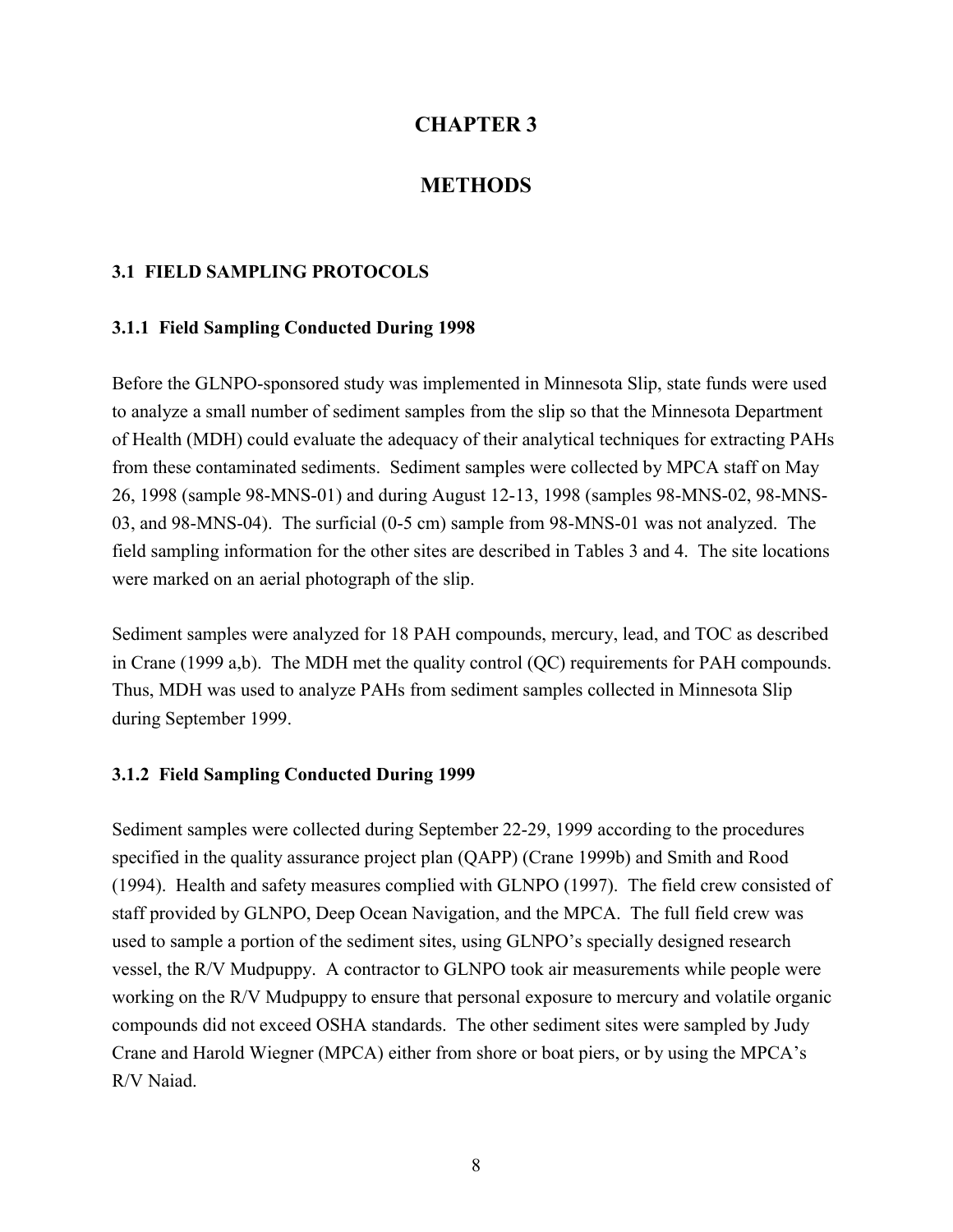A nonrandom sampling plan was used to select sites to delineate the vertical and horizontal distribution of selected contaminants, especially in the inner 75% of the slip. Sediment sampling in the outer 25% of the slip was done to confirm the sediments had a lower level of contamination, as indicated in earlier sediment sampling surveys of this slip (Crane *et al*. 1997). A total of eighteen sampling sites were selected. The sampling design in Minnesota Slip was best represented by a rectangular grid pattern for an elliptical-shaped hot spot area (Lubin *et al*. 1995).

A sediment sounding was taken at each site to determine the approximate depth of the soft sediment layer. This was done using a long metal rod of known length, in which the pole was lowered into the sediment and pushed in until the point of refusal (WDNR 1995). A real-time, differential global positioning system (GPS) unit was used to determine station positions by receiving digital codes from three or more satellite systems, computing time and distance, and then calculating an earth-based position. The positional accuracy of the GPS measurements was between 0.5-5 m. The GPS measurements were made in degree/minute format. It was anticipated that problems might be encountered with taking GPS measurements in this boat slip due to potential interference caused by the S.S. William A. Irvin. Thus, all sites were also marked on an aerial photograph of the slip. When the GPS measurements were used to generate a map of the sampling sites in ArcView, several sites appeared in the wrong location. The site locations were corrected to match the sites marked on an aerial photograph of the slip.

The sampling sites were georeferenced using a digital file (TIF image) of a rectified aerial photograph in ArcView (Figure 6). Charles Burg (U.S. Army Corps of Engineers—Detroit District) prepared this digital file by rectifying a GeoTIF image supplied by the MPCA to an existing U.S. Geological Survey (USGS) digital orthophoto quadrangle image.

Three different sediment sampling devices were used in this study (Table 3). A shipek grab sampler, from the MPCA's R/V Naiad, was used to collect composite grab samples of surficial sediments at six sites. The approximate upper 5 cm layer of sediment was removed using a Teflon®-lined spatula. Samples were placed into a 4-L acid and solvent-rinsed Pyrex® measuring cup and homogenized by stirring. Each composited sample was split for synoptic sediment chemistry and toxicity testing analyses. A Livingston corer was used to sample sediments from shore in the approximate one meter band of water between the west wall of Minnesota Slip and the S.S. William A. Irvin. As cohesive sediment core sections were extruded from the core, the outer 1-2 mm of sediment was scraped off, using a Teflon®-lined spatula. The sample was transferred into a 4-L acid and solvent-rinsed Pyrex<sup>®</sup> measuring cup. Observations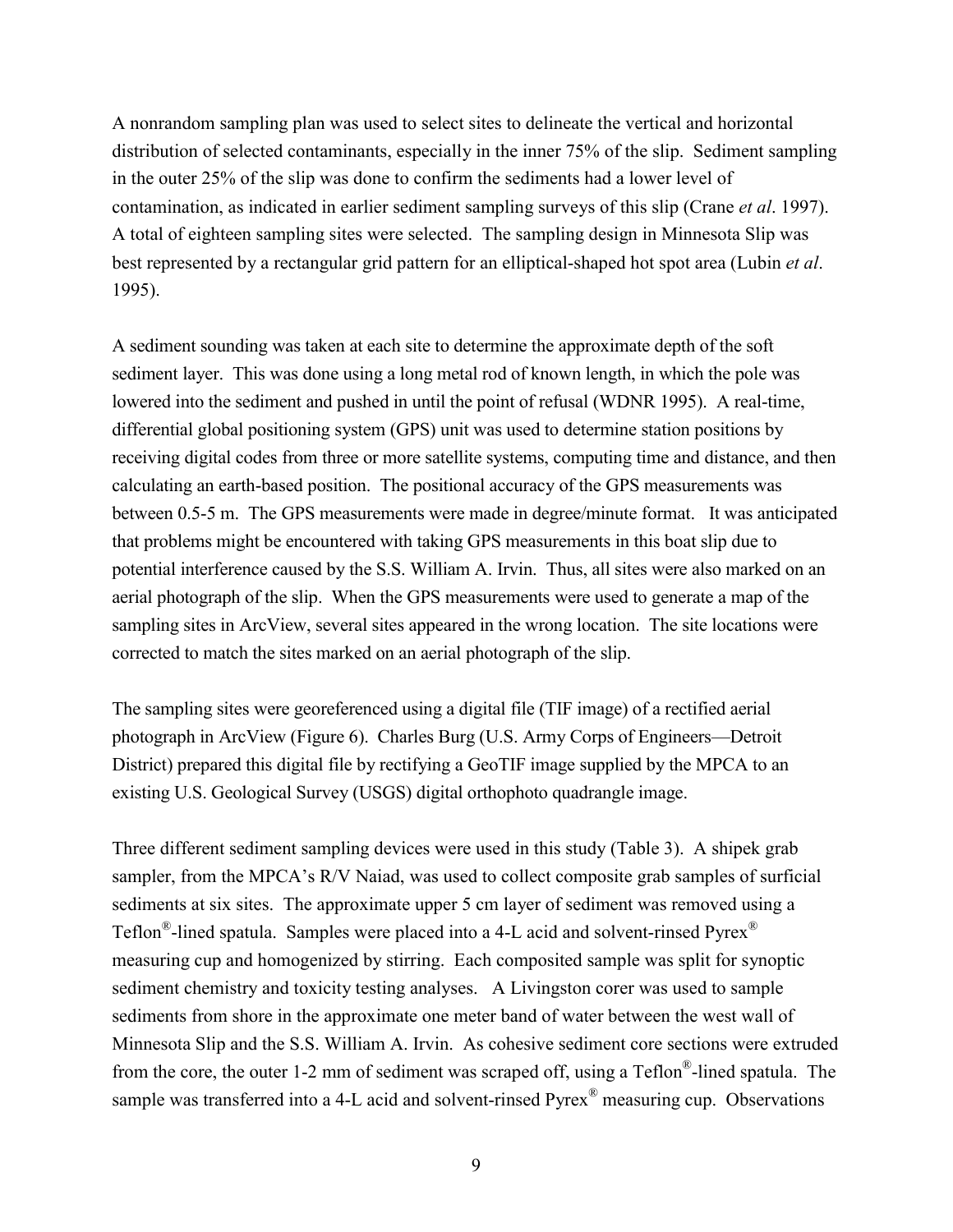were made, the sediments were mixed, and subsamples were put into pre-cleaned analytical jars per the specifications given in the QAPP (Crane 1999b). GLNPO's R/V Mudpuppy was used to sample 14 sites in Minnesota Slip. The R/V Mudpuppy was either tied off to the boat docks, triple-anchored, or else the crew stabilized the boat against the S.S. William A. Irvin for sites MNS-99-02, MNS-99-03, and MNS-99-14. A Vibrocorer system, composed of lexan plastic, was used to collect sediment cores down to 2.1 m. GLNPO staff pre-cut most of the core tubes to 1.6 m for use in this investigation. The cores were processed on-board the R/V Mudpuppy immediately after collection. Each core was sectioned by sawing off the top section (0-15 cm) and subsequent sections according to the sample scheme given in Table 5. After sectioning the cores, the Vibrocorer samples were decontaminated by scraping the outer 1-2 mm of sediment from the core section with an acid- and solvent-rinsed spatula, and discarding it prior to sample homogenization. Samples were placed into a 4-L acid and solvent-rinsed Pyrex<sup>®</sup> measuring cup and homogenized by stirring. Homogenized samples were apportioned into pre-cleaned sample jars for delivery to the appropriate analytical laboratory (Crane 1999b).

All samples were stored on ice in a cooler during the day of sampling. At the end of each day, the sediment samples were stored at 4 °C in the dark at the MPCA regional office in Duluth. Samples were delivered to the contract laboratories for chemical analyses within one week of collection. As shown in Table 5, selected sediment core sections were analyzed for either all or a portion of the following chemical/physical measurements: eighteen PAH compounds, 107 PCB congeners, mercury, cadmium, chromium, copper, lead, nickel, selenium, zinc, ammonia, SEM, AVS, TOC, and particle size classes (percentage of sand, silt, and clay). Due to cost constraints, the aforementioned chemical and physical parameters could not be measured in all samples. An emphasis was placed on assessing sediments in the inner 75% of the slip where previous studies have indicated the sediments to be more contaminated (Schubauer-Berigan and Crane 1997; Crane *et al*. 1997).

#### **3.2 SEDIMENT TOXICITY TEST PROCEDURES**

Six surficial (0-5 cm) sediment samples (i.e., 99-MNS-01 through 99-MNS-06) were received on October 5, 1999 at the ENSR Fort Collins Environmental Toxicology Laboratory (FCETL) in Fort Collins, CO (Appendices A and B). Sediment samples were stored at 4 ºC in the dark until test setup. Each sediment sample was homogenized prior to use. Homogenization consisted of transferring sediment to a clean Nalgene® container and thoroughly mixing the sediment with a stainless steel auger attached to an electric drill for not less than three minutes. The auger and container were thoroughly cleaned and decontaminated (i.e., soap, tap water rinse, acetone, tap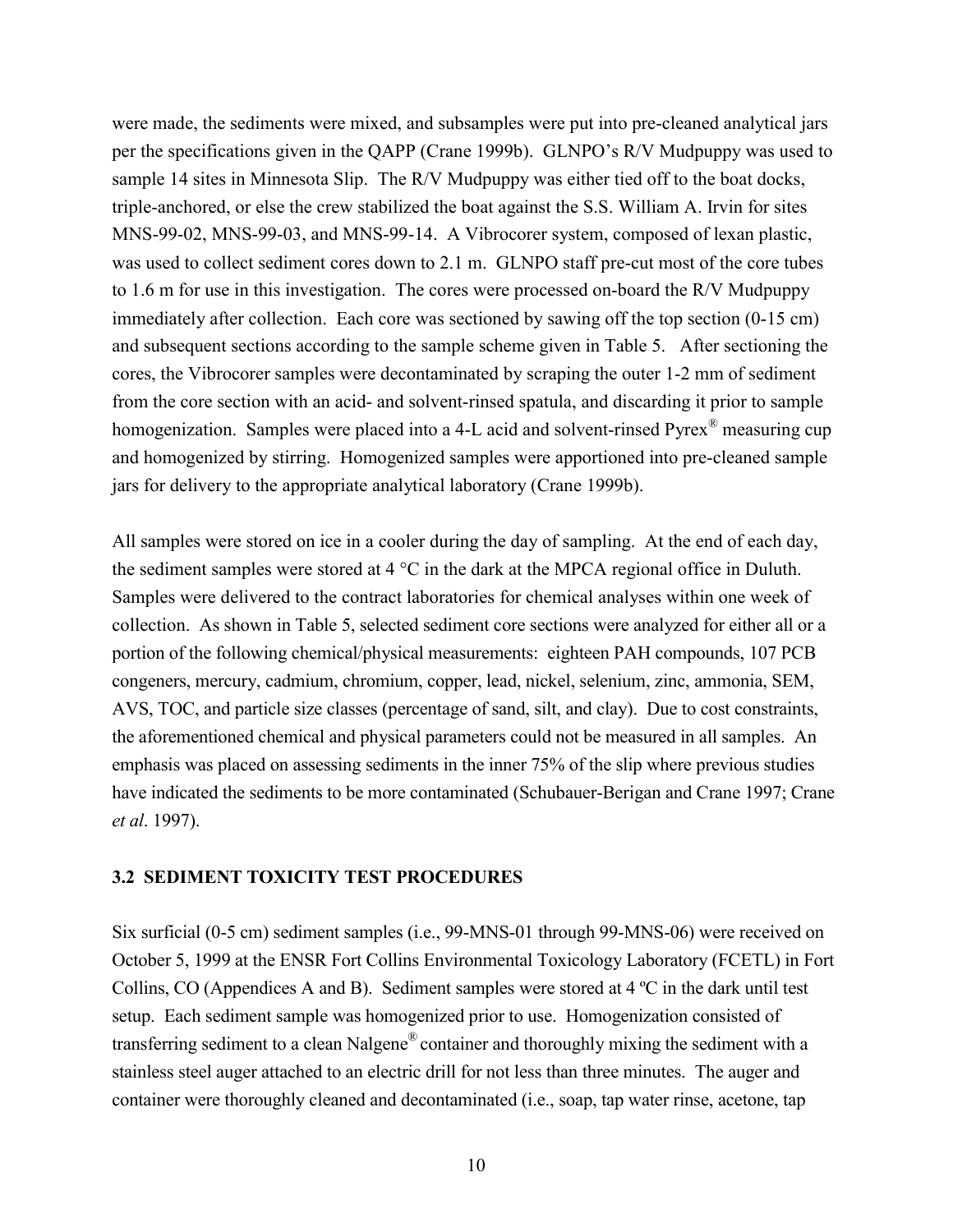water rinse, HCl, tap water rinse, DI rinse) between homogenization of each sediment. A control sediment (Florissant reference soil obtained from USGS-Biological Resources Division in Columbia, MO) was tested concurrently.

# **3.2.1 10-d** *Chironomus tentans* **Toxicity Tests**

A portion of the six sediment samples were used for 10-d static-renewal toxicity tests using the midge, *Chironomus tentans*. The tests were conducted according to USEPA (1994) and ASTM Method E 1706-95b (ASTM 1997) guidelines. The test was modified to include ash free dry weight (AFDW) as a growth endpoint, per the draft (unpublished) ASTM and USEPA guidelines that have since then been published as ASTM (2001) and USEPA (2000a). The biological responses measured were death (defined as no visible movement or any response to gentle prodding with a blunt probe) and growth (mean dry weight and AFDW per surviving organism). The complete test protocol is included in ENSR's sediment toxicity test report given in Appendix A.

On day 1, dissolved oxygen in the MNS-99-03 and MNS-99-04 test chambers was at or less than 2.5 mg/L (Appendix A). Therefore, aeration was initiated on day 1 in all test chambers, including the control. The aeration apparatus consisted of a Pasteur pipette (connected to the laboratory air supply), the tip of which was positioned so as not to disturb the sediment. All test chambers were aerated for the remainder of the test.

Acute reference toxicant tests were initiated from the lot of *C. tentans* obtained for this study. Sodium chloride was the reference toxicant with moderately hard water as the dilution water. The tests were 96 hours in length; 24-hour data were also collected, where possible, from the tests for use with ENSR's historical 24-hour reference toxicant database.

# **3.2.2 28- to 42-d** *Hyalella azteca* **Toxicity Tests**

A portion of the six sediment samples were used for 28- to 42-d static-renewal toxicity tests using the amphipod, *Hyalella azteca*. At the time the tests were conducted, methods had not yet been published, but were available in the draft USEPA and ASTM guidelines for conducting sediment toxicity tests which have since been published as USEPA (2000a) and ASTM (2001). The biological responses measured were death (defined as no visible movement or any response to gentle prodding with a blunt probe), reproduction (number of young produced per female), and growth (mean dry weight per surviving organism). At the time the tests were conducted, the 42-d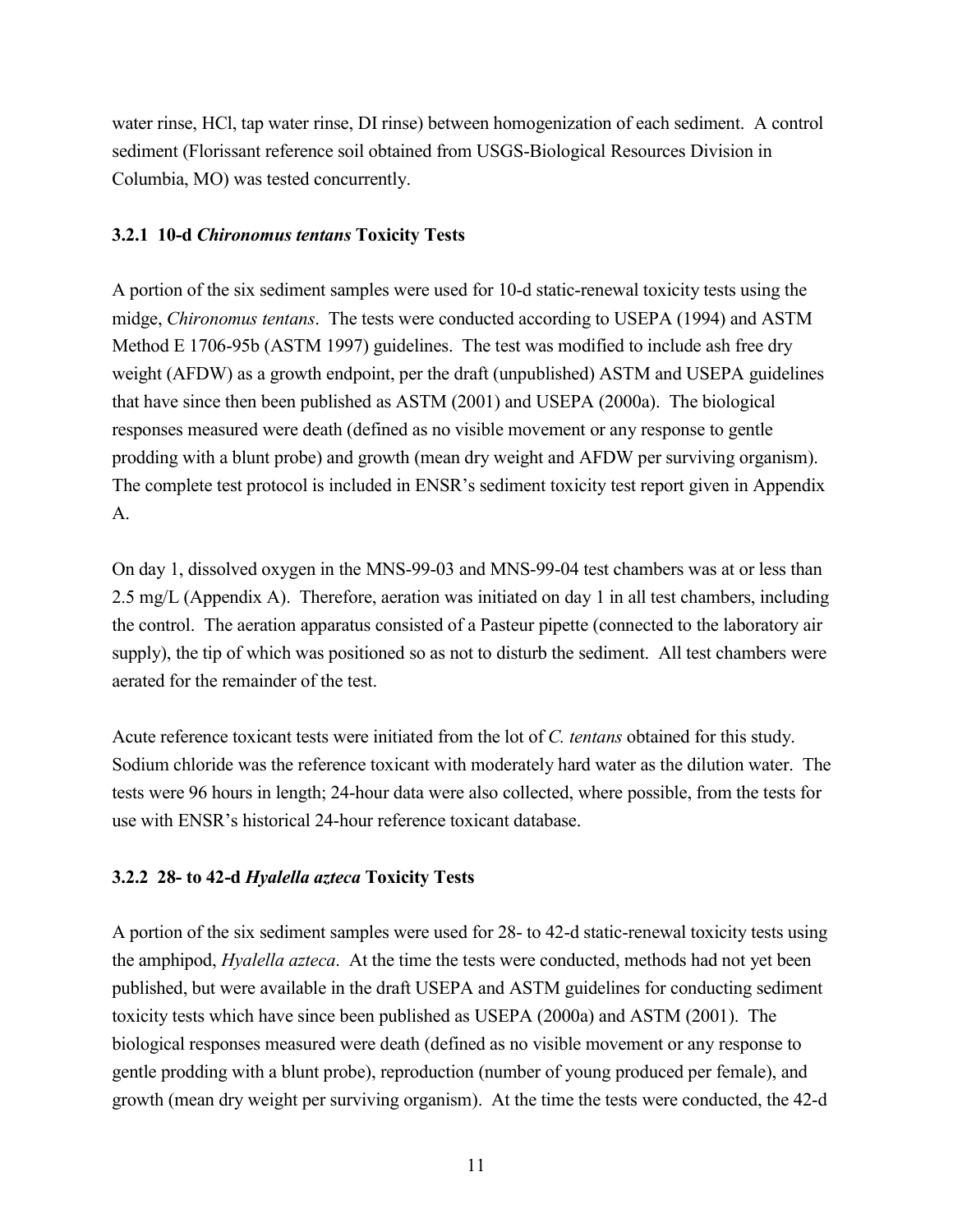reproduction study was new and little historical data existed for it. The ENSR Study Director decided to include six control sediment treatments, one with each test sediment.

On days 0 through 28, the organisms were exposed to the test sediments with overlying water. On day 28, all organisms were removed from the test chambers. Live organisms were counted and organisms from replicates A through D were removed for determination of dry weight. Organisms from replicates E through L were placed back in test chambers that contained overlying water only (and a small piece of Nitex netting). On day 35, the number of surviving adults and young were counted; young were removed from the test chambers. On day 42, the number of surviving adults and young were counted and the surviving adults were removed for determination of dry weight and identification of males and females. Adult *H. azteca* from each replicate were placed in 10% sugar formalin. Under a compound microscope, males were identified by the enlarged second gnathopod. Organisms were then rinsed with deionized water, dried at 60-90 °C, and weighed. Reproduction for each replicate was determined by summing the number of young produced on days 35 and 42 and dividing by the number of females in the test chamber at test termination. Additional information about the test procedures are provided in the toxicity test report produced by ENSR in Appendix B.

Acute reference toxicant tests were initiated using the lots of *H. azteca* obtained for this study. Sodium chloride was the reference toxicant with moderately hard water as the dilution water. Tests were 96 hours in length; 24-hour data were also collected for use with ENSR's historical 24 hour reference toxicant database.

#### **3.3 LABORATORY ANALYTICAL PROCEDURES**

Sediment samples were analyzed by three different analytical laboratories. PCB congeners, AVS, and SEM (cadmium, copper, mercury, lead, nickel, and zinc) were analyzed by En Chem (Madison, WI), whereas particle size was analyzed by the University of Minnesota-Duluth (UMD). PAH compounds, mercury, cadmium, chromium, copper, lead, nickel, selenium, zinc, ammonia, and TOC were analyzed by MDH. Each laboratory did its own determination of percent moisture. Most of the sediment samples were either analyzed or extracted (for organics) within the holding times specified in the QAPP (Crane 1999b). However, the sediment samples analyzed by MDH for metals and TOC exceeded the holding times specified in the QAPP (Crane 1999b). The sediment samples for conventional metals were digested within 34 days to 2.5 months instead of 30 days, and TOC was analyzed within 7 months instead of 40 days. The quality of the data was acceptable for samples that exceeded the holding times.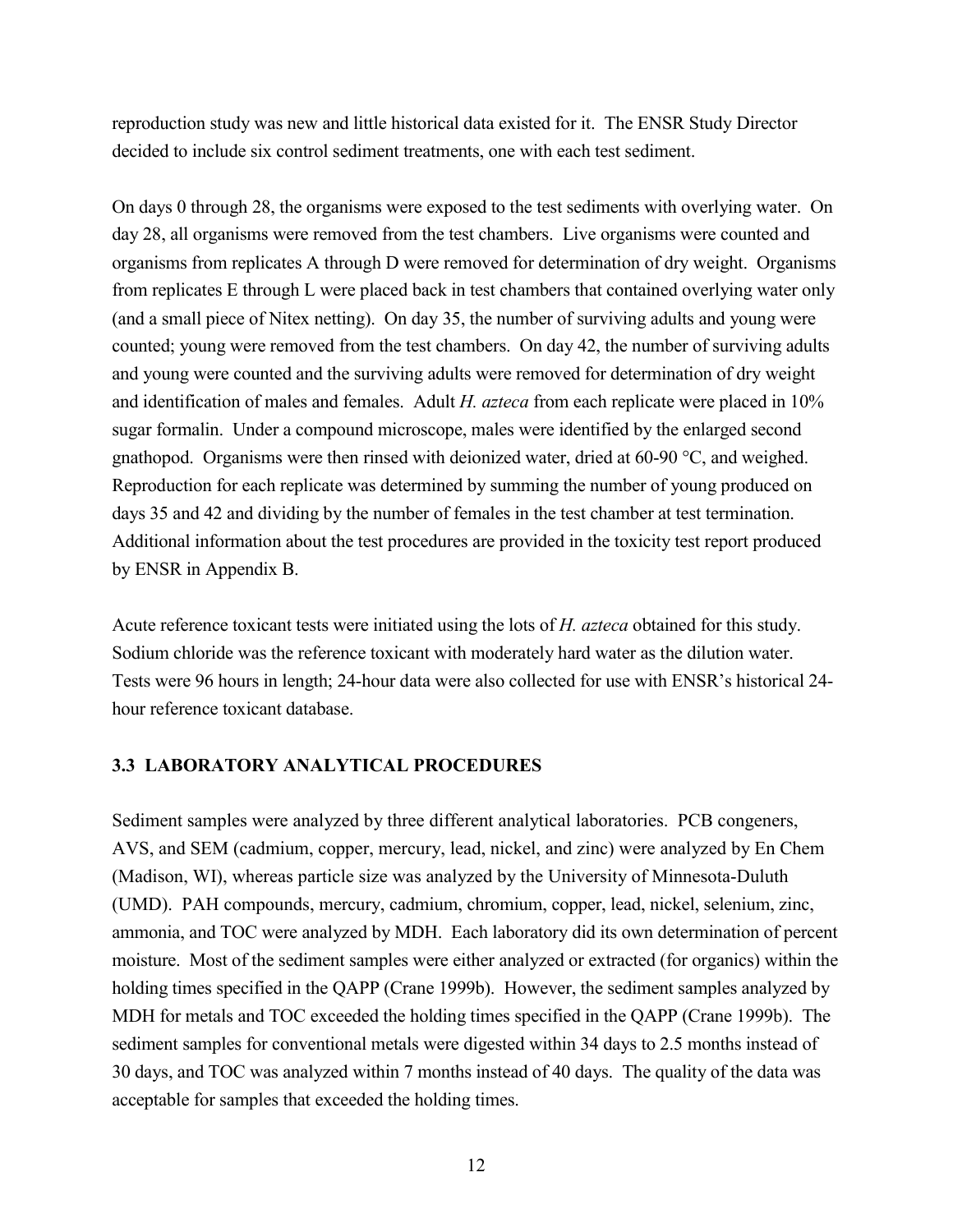A subset of 107 PCB congeners were analyzed by capillary column GC/ECD according to En Chem's standard operating procedures (SOPs) (En Chem 1999a). Eighteen target PAH compounds were measured by capillary column GC/MS SIM using MDH Method 513 (MDH 1997). Mercury was measured using flow injection atomic absorption spectrometry--cold vapor technique according to EPA Method 245.1 A (USEPA 1983). The extraction of sediment samples for total metals was based on EPA Method 200.7 (USEPA 1991); the metals were analyzed using stabilized temperature graphite furnace atomic absorption spectroscopy (MDH 1993). Ammonia was determined using QuickChem method 12-107-06-1-A (Lachat Instruments 1994). AVS and SEM were determined based on En Chem's SOP WCM-63 (En Chem 1999b). AVS was measured using a spectrophotometer, whereas SEM was measured using an inductively coupled plasma emission spectrophotometer and cold vapor atomic absorption spectrophotometer (for mercury only). TOC was measured on a Dohrmann DC-80 TOC analyzer (Rosemount Analytical 1990a,b; 1991). Percent moisture of samples run by MDH was done according to MDH Method 261 (MDH 1995). Particle size was measured using an Horiba LA-900 analyzer (Lodge 1996). The particle size results were reported as percentages of the following classes: sand and gravel  $($ >53  $\mu$ m), coarse silt (53 - 20  $\mu$ m), medium silt (20 - 5  $\mu$ m), fine silt (5 - 2  $\mu$ m), coarse clay (2 - 0.2  $\mu$ m), medium clay (0.2 - 0.08  $\mu$ m), and fine clay (<0.08  $\mu$ m).

#### **3.4 QUALITY ASSURANCE/QUALITY CONTROL**

The Quality Assurance/Quality Control (QA/QC) procedures followed in this study adhered to the site-specific QAPP (Crane 1999b) which was based on guidance given in USEPA (1995). Two field replicate samples were collected to assess field precision. Analytical data quality objectives were made to assess analytical precision, accuracy, and completeness. The sampling strategy was designed to generate representative data for Minnesota Slip. The analytical methods utilized in this study were similar to methods used in previous investigations so that the data would be directly comparable to them.

A summary of the analytical quality control checks for chemical and physical parameters, as well as the test acceptability requirements for sediment toxicity tests are given in the QAPP (Crane 1999b).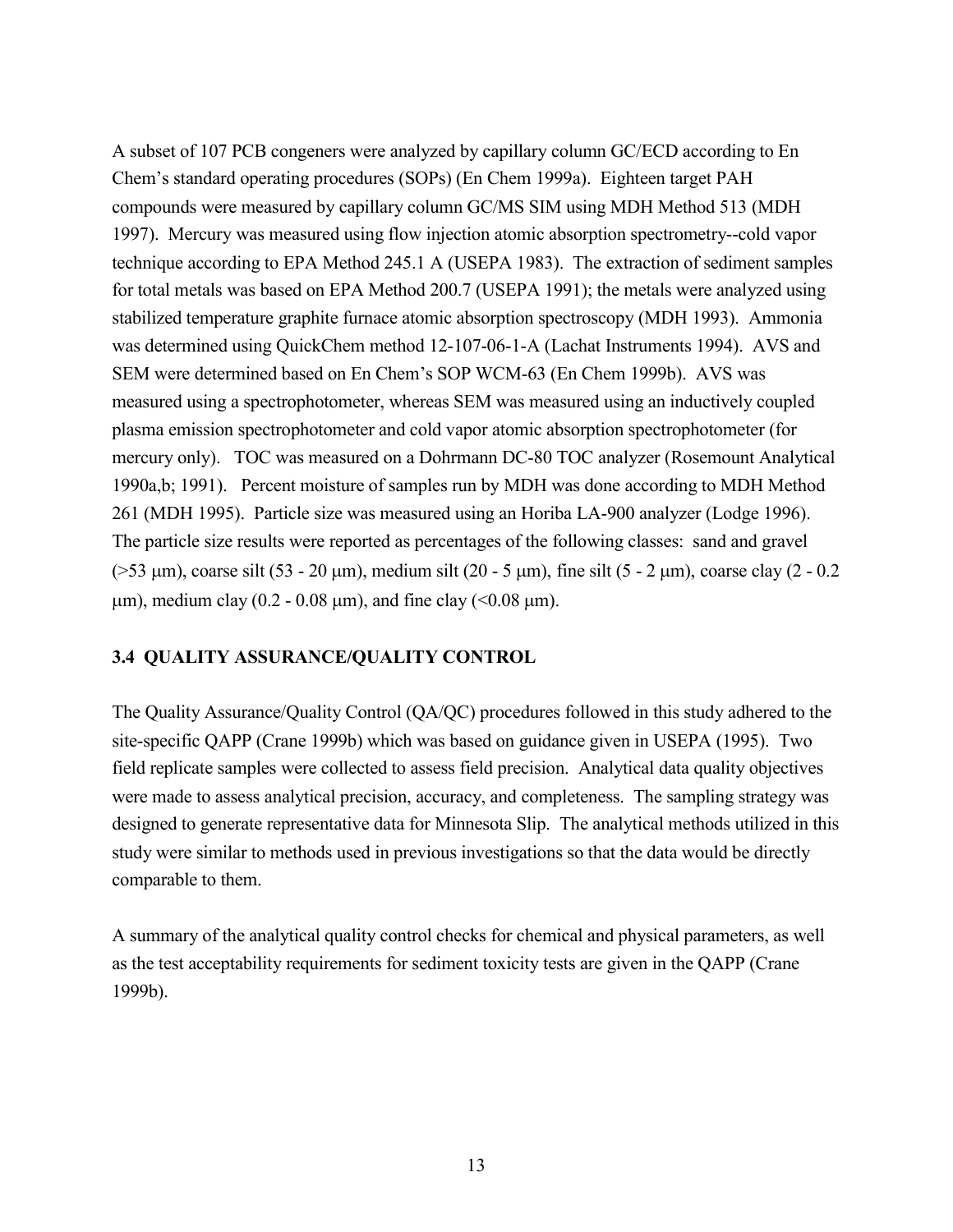### **3.5 DATA ANALYSIS**

The analytical data were obtained electronically from each laboratory as either Excel™ or Lotus™ spreadsheets. The results of analytical duplicates were averaged with the field sample results, providing all data quality objectives had been met as specified in the QAPP (Crane 1999b). All manipulations of the data sets were double-checked to ensure that no errors had occurred. Electronic copies of the sediment toxicity test reports (Appendices A and B) were obtained from ENSR.

# **3.5.1 Comparison of Sediment Chemistry Data to Sediment Quality Targets**

Sediment chemistry data were compared to Level I and Level II sediment quality targets (SQTs) adopted for the St. Louis River AOC (Crane *et al*. 2000) in which:

- Level I SQTs are intended to identify contaminant concentrations below which harmful effects on sediment-dwelling organisms are unlikely to be observed; and
- Level II SQTs are intended to identify contaminant concentrations above which harmful effects on sediment-dwelling organisms are likely to be frequently or always observed.

The SQTs were used as a benchmark tool by which to assess the severity of sediment contamination in Minnesota Slip, and to predict the incidence of toxicity in sediment samples collected from this slip. For most chemicals, the SQTs are the same as the consensus-based sediment quality guidelines (SQGs) that were developed by Ingersoll and MacDonald (1999) and MacDonald *et al*. (2000a) for evaluating whole sediment chemistry data. As the term implies, consensus-based SQGs reflect the agreement among the various SQGs by providing an estimate of their central tendency for SQGs of similar narrative intent. Importantly, the consensus-based SQGs are considered to provide a unifying synthesis of the existing SQGs, reflect causal rather than correlative effects, and account for the effects of contaminant mixtures in sediment (Swartz 1999; MacDonald *et al*. 2000a,b; Di Toro and McGrath 2000).

# **3.5.2 Calculation of Mean Probable Effect Concentration Quotients**

Most of the Level II SQTs were adopted from consensus-based probable effect concentration (PEC) values (USEPA 2000b). Mean PEC quotients (PEC-Qs), for chemicals with reliable PECs, were calculated using the methods recommended by USEPA (2000b) and outlined in the box on the following page. Mean PEC-Qs were calculated using dry weight concentrations of chemical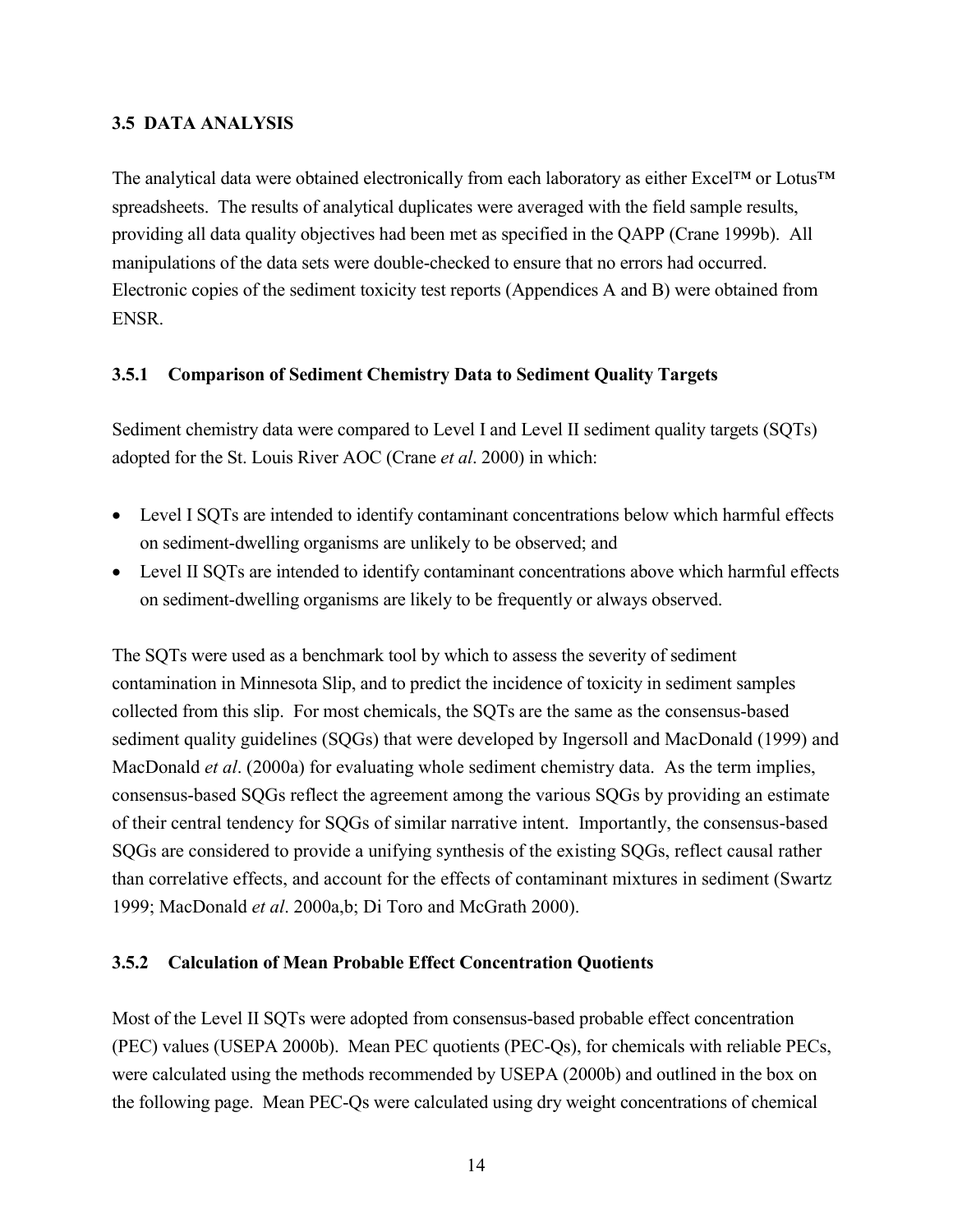contaminants, and values representing one-half the detection limit were used in instances where substances were not detected.

|         | Procedure for Calculating Mean PEC-Qs for Chemicals with Reliable PECs (USEPA 2000b)                                                                                                                                                                                                            |
|---------|-------------------------------------------------------------------------------------------------------------------------------------------------------------------------------------------------------------------------------------------------------------------------------------------------|
|         |                                                                                                                                                                                                                                                                                                 |
| Step 1. | Calculate the individual PEC-Qs for chemicals with reliable PECs (i.e., metals, total PAHs, and<br>total PCBs). Note: the PEC for total PAHs (instead of the PECs for individual PAHs) was<br>used in the calculation to avoid double counting the PAH concentration data.                      |
|         | $PEC-Q = \underline{chemical\ concentration\ (in dry\ wt.)}$<br>corresponding PEC value                                                                                                                                                                                                         |
| Step 2. | Calculate the mean PEC-Q for the metals with reliable PECs (i.e., arsenic, cadmium,<br>chromium, copper, lead, nickel, and zinc).                                                                                                                                                               |
|         | mean PEC-Q <sub>metals</sub> = $\Sigma$ individual metal PEC-Qs<br>n<br>where $n =$ number of metals with reliable PECs for which sediment chemistry data were<br>available (i.e., $1$ to 7).                                                                                                   |
| Step 3. | Calculate the mean PEC-Q for the three main classes of chemicals with reliable PECs. Note:<br>the average PEC-Q for pesticides was not used in this calculation because no matching<br>sediment chemistry and toxicity data were available for this class of contaminants in Minnesota<br>Slip. |
|         | mean PEC-Q = (mean PEC-Q <sub>metals</sub> + PEC-Q <sub>T. PAHs</sub> + PEC-Q <sub>T. PCBs</sub> )                                                                                                                                                                                              |
|         | n                                                                                                                                                                                                                                                                                               |
|         | where $n =$ number of classes of chemicals for which sediment chemistry data were                                                                                                                                                                                                               |
|         | available (i.e., $1$ to 3).                                                                                                                                                                                                                                                                     |

# **3.5.3 Development of Isopleth Figures for Sediment Quality Parameters**

Electronic sediment quality data obtained from field sampling conducted in 1998 and 1999 were merged together in order to examine spatial trends in the data. Isopleth figures, for selected depth intervals, were generated for the percentage of sand, silt, and clay, TOC, total PAHs [based on the addition of the 13 low molecular weight (LMW) and high molecular weight (HMW) PAHs], total PCBs, mercury, lead, and zinc.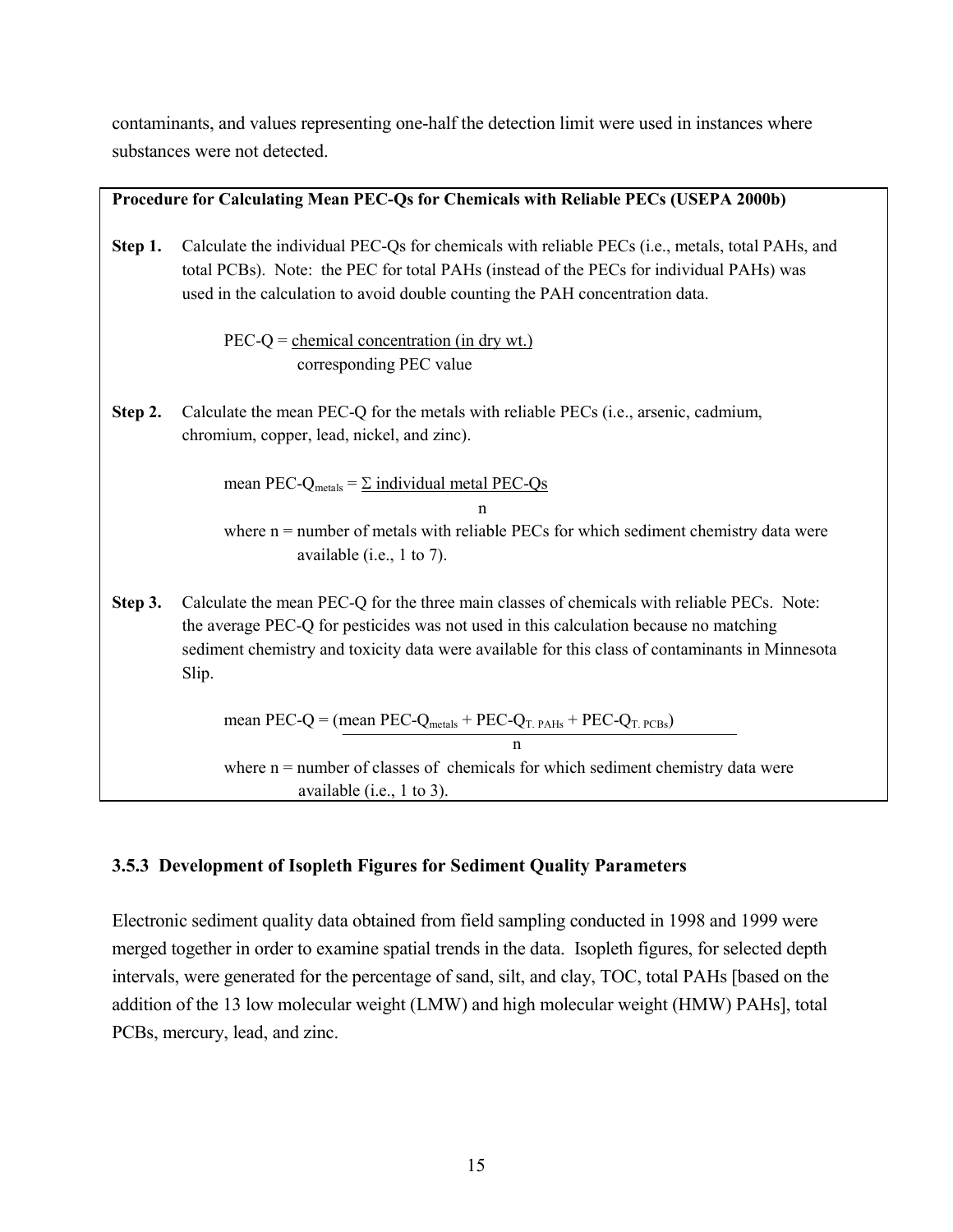The steps involved in generating isopleth figures for sediment quality parameters in Minnesota Slip were as follows:

- 1. Several different interpolation techniques were evaluated to determine which one was most appropriate to apply to the Minnesota Slip data set, and also provided flexibility in terms of modifying and working with the resulting maps. The techniques that were evaluated included:
	- The Inverse Distance Weighted (IDW) interpolator in ArcView Version 3.2, ESRI's Geographic Information System (GIS) software. This interpolator assumes that each input point has a local influence that diminishes with distance. It weights the points closer to the processing cell greater than those farther away.
	- The Spline interpolator in ArcView Version 3.2. This is a general purpose interpolation method that fits a minimum curvature surface through the input points. This method is best for gently varying surfaces such as elevation, water table heights, or pollutant concentrations.
	- The Natural Neighbor interpolator employed by the U.S. EPA's Fully Integrated Environmental Location Decision Support (FIELDS) system. This interpolator is a weighted moving average technique that uses geometric relationships in order to choose and weight nearby points. It is capable of generating estimates above and below the maximum and minimum of the original data (i.e., parameter value extrapolation).
	- The Natural Neighbor interpolator employed by the University of Tennessee Research Corporation's Spatial Analysis and Decision Assistance (SADA) computer software (SADA Version 2.0.108).

The maps were produced using the FIELDS natural neighbor interpolator within ArcView. The FIELDS interpolator is added into ArcView as an extension, which is an add-on program. The interpolation extension was downloaded from the FIELDS system web page [\(http://www.epa.gov/region5fields/static/pages/index.html\).](http://www.epa.gov/region5fields/static/pages/index.html) This interpolation method was deemed to be the most appropriate option for this data set, for the following reasons:

- Natural Neighbor interpolation provides more precise results than IDW interpolation;
- Natural Neighbor interpolation calculates weights depending on the area about each of the data points (Voronoi polygons) instead of the distance between data points, as with IDW;
- The ArcView software provides the most flexibility for modifying and presenting the results; and,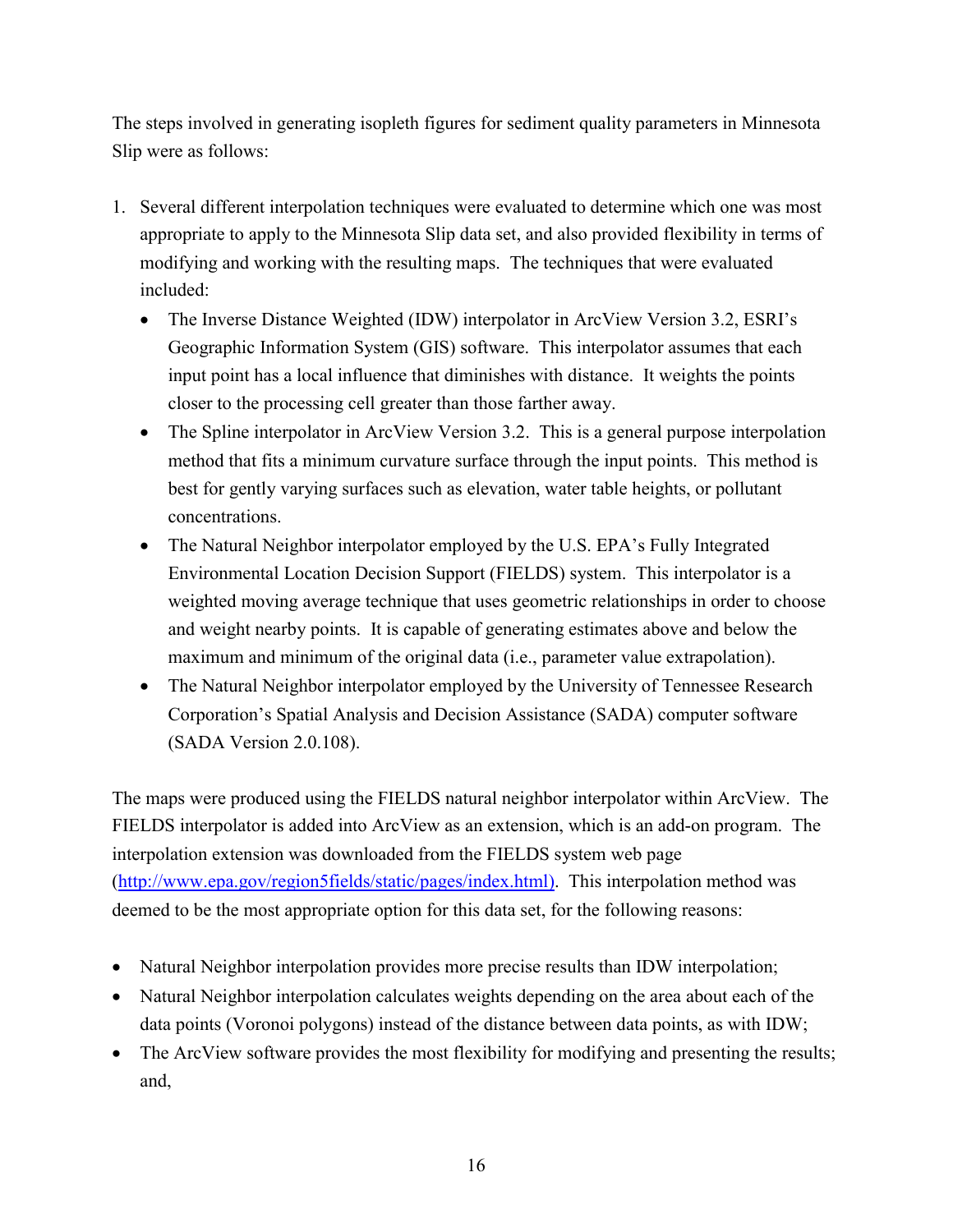Dr. Robert Stewart, University of Tennessee and creator of SADA, recommended that Natural Neighbor interpolation be used for this site based on discussions held with Dr. Judy Crane during a SADA training workshop (March 8, 2001).

The isopleth figures were generated in color using a maximum of six isopleth ranges. The rationale for the selection of isopleth ranges was as follows:

- For particle size and TOC, the isopleth ranges were denoted at even intervals that took into consideration the range of values observed for each parameter;
- For total PCBs, total PAHs, mercury, lead, zinc, and mean PEC-Os, the number of ranges was partly dependent on the distribution of the sediment chemistry data. As a minimum, the following ranges were included in the isopleth figures:
	- $\bullet$  0 to < Level I SQT,
	- $\geq$  Level I SQT to <  $\frac{1}{2}$  Level II SQT,
	- $\bullet \geq \frac{1}{2}$  Level II SQT to < Level II SQT, and
	- $\bullet$  > Level II SOT.

If many low level samples were measured, then the lowest range was subdivided as follows:

- $\bullet$  0 to <  $\frac{1}{2}$  Level I SQT, and
- $\bullet$  >  $\frac{1}{2}$  Level I SOT to < Level I SOT.

If many high level samples were measured, then the upper level range was further subdivided to make it easier to view the most contaminated areas of the slip. By dividing the isopleth ranges in this manner, it was easier to discern possible inputs of contaminants into the slip (e.g., through storm water outfalls) and to identify areas that may require remediation.

# **3.5.4 Comparison of Mean PEC-Qs**

A step-wise approach was used to compare sediment chemistry data in surficial sediment samples from Minnesota Slip with that in surficial sediments from other sites within the St. Louis River AOC and other Great Lakes AOCs. The five main steps in this process included:

- Collection, evaluation, and compilation of the existing information on sediment quality conditions in Minnesota Slip, the St. Louis River AOC, and other Great Lakes AOCs;
- Identification of appropriate sites within the St. Louis River AOC to include in the comparison;
- Identification of appropriate Great Lakes AOCs to include in the comparison;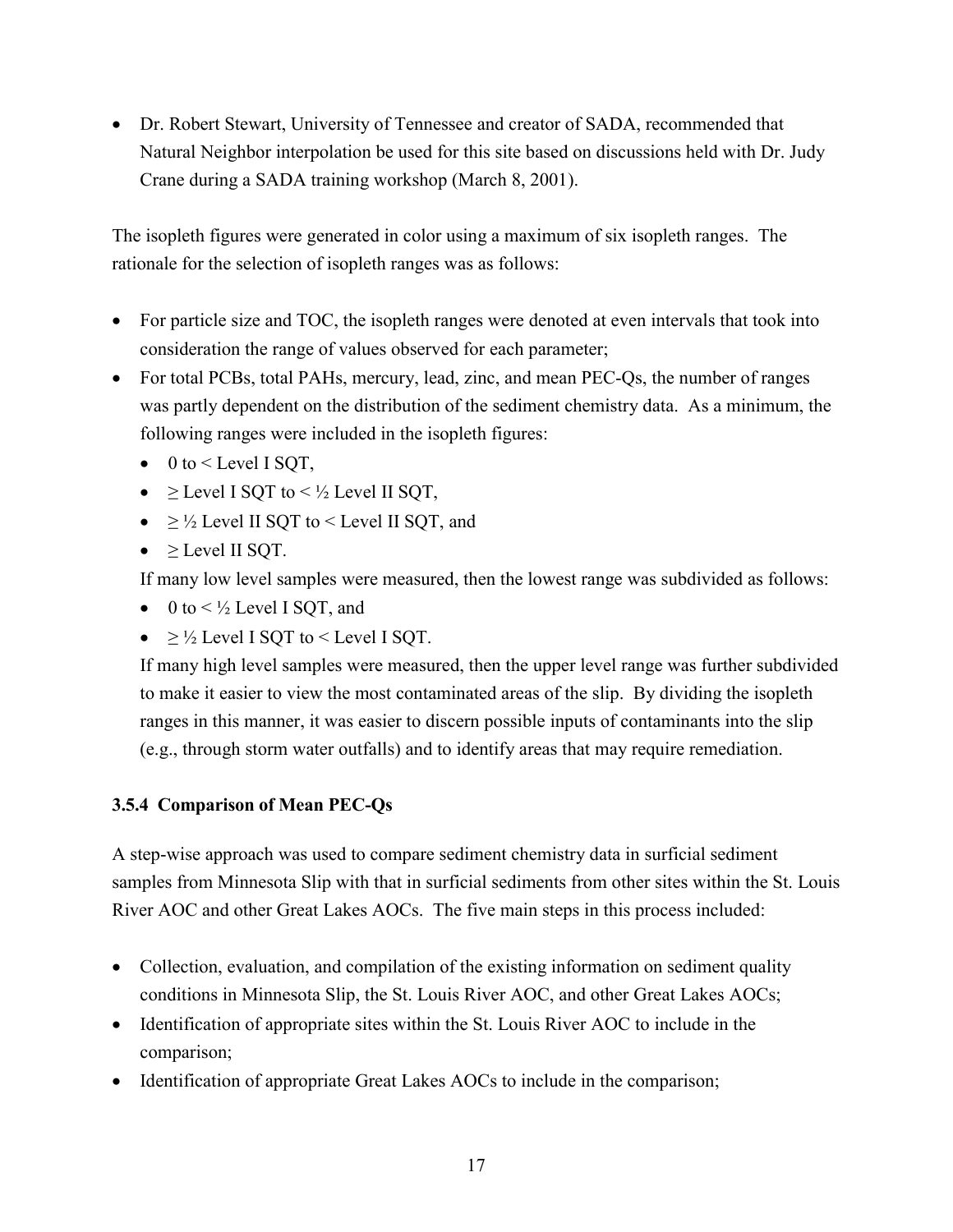- Determination of mean PEC-Qs for sediment samples from Minnesota Slip, other areas within the St. Louis River AOC, and selected Great Lakes AOCs, and;
- Production of box and whisker plots and cumulative distribution frequency (CDF) plots to graphically present the distribution of mean PEC-Qs within the selected areas.

Each of these steps is described in the following subsections.

#### **3.5.4.1** *Collection, Evaluation, and Compilation of Sediment Quality Data*

The information used in this comparison was acquired from four different sources. The information on sediment quality conditions in the St. Louis River AOC (including a small number of Minnesota Slip sites) was obtained from the existing matching sediment chemistry and toxicity database developed for the purpose of evaluating numerical SQTs and sediment contamination in the St. Louis River AOC (Crane *et al*. 2000). The information on sediment quality conditions in other Great Lakes AOCs was obtained from the matching sediment chemistry and toxicity database maintained by MacDonald Environmental Sciences Ltd. (MESL). Sediment quality data specific to the Indiana Harbor AOC was obtained from the MESL project database, which included both matching and non-matching sediment chemistry and toxicity data. All of the data sets that were included in these databases were critically reviewed and verified to ensure that only high quality data sets were used in the assessment. The screening criteria that were used to critically review the data provided a means of consistently evaluating the methods that were used in each study, including the procedures that were used to collect, handle, and transport sediment samples, the protocols that were applied to conduct sediment toxicity tests, the methods that were used to determine the concentrations of contaminants in sediments, and the statistical tests that were applied to the study results (MacDonald *et al*. 2000a; Crane *et al*. 2000). The Minnesota Slip data set was acquired in electronic format from MPCA files for this site. Only data obtained from surficial sediment samples were included in the analysis, which were considered to be any samples with an upper sampling depth of zero.

#### **3.5.4.2** *Identification of Appropriate Sites Within the St. Louis River AOC*

The matching sediment chemistry and toxicity database that was developed for the St. Louis River AOC as part of a previous project (Crane *et al*. 2000) was augmented with all the sediment chemistry and toxicity data from this project (i.e., including sites that only had sediment chemistry data available) to yield 198 data records. This database included samples from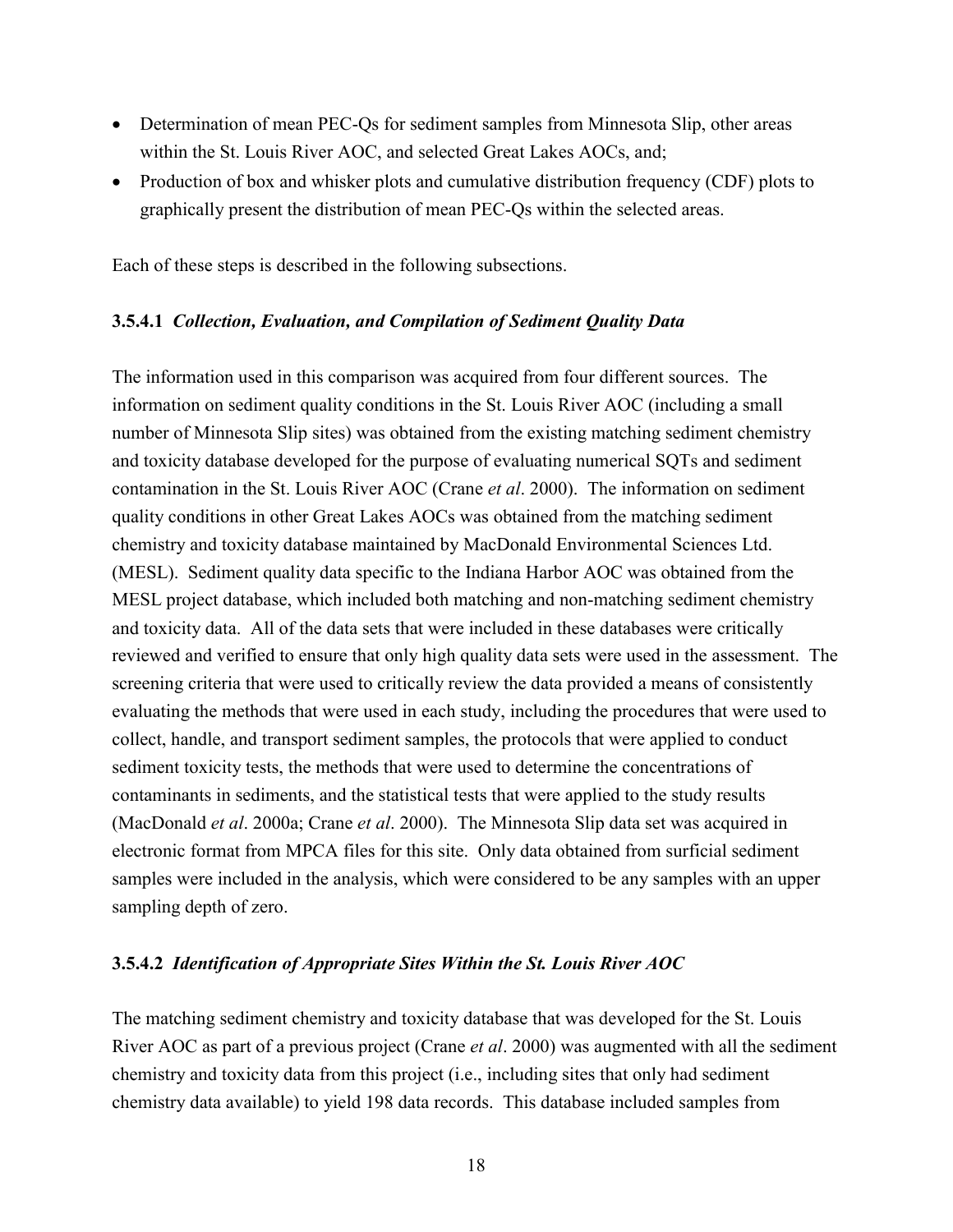approximately 30 different reaches within the AOC. The sites selected for this analysis, besides Minnesota Slip, included: Interlake/Duluth Tar Superfund site, Howards Bay, the embayment around the Western Lake Superior Sanitary District (WLSSD) and the confluence of Miller and Coffee Creeks (i.e., the embayment encompassed one hot spot site), and the matching sediment chemistry and toxicity samples collected for an assessment of contaminated areas in the Duluth-Superior Harbor, as well as a reference area (Crane *et al*. 1997). These sites were selected based on the criteria that data were available for ten or greater surficial sediment samples. In addition, the entire St. Louis River AOC was included as an area (both including and excluding the 33 samples collected from Minnesota Slip). The sediment quality data included in the entire St. Louis River AOC ranged from reference areas to Superfund sites.

#### **3.5.4.3** *Identification of Appropriate Great Lakes AOCs*

The matching sediment chemistry and toxicity database maintained by MESL contains information on sediment quality conditions in a total of 21 Great Lakes AOCs. Figure 7 shows the locations of all Great Lakes AOCs. The other AOCs, besides the St. Louis River, that were selected for this analysis included: Indiana Harbor, IN; Sheboygan Harbor, WI; Maumee River, OH; St. Mary's River, ON and MI; Waukegan Harbor, IL; Cuyahoga River, OH; Oswego River, NY; and the St. Clair River, ON and MI. These areas were selected based on three criteria:

- Availability of data for twenty or greater surficial sediment samples;
- Provision of broad geographic coverage within the Great Lakes; and
- Similar patterns of contamination in Minnesota Slip (i.e., a mixture of PAHs, PCBs, and metals in the sediments).

#### **3.5.4.4** *Determination of Mean PEC-Q Distribution*

The extent of chemical contamination in each sediment sample was determined by calculating mean PEC-Qs as described in Section 3.5.2. Mean PEC-Qs were determined two different ways, both including and excluding mercury. This approach was selected because, although mercury is an important chemical of potential concern in the St. Louis River AOC, a reliable PEC is not available for mercury. USEPA (2000b) indicated that the reason reliable SQGs do not exist for mercury is because of mercury speciation in sediments and the fact that methyl mercury tends to bioaccumulate in organisms rather than resulting in direct toxicity.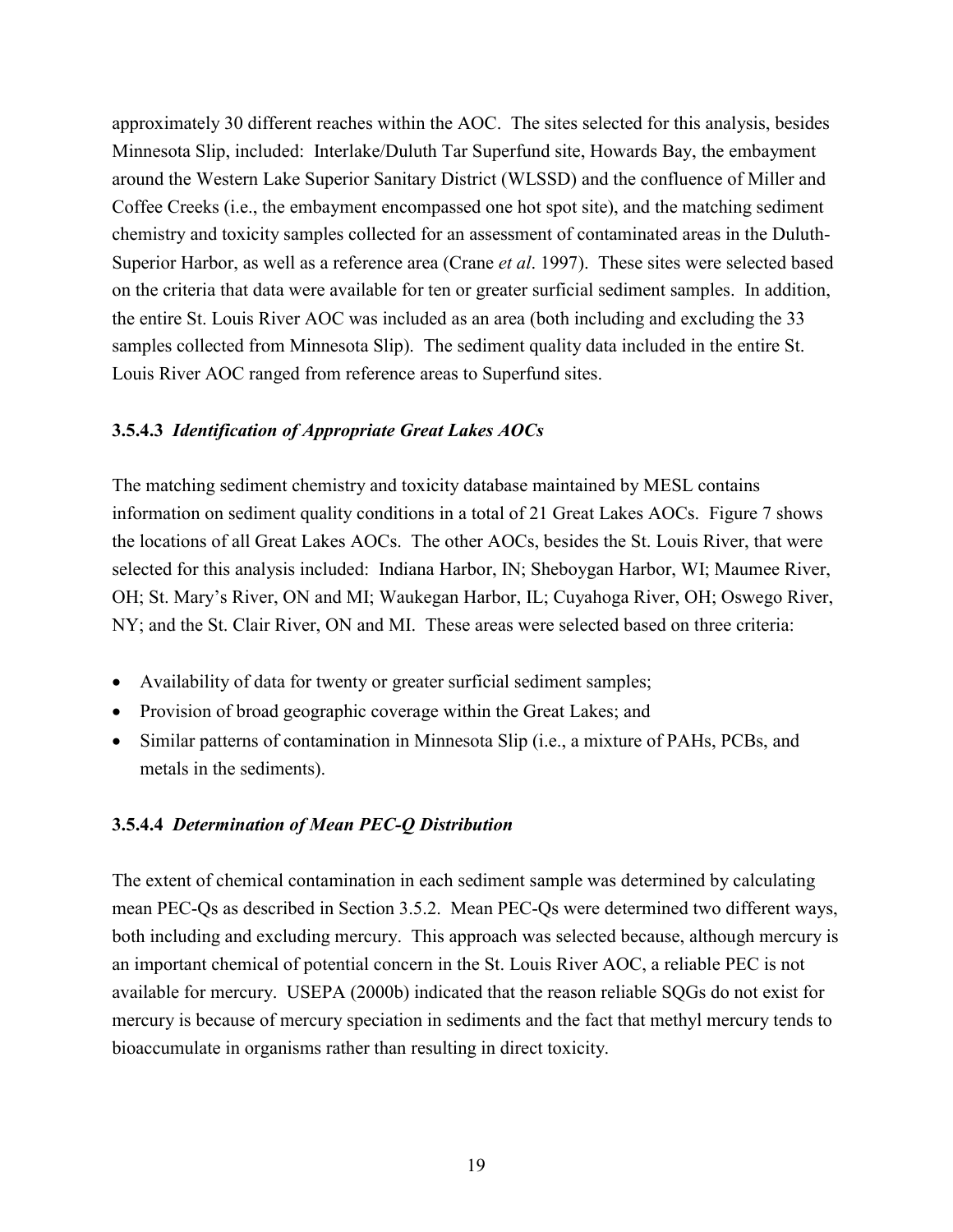The distribution of mean PEC-Qs in Minnesota Slip, other sites within the St. Louis River AOC, and selected areas in the Great Lakes was determined by calculating summary statistics for each of the selected areas, using Microsoft Excel™ software, including:

- Measures of central tendency (mean, median);
- Measures of variation (range, standard deviation); and,
- $\bullet$  Measures of position (10<sup>th</sup> and 90<sup>th</sup> percentile).

#### **3.5.4.5** *Production of Box and Whisker Plots and Cumulative Distribution Frequency Plots*

Box and whisker plots were generated within the graphical software program SigmaPlot Version 6.0. Box and whisker plots graph data as a box representing statistical values. The boundary of the box closest to zero indicates the  $25<sup>th</sup>$  percentile, a line within the box marks the median, and the boundary of the box farthest from zero indicates the  $75<sup>th</sup>$  percentile. Whiskers above and below the box indicate the  $90<sup>th</sup>$  and  $10<sup>th</sup>$  percentiles, respectively.

Cumulative distribution frequency (CDF) plots were also generated using SigmaPlot Version 6.0. The design is such that the mean PEC-Q values are the independent variable (x-axis), and the number of stations for each area are normalized to 100 (% stations) and represented on the yaxis. These plots display exactly the same information as do histograms, except histogram values are summed as the independent (x axis) variable increases, while the CDF plot begins at 0% (left axis) and ends at 100% (right axis). These plots are extremely useful for quickly finding the mean PEC-Q of a distribution corresponding to any given percentile (such as the median).

#### **3.5.5 Calculation of Sediment Contaminant Volume Estimates**

The FIELDS software was used to estimate the volume of total PAHs within each sediment depth interval (i.e., length x width x depth) and the proportion of that depth interval that exceeded a mean PEC-Q of 0.6. At mean PEC-Qs of  $>0.6$ , the probability of observing chronic sediment toxicity is higher (i.e.,  $>50\%$ ), indicating that sediment-dwelling organisms would be afforded a lower level of protection (USEPA 2000b). The density of silty sand (i.e., 3257 lb  $yd^{-3}$ ) was used as a default parameter in the calculations.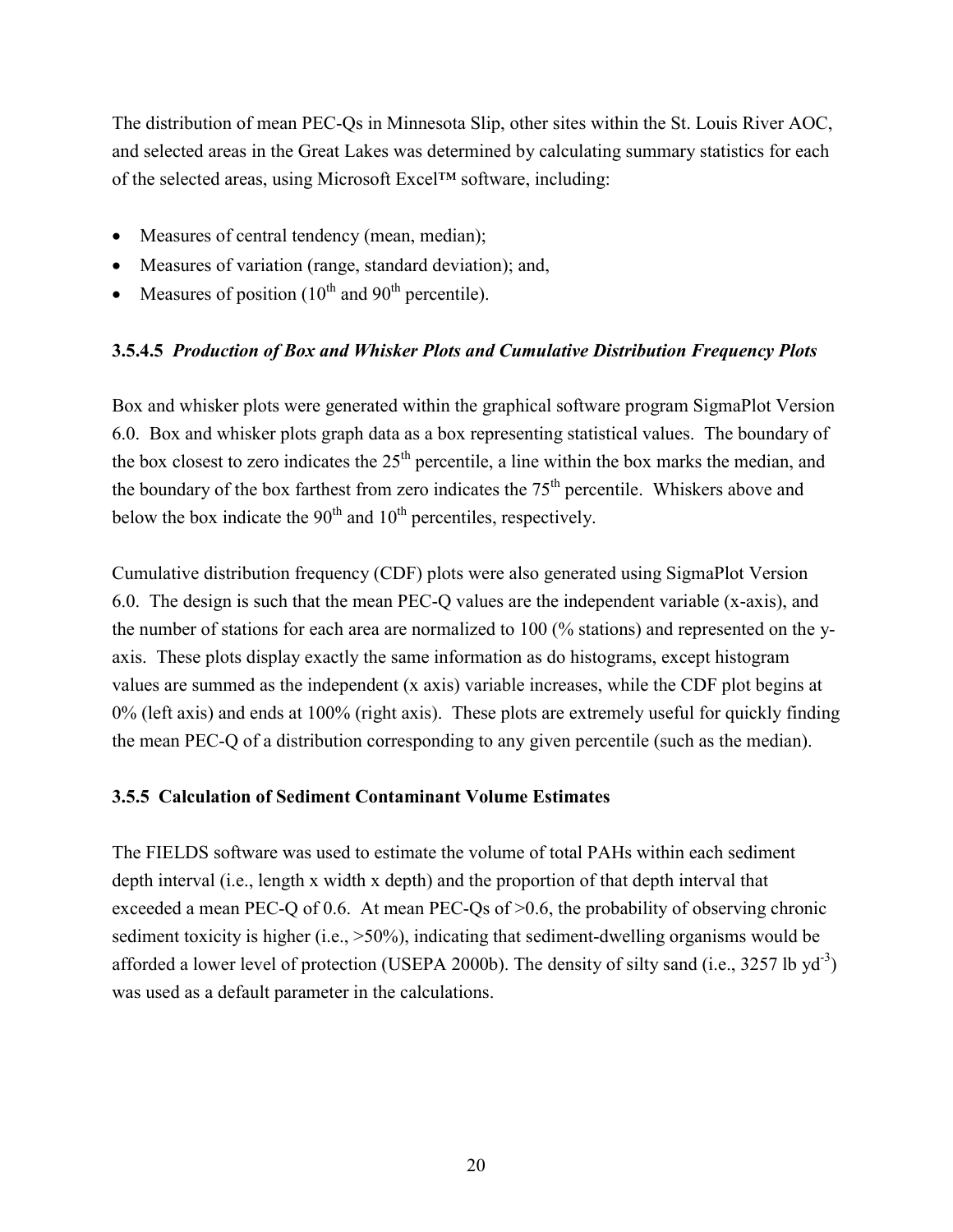# **3.6 DATA ARCHIVAL**

The sediment quality data obtained from this study will be entered into a new GIS-based sediment quality database for the St. Louis River (GLNPO grant number GL975363-01). Hard copies of the data will be archived at the MPCA for five years, upon which time it will be moved off site to the Minnesota Records Center for 30 years. After that time period, the files will either be returned to the MPCA, archived at the Minnesota Historical Society, or recycled.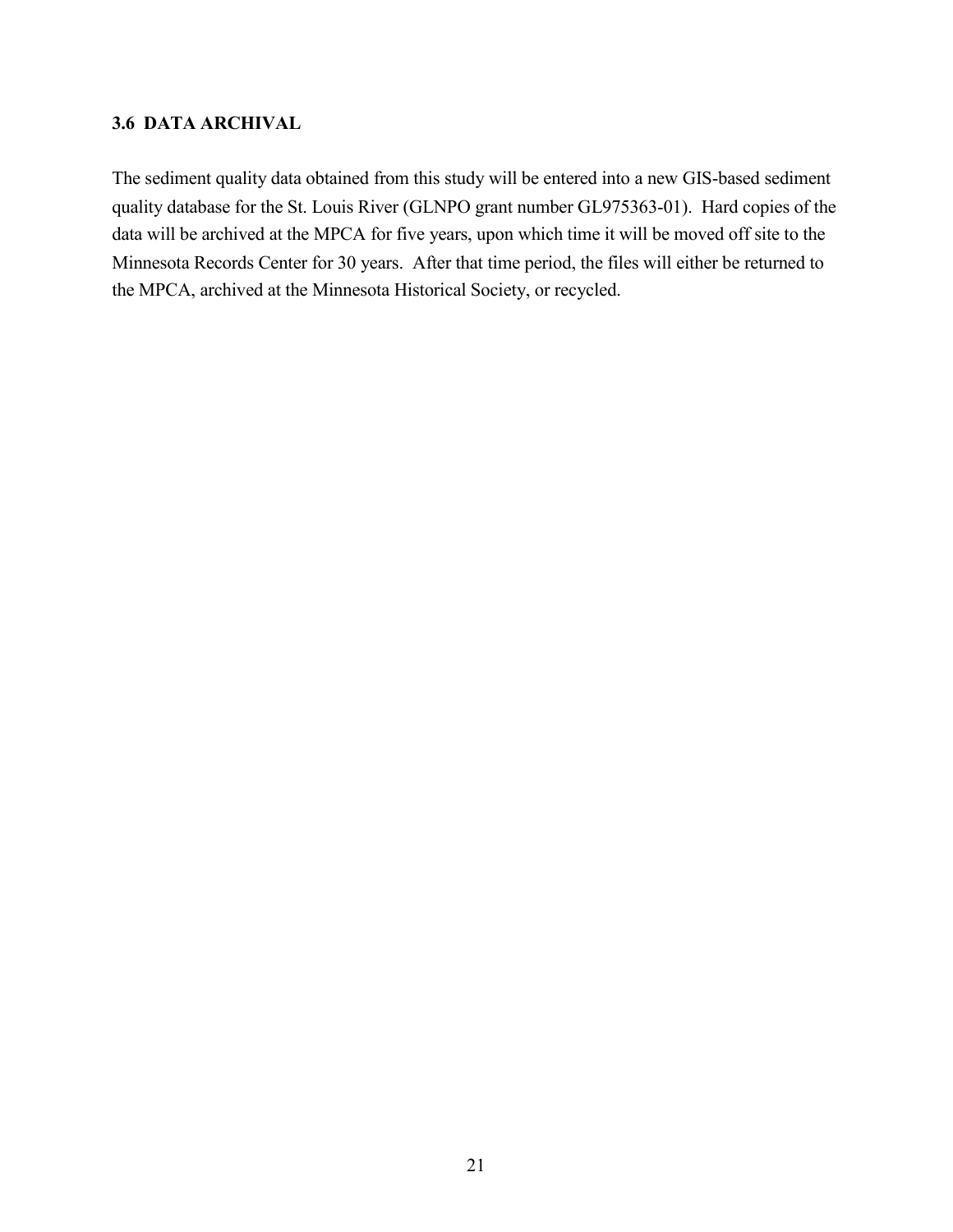# **CHAPTER 4**

# **RESULTS**

#### **4.1 FIELD SAMPLING INFORMATION**

The field sampling information for sediment samples collected from Minnesota Slip is given in Table 3. Alterations in the field sampling plan given in the QAPP (Crane 1999b) were made as necessary. Plans to sample below two storm water outfalls in the inner slip had to be adjusted because the sediments contained too much gravel to obtain a cohesive sediment core. Coarse sediments were also encountered in some areas between the wall of the slip and the S.S. William A. Irvin. In addition, some alterations in sample sites had to be made because several boats were still in the marina at the end of September 1999 when most of the field sampling was conducted.

During the 1998 field sampling trip, gas bubbles were observed throughout the sediment cores collected at 98-MNS-02 and 98-MNS-03, using the Livingston corer. The gas bubbles probably resulted from the generation of methane gas in the sediments. Gas bubbles were also observed on the surface of the water where the sediments were collected. During the 1999 field sampling trip, gas bubbles were also observed throughout the sediment cores collected with a Livingston corer at: MNS-99-07, MNS-99-09, and MNS-99-10. A few gas bubbles were observed in the sediment core for MNS-99-08. Gas bubbles were not so easily observed in samples collected using the Vibrocorer, possibly because the samples were processed more rapidly and the lexan core tubes were cut into sections to extract the sediments. With the Livingston corer, the sediments were extruded out of the top of the clear core tube which allowed more time for observation of the sediments.

Pieces of trash, detritus, and oil were observed in many sediment samples collected from Minnesota Slip (Table 3). Garbage was removed from each sample prior to homogenizing the sediment.

#### **4.2 SEDIMENT TOXICITY TESTS**

#### **4.2.1 10-d** *C. tentans* **Sediment Toxicity Tests**

Water quality parameters measured during the test are included in Appendix A. On day 1, dissolved oxygen concentrations in MNS-99-03 and MNS-99-04 fell to 2.4 and 2.5 mg/L,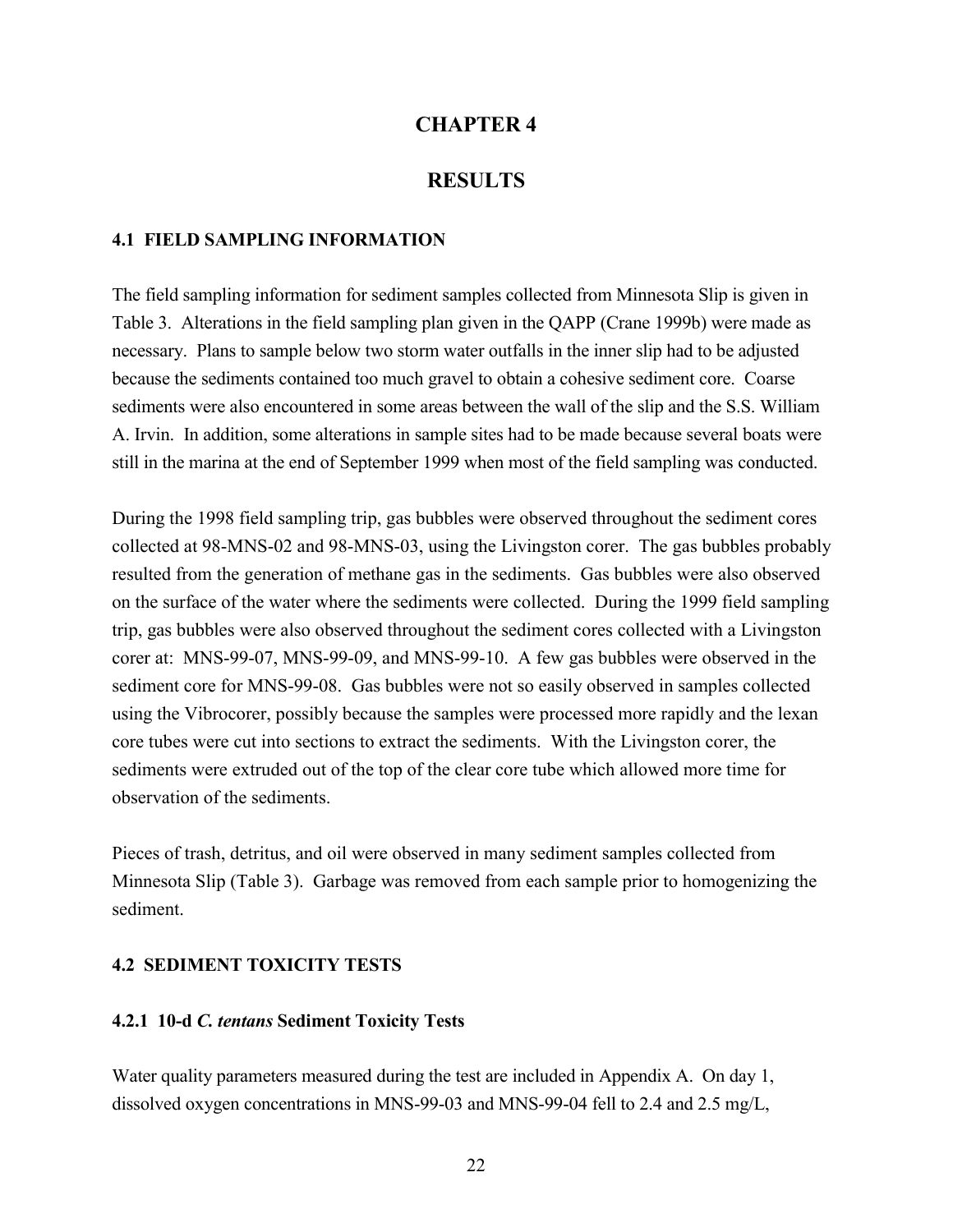respectively. Aeration was initiated on day 1 in all test chambers and dissolved oxygen concentrations remained above 5.0 mg/L for the remainder of the study. Test temperature, as measured in the test solutions, remained at 23 ˚C throughout the test. The pH of the test solutions ranged from 7.0 to 8.5. Ammonia was detectable in the overlying water of all treatments on day 0. Ammonia concentrations decreased after aeration was initiated. In the ENSR study director's judgment, these protocol deviations to dissolved oxygen and ammonia did not impact the test outcome. The physical and chemical data of the overlying water are provided in the toxicity test report (Appendix A).

At test takedown, it was discovered that four replicates contained no live or dead organisms. Those replicates were Control B, MNS-99-04 H, MNS-99-05 H, and MNS-99-06 F. Since there were organisms in all other replicates and these four replicates were in a row after test chamber randomization (Appendix A), it was the study director's judgment at ENSR that these test chambers were not seeded with test organisms at test initiation. These four test chambers were, therefore, not included in the analysis of the data. In addition, 12 organisms were found in MNS-99-01 replicate H and 19 organisms were found in MNS-00-02 replicate E. It is likely that replicate E of MNS-99-02 was double-seeded so it was assumed that 20 organisms were put into the test chamber at test initiation. The number of organisms placed into replicate H of MNS-99-01 is not known. However, due to the good survival of all other MNS-99-01 replicates (not less than 90% survival in any replicate) it was assumed by the ENSR study director that 12 organisms were placed in this chamber at test initiation. Both of these test chambers were included in the statistical analysis of the data.

Percent survival and growth of test organisms were determined after ten days of exposure. Growth was measured both as AFDW and as dry weight. The results are presented in Table 6.

Significant differences were identified with Toxstat Version 3.4 (West, Inc. and Gulley 1994). Survival data were transformed using arcsine square root. Data normality was evaluated with the Chi-square goodness of fit test ( $\alpha$  = 0.01) due to the large number of treatments and replicates; homogeneity of variance was evaluated with Bartlett's test ( $\alpha$  = 0.01). All data were found to meet the requirements for parametric analysis; where necessary, data were analyzed using a T-test with Bonferroni adjustment ( $\alpha$  = 0.05) because of unequal numbers of replicates in the treatments.

Comparison of treatment survival to the control was completed by observation since control survival (71.4%) was less than in any of the treatments (i.e., 81.4% to 95%). Dry weight and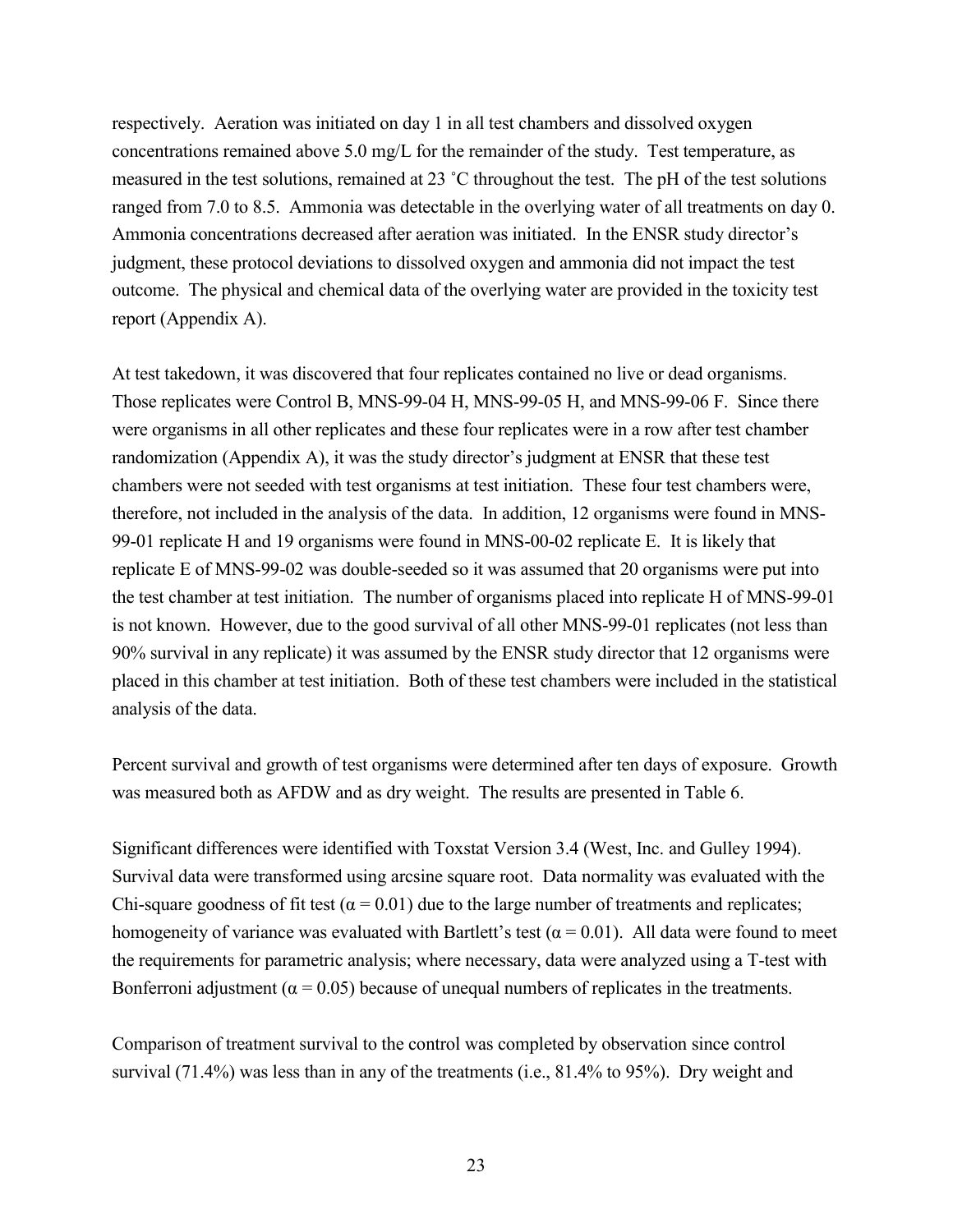AFDW were compared to the control using Toxstat. Dry weight and AFDW in the test treatments were not significantly reduced relative to the control.

At the time the statistical analysis of the sediment toxicity data for *C. tentans* was conducted, the corresponding sediment chemistry data were not yet available. Since there was a gradient of higher survival (i.e., 95%) to lower survival (i.e., 81.4%) from the outer slip to the inner slip in the 10-d *C. tentans* toxicity test results (Table 6), the ENSR study director was asked to compare the survival, dry weight, and AFDW from sediments MNS-99-02 through MNS-99-06 to sediment MNS-99-01 using Toxstat (Appendix A). MNS-99-01 was suspected of being less contaminated than the other Minnesota Slip sites in which sediment toxicity tests were conducted, and could possibly be used as a reference site for the other samples. Survival in sediment MNS-99-05 (81.4%) was significantly reduced relative to survival in sediment MNS-99-01 (95%). There was no significant reduction in dry weight or AFDW in sediments MNS-99-02, MNS-99-03, MNS-99- 04, or MNS-99-06 relative to sediment MNS-99-01.

Three reference toxicant tests were conducted using *C. tentans* from one lot number. Twenty-four hour reference toxicant data from all three tests were included in ENSR's historical reference toxicant database. Two tests also had acceptable 96-hour data. Because previous reference toxicant tests conducted at FCETL with this species were only 24 hours in duration, and only three 96-hour tests have been conducted, insufficient data have been generated to calculate historical 95% control limits for the 96-hour endpoint. The *C. tentans* reference toxicant data sheets and 24 hour reference toxicant control chart are included in Appendix A.

Judy Crane (MPCA) conducted an external QA/QC review of ENSR's sediment toxicity test report given in Appendix A to verify the data, including checks on transcriptions of the data from laboratory sheets to the report, calculations, and statistical procedures that were used. The data passed this QA/QC evaluation.

# **4.2.2 28- to 42-d** *H. azteca* **Toxicity Tests**

Water quality parameters measured during the test are included in Appendix B. Aeration was initiated on day 0 in all test chambers, because previous testing with *C. tentans* under the same test conditions indicated that dissolved oxygen in some of the test sediments might drop below 2.5 mg/L. On day 0 (before organisms were added and aeration initiated), dissolved oxygen concentrations in sediments MNS-99-01, MNS-99-02, and MNS-99-03 were  $\leq$ 4.2 mg/L. All other dissolved oxygen measurements were ≥5.0 in all treatments for the remainder of the test. Aeration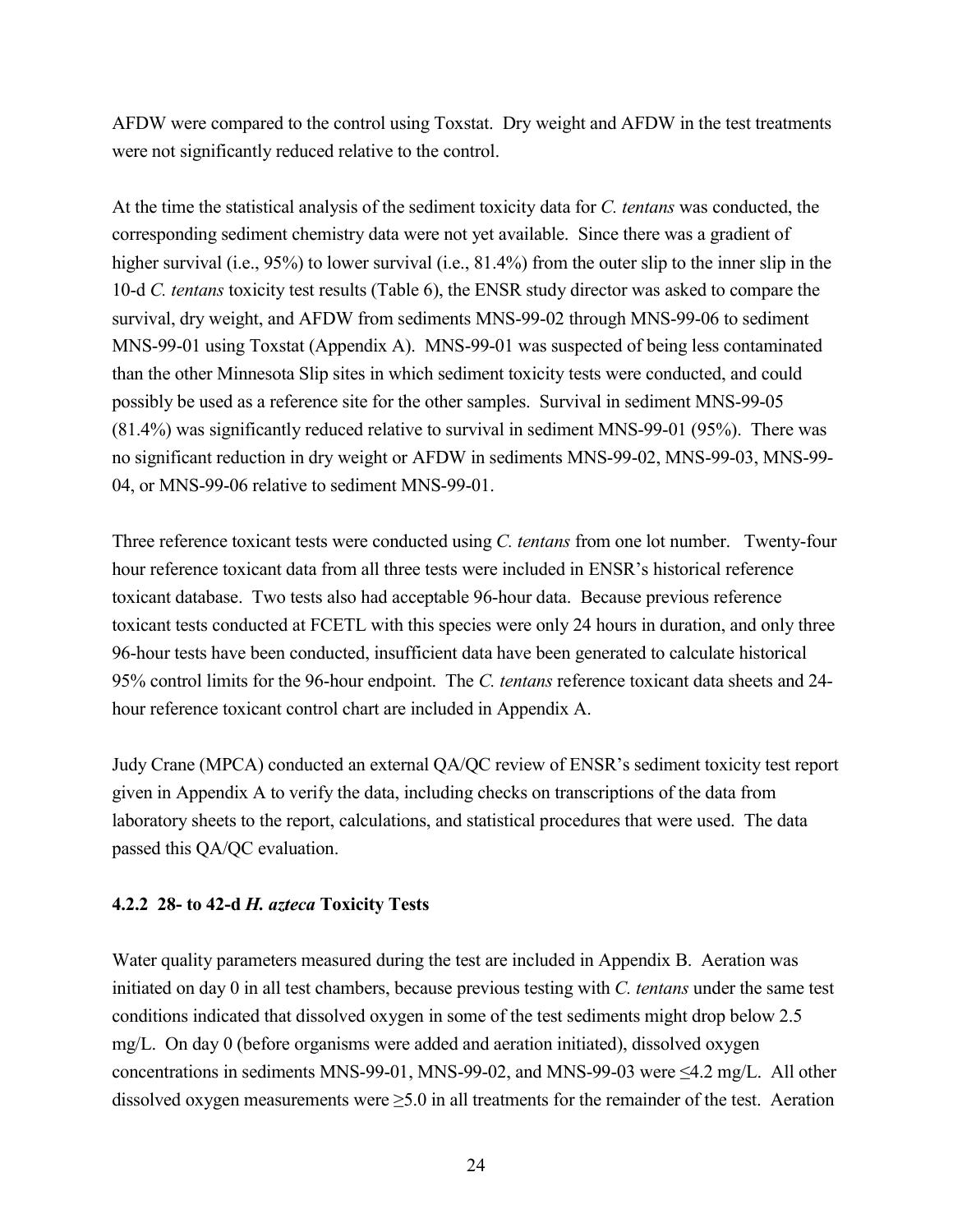was terminated on day 28 at the end of the sediment exposure. Test chambers were not aerated during the water-only exposure phase of the test and dissolved oxygen concentrations remained greater than 5.3 mg/L for the remainder of the test. On day 11, test temperature in Controls 1, 2, and 3 and sediments MNS-99-01, MNS-99-02, and MNS-99-03 was 17 ˚C. This decrease in temperature was due to a malfunctioning refrigeration/heating unit (Remcor™). The unit was repaired and test temperatures remained between 22 and 24 ˚C for the remainder of the test. In the ENSR study director's judgment, this temperature deviation did not impact the study results. The pH of the overlying water in the test sediment beakers ranged from 7.3 to 8.6. Ammonia was detectable in all test sediments, except MNS-99-06, on day 0. Ammonia concentrations decreased after aeration was initiated. The highest ammonia concentration (38 mg/L) was measured on day 0 in MNS-99-03. Because the test included a "with-sediment" period (days 0-28) and a "withoutsediment" period (days 28-42), water quality data are presented for these separate time periods in the toxicity test report (Appendix B).

Percent survival and growth of test organisms were determined after 28 days of sediment exposure. Survival and number of young produced on day 35 was determined. Survival, growth, and reproduction at test termination (day 42) were also measured. The raw test data are presented in Appendix B. Survival results are presented in Table 7. Dry weight (per surviving organism) results are presented in Table 8. Reproduction results are presented in Table 9.

Controls 1, 2, and 3 all met the acceptability criterion of 80% survival on day 28. All endpoints (survival, reproduction, and dry weight) for these treatments were statistically compared and were not found to be significantly different. Therefore, data from all three of these controls were combined and used as the control for comparison to MNS-99-01, MNS-99-02, and MNS-99-03. Controls 4 and 5 had less than 80% survival on day 28. These controls were not used for comparison to treatments MNS-99-04, MNS-99-05, and MNS-99-06; only Control 6 was used. The poor survival in Controls 4 and 5 may have been due to the use of reconstituted water as the overlying water in these tests. The U.S. EPA guidelines for the 28- to 42-d *H. azteca* toxicity test (USEPA 2000a) recommend using either culture water, well water, surface water, or site water as the overlying water; the use of reconstituted water is specifically not recommended. However, this toxicity test was not invalidated by using reconstituted water, and the results of this amphipod test are useable for this study.

Significant differences were identified with Toxstat Version 3.4 (West, Inc. and Gulley 1994). Survival data were transformed using arcsine square root. Normality was evaluated with the Chi-Square or Shapiro-Wilks test ( $\alpha$  = 0.01); homogeneity of variance was evaluated with Bartlett's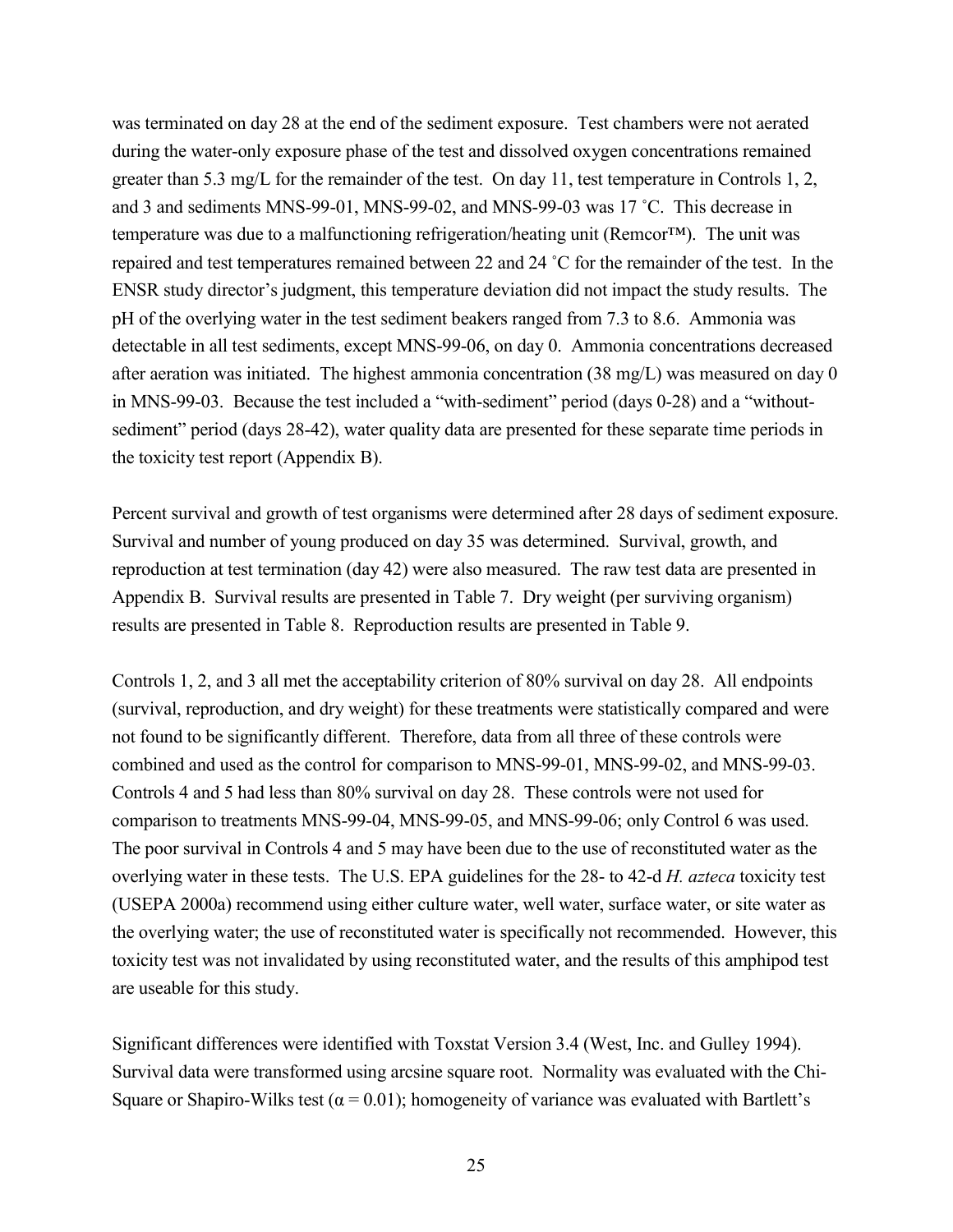test ( $\alpha$  = 0.01). Where data met the requirements for parametric analysis; data were analyzed using analysis of variance with Dunnett's test or (for unequal replicates) a T-test with Bonferroni adjustment ( $\alpha$  = 0.05). Where parametric requirements were not met, data were analyzed with Steel's Many-One Rank test.

Survival in MNS-99-03 and MNS-99-05 was significantly lower than in the respective controls. Because survival was significantly lower in these two sediments, they were excluded from analysis of sublethal endpoints. Neither reproduction nor dry weight of any of the remaining test treatments were significantly less than in the respective controls.

Three reference toxicant tests were conducted using *H. azteca* from two different lot numbers (Appendix B). Twenty-four hour reference toxicant data from all three tests were included in ENSR's historical reference toxicant database. All three tests had acceptable 96-hour data. Because previous reference toxicant tests conducted at the FCETL with this species were only 24 hours in duration, and only three 96-hour tests have been conducted, insufficient data have been generated to calculate reliable historical 95% control limits for the 96-hour endpoint. The *H. azteca* reference toxicant data sheets and 24-hour reference toxicant control chart are included in Appendix B.

Judy Crane (MPCA) conducted an external QA/QC review of ENSR's sediment toxicity test report given in Appendix B to verify the data, including checks on transcriptions of the data from laboratory sheets to the report, calculations, and statistical procedures that were used. The data passed this QA/QC evaluation.

#### **4.3 SEDIMENT CHEMISTRY RESULTS**

The sediment quality data assembled for this study met the data quality objectives of the QAPP (Crane 1999b), except for a few quality control deviations noted in the following sections.

#### **4.3.1 Particle Size**

The particle size distribution in Minnesota Slip is presented in Table 10. The composition of the sediments in Minnesota Slip is heterogeneous in regards to particle size. The percentage of sand and gravel ( $>53 \mu$ m), silt ( $53 - 2 \mu$ m), and clay ( $2 - 0 \mu$ m) ranged from 15.6 – 98.3%, 1.4 – 73.9%, and  $0.3 - 13.4\%$  by volume, respectively. A detailed analysis of the three different silt and clay fractions is given in Table 10, with the medium silt (20-5  $\mu$ m) and coarse clay (2 – 0.2  $\mu$ m)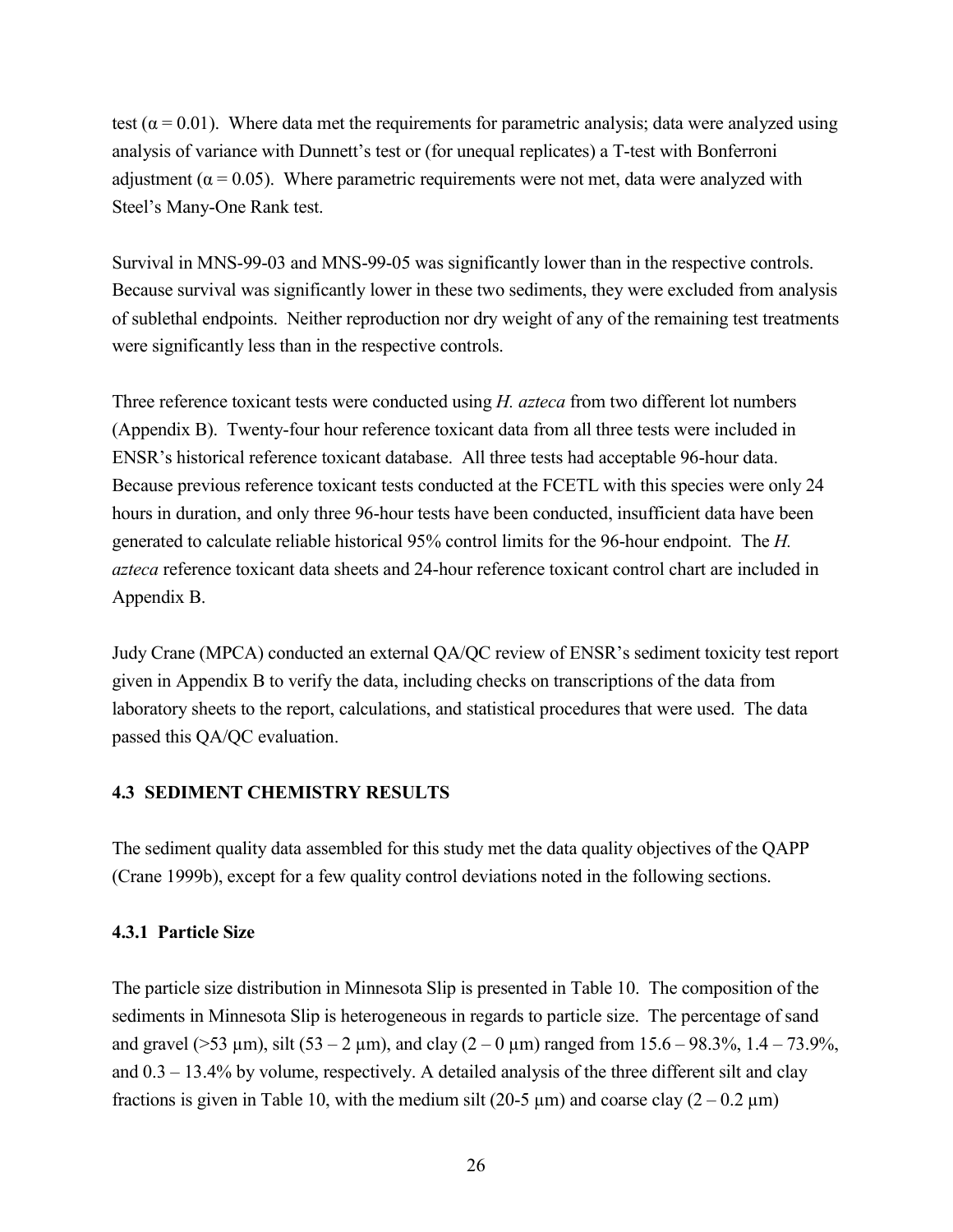fractions comprising the largest percentage of the respective silt and clay fractions. Very little medium  $(0.2 - 0.08 \,\mu\text{m})$  or fine (<0.08  $\mu$ m) clay fractions were measured in the sediments. The median particle size diameter was calculated for samples with <50% sand and was estimated for samples with  $>50\%$  sand (Table 10). The surface area of particles in the sediment samples ranged from  $254 - 16,002 \text{ cm}^2/\text{cm}^3$ , with very sandy sediments comprising the smallest surface area (Table 10).

Enough particle size data were available to generate isopleth graphics for the 0-15 cm and 15-30 cm depth segments for the entire slip, and for the 30-45 cm and 45-60 cm depth segments for the inner slip. The particle size isopleth figures for sand ( $>$ 53  $\mu$ m), silt (53-2  $\mu$ m), and clay (2-0  $\mu$ m) visibly show the heterogeneity of the sediments between sites and within the same site at different depth intervals (Figures 8 to 10, respectively). A few areas of the slip that appeared to be physically scoured (i.e., MNS-99-06, MNS-99-07 and MNS-99-11) had a very high percentage of sand (Figure 8) down to 30 cm for which data were available.

# **4.3.2 TOC**

The range of TOC values in the 0-5 cm surficial sediments, in which matching sediment toxicity tests were run, is given in Table 11. The distribution of TOC throughout Minnesota Slip for the 0- 15, 15-30, and 30-45 cm depth intervals is shown in the isopleth plots in Figure 11. TOC data for the inner half of the slip is shown in Figure 11 for isopleth plots down to 150 cm. TOC ranged from 0.56 – 21% in the slip. Detrital matter, wood fibers, and oil were observed in several sediment samples collected from Minnesota Slip (Table 3) which contributed to the TOC measurements. The highest percentage of TOC  $(14 - 21\%)$  was observed at MNS-99-04 between the 60-75, 75-90, and 90-120 cm depth segments.

# **4.3.3 Total PCBs**

Total PCBs were determined by adding up the individual or coeluting congeners in each sample. A value of one-half the detection limit was used for nondetectable PCB congener data. The range of total PCB concentrations in the 0-5 cm surficial sediments, in which matching sediment toxicity tests were run, is shown in Table 11. Total PCB concentrations were between the Level I and Level II SQT values in the 0-15 cm isopleth figure (Figure 12). The highest total PCB concentrations were present in the middle part of the slip. The lowest PCB concentrations were observed at two sites with very sandy sediments (MNS-99-06 and MNS-99-11; Table 11 and Figure 12).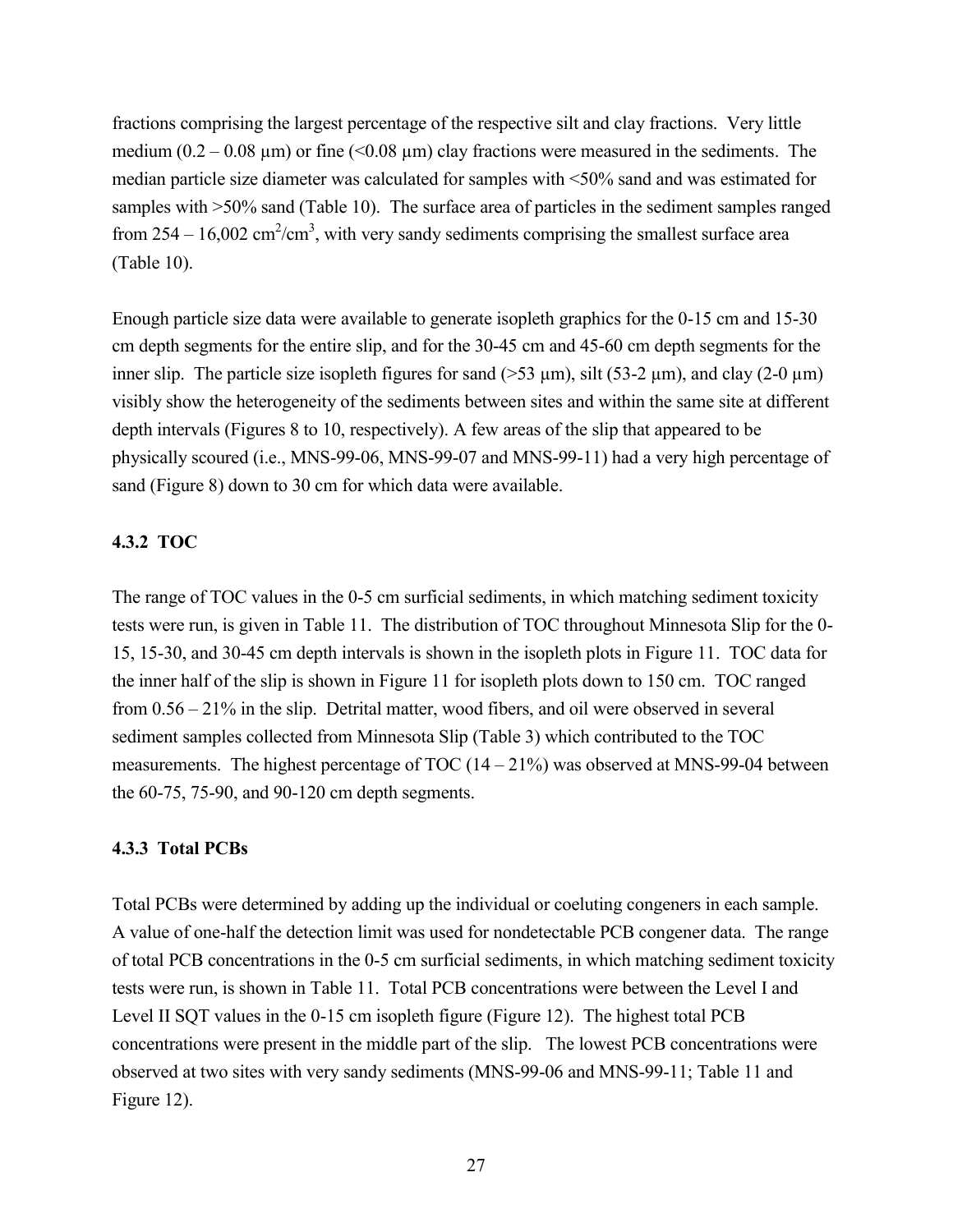The most predominant PCB congeners included BZ numbers (Ballschmiter and Zell 1980):

- $\bullet$  110/77: 2,3,3'4',6-pentachlorobiphenyl / 3,3',4,4'-tetrachlorobiphenyl;
- $\bullet$  47: 2,2',4,4'-tetrachlorobiphenyl;
- $-138/163$ : 2,2',3,4,4',5'-hexachlorobiphenyl / 2,3,3',4',5,6-hexachlorobiphenyl;
- $\bullet$  101/90: 2,2',4,5,5'-pentachlorobiphenyl / 2,2',3,4',5-pentachlorobiphenyl; and
- $\bullet$  66/95: 2,3',4,4'-tetrachlorobiphenyl / 2,2',3,5',6-pentachlorobiphenyl.

Congeners listed together indicate co-eluting congeners that cannot be separated using GC/ECD. The full assemblage of PCB congener data from this study will be entered into a new GIS-based sediment quality database for the St. Louis River AOC.

# **4.3.4 PAHs**

A summary of the results for individual PAH compounds is given in Table 12. The relative percent difference (RPD) was calculated for field replicate samples. The RPD was within the 50% QC limit for most of the replicates, except for several PAHs in MNS-99-13R (15-30 cm) and MNS-99-04R (45-60 cm). This exceedance of the QC limit for RPD was most likely due to the heterogeneous distribution of PAH compounds between field samples and replicates, rather than due to a problem with the analytical precision of the PAH method. Therefore, these field replicate samples were treated as separate samples, except that they were averaged for the purpose of creating contaminant isopleth figures.

Of the 18 PAH compounds, Level I and Level II SQT values were available for 13 compounds corresponding to 7 LMW PAHs (2-methylnaphthalene, acenapthene, acenapthylene, anthracene, fluorene, naphthalene, and phenanthrene) and 6 HMW PAHs (benz[a]anthracene, benzo[a]pyrene, chrysene, dibenzo[a,h]anthracene, fluoranthene, and pyrene). Of these 13 compounds, most of them exceeded the corresponding Level II SQT value in most depth intervals, except for 2 methylnaphthalene, acenapthylene, and naphthalene which exceeded the corresponding Level II SQT value mostly in deeper sediments (i.e., below 60 cm).

The percentage of PAH compounds comprising the LMW and HMW PAHs is given in Table 13. Phenanthrene made up over 66% of the mean LMW PAHs, whereas acenapthene comprised the lowest percentage (0.65%) of LMW PAHs. The mix of HMW PAHs was more widely distributed with fluoranthene (29.5%), pyrene (27.3%), chrysene (14.7%), benz[a]anthracene (13.3%), and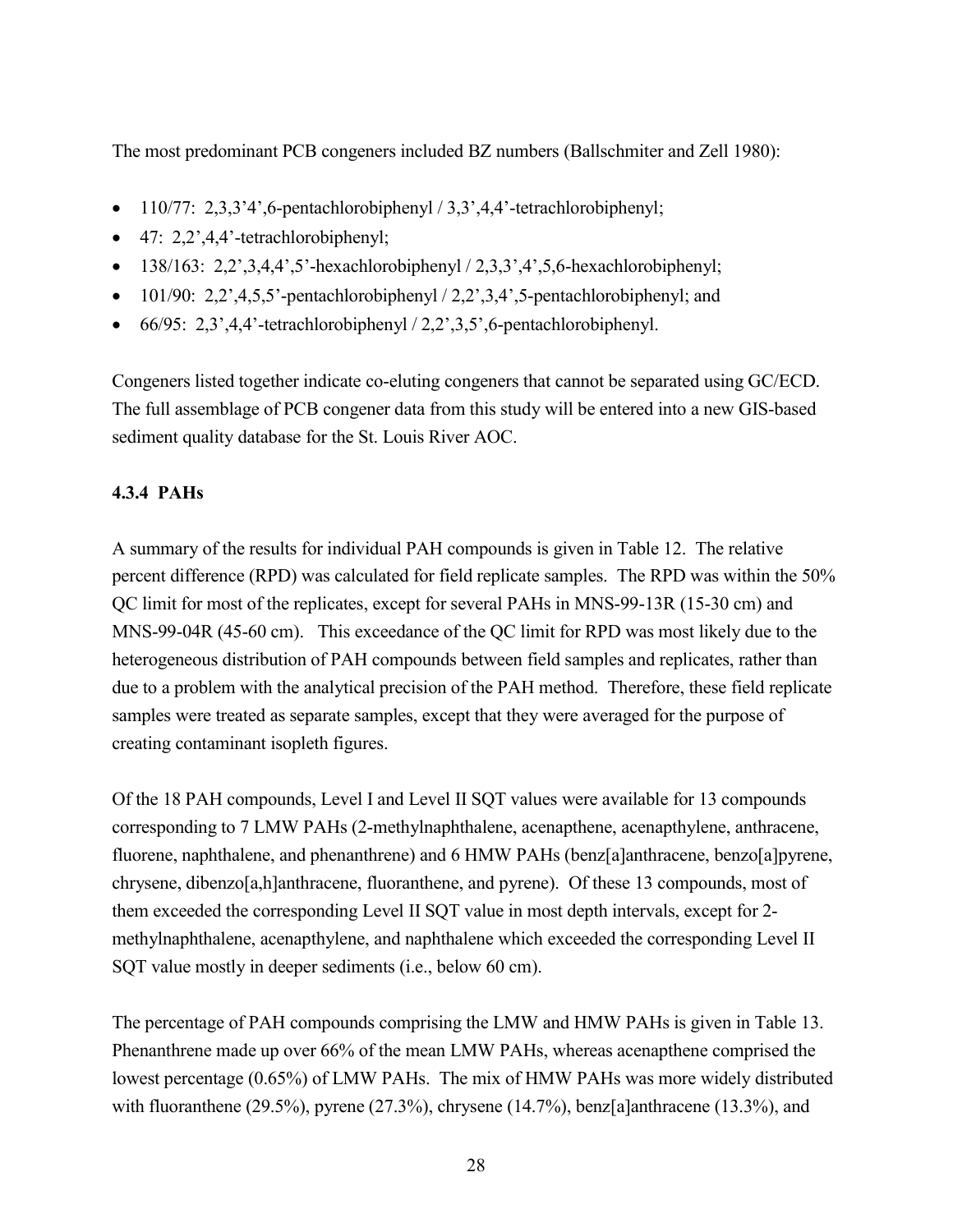benzo[a]pyrene (12.5%) comprising the majority of the mean HMW PAH concentrations for all sites and depth intervals for which PAH data were collected.

A summary of the concentrations of LMW, HMW, and total PAHs (based on the addition of the 13 LMW and HMW compounds) is presented in Table 14. Total PAHs ranged from  $7.07 - 1,188$ mg/kg dry wt., with sites MNS-99-11 (0-15 cm) and MNS-99-04 (75-90 cm) containing the lowest and highest total PAH concentrations, respectively. Nearly all sites exceeded the Level II SQT value. The HMW PAHs comprised, on average, 74.5% (±5.8 %) of total PAHs (Table 15). The percentage composition of HMW and LMW PAHs was fairly consistent in Minnesota Slip, and the concentration of HMW PAHs can be predicted from the concentration of LMW PAHs based on the following regression equation:

HMW PAHs (mg/kg dry wt.) = 1.43[LMW PAHs (mg/kg dry wt.)] + 20.7  $r^2 = 0.9876$  (n = 64)

Total PAH data were available to generate isopleth figures for the entire slip for the 0-15 and 15-30 cm depth segments (Figure 13). For the other depth intervals down to 120 cm, isopleth figures were generated for the inner half of the slip (Figure 13). The distribution of total PAHs was heterogeneous with hot spots of contamination at depth (i.e., MNS-99-14 in the 30-45 cm segment and MNS-99-04 in the 60-75 and 75-90 cm depth segments). The 15-30 cm isopleth figure showed an odd distribution of total PAHs in the 50 to <100 mg/kg range, probably due to the forcing of the data through a data point of 50 mg/kg (Figure 13). The distribution of the  $\geq$ 100 mg/kg range in the 30-45 cm isopleth figure may be a more isolated hot spot than shown, but the interpolation is done based on the available data (Figure 13).

Several long cores were collected from Minnesota Slip in order to look at the historical distribution of contaminants. Although radioisotope dating was not done, data from the cores can still be used to discern patterns of contamination in the slip (e.g., are newer surficial sediments cleaner than historical sediments?). Figures 14-17 show the historical distribution of total PAHs in sediment cores collected from MNS-99-15, MNS-99-04, MNS-99-03, and MNS-99-13, respectively. The position of these cores represents a transect of sites from the inner slip to near the middle of the slip. Similar figures for MNS-99-04R and MNS-99-13R are shown in Appendix C. The most contaminated sediments were located in the 60-75 cm and 75-90 cm segments of MNS-99-04 (Figure 15). The Level II SQT was exceeded in each depth interval analyzed for PAHs at these sites (Figures 14-17). For each of these sites, the surficial (0-15 cm) sediments were either similar or somewhat exceeded the concentration of total PAHs in the 15-30 cm segment (Figures 14-17). The deepest sediment core collected was at MNS-99-15; total PAHs were still very high (168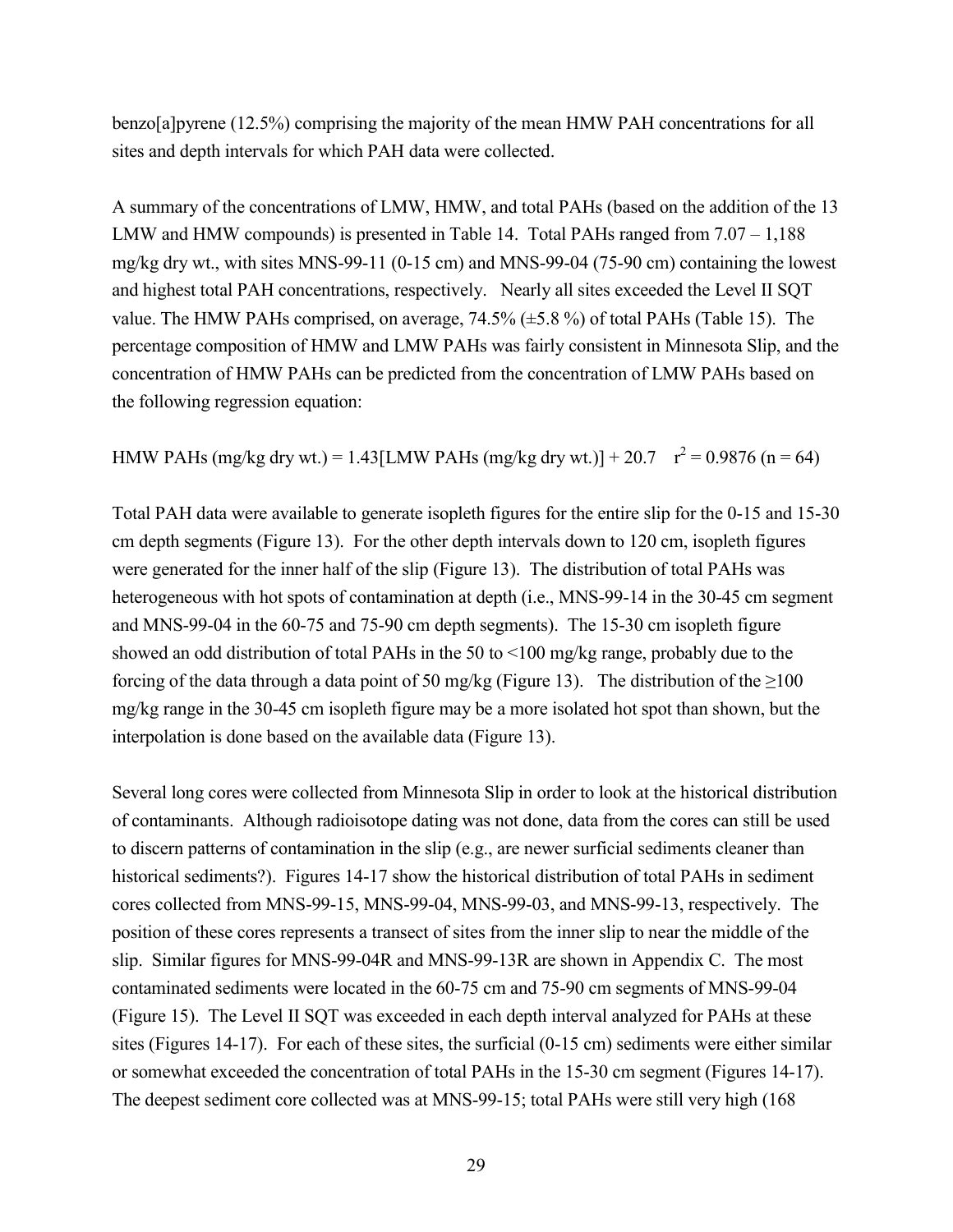mg/kg dry wt.) in the bottom (1.8–2.1 m) segment of this core. Deeper sediment cores could not be collected with the Vibrocorer, because the Vibrocorer could not penetrate through dense sand. Thus, we were not able to determine the depth at which pre-industrial concentrations of total PAHs could be found in Minnesota Slip.

#### **4.3.5 Ammonia Nitrogen**

Ammonia nitrogen was only measured in surficial (0-5 cm) sediments in which matching sediment toxicity tests were run (i.e., MNS-99-01 though MNS-99-06). Ammonia nitrogen ranged from 7.8 – 71.4 mg/kg dry wt., with sites MNS-99-06 and MNS-99-02 containing the lowest and highest ammonia nitrogen concentrations, respectively (Table 11).

# **4.3.6 Total Metals: Cadmium, Chromium, Copper, Nickel, and Selenium**

Cadmium, chromium, copper, nickel, and selenium were only measured in six surficial (0-5 cm) sediments in which matching sediment toxicity tests were run (i.e., MNS-99-01 though MNS-99- 06). Cadmium was not detected in any of these samples, so one-half the reporting level was reported in Table 11. Selenium was also not detected in MNS-99-02 through MNS-99-06; onehalf the reporting level was reported for these samples (Table 11). MNS-99-06 had the lowest concentrations of chromium, copper, and nickel in the surficial (0-5 cm) sediments (Table 11), whereas MNS-99-02 had the highest concentrations of these metals. While exceedances of the Level I SQTs were observed for metals at some of these sites, the corresponding Level II SQTs were not exceeded (Table 11). The interpretation of cadmium concentrations should be made with caution since one-half of the cadmium reporting limit for samples MNS-99-01 through MNS-99- 06 exceeded the corresponding Level I SQT value.

# **4.3.7 AVS and SEM**

AVS and SEM were only measured in surficial (0-5 cm) sediments in which matching sediment toxicity tests were run (i.e., MNS-99-01 through MNS-99-06). AVS ranged from 0.245 – 5.15 µmole/g dry wt., with sites MNS-99-06 and MNS-99-01 containing the lowest and highest AVS concentrations, respectively (Table 11). MNS-99-04 and MNS-99-06 also had the lowest total SEM concentrations (2.92 µmole/g dry wt.), whereas MNS-99-05 had the highest total SEM concentration (8.47 µmole/g dry wt.) (Table 11). The only site in which SEM did not exceed AVS was MNS-99-01 (Table 11). MNS-99-05 and MNS-99-03 had the greatest exceedances of SEM over AVS.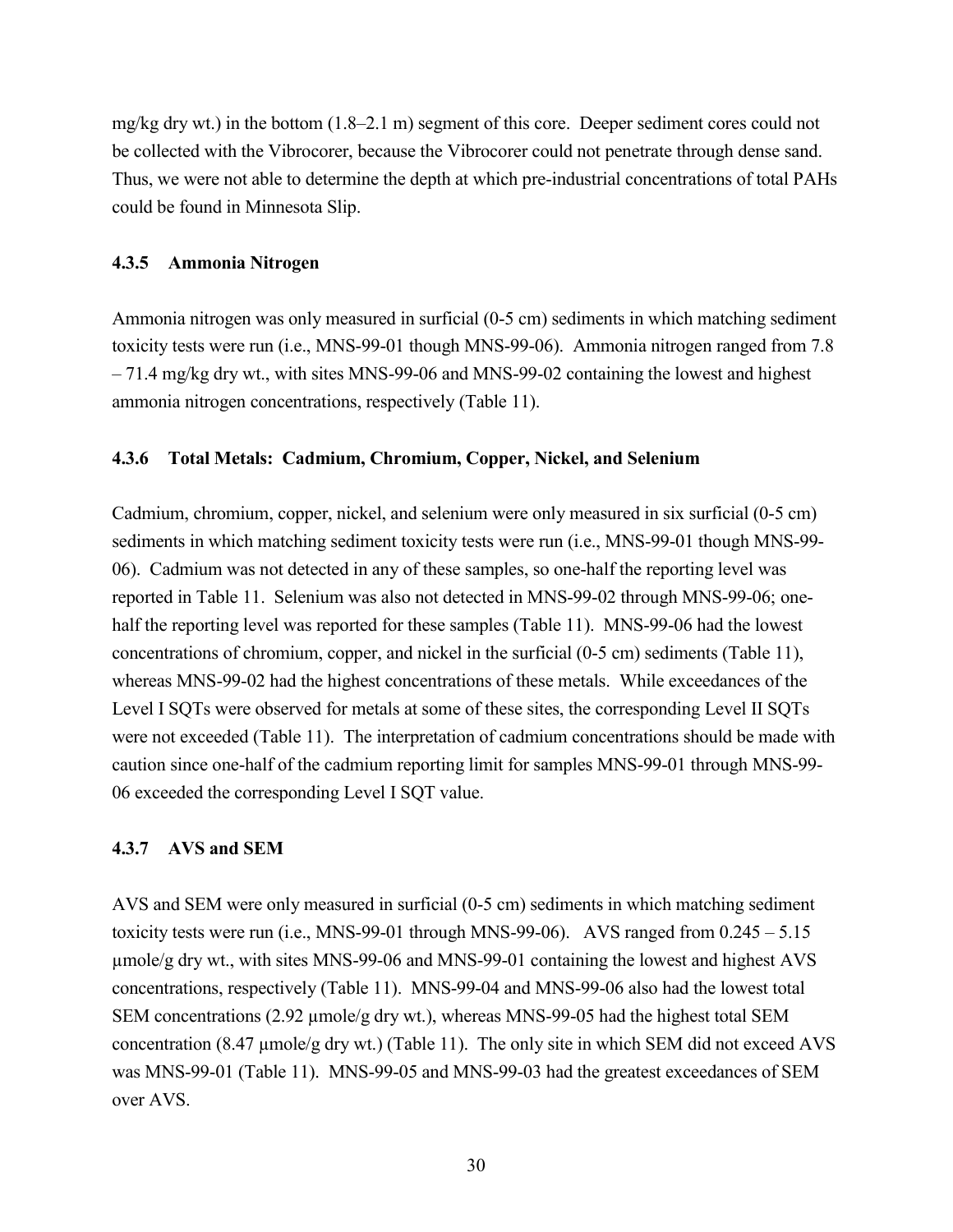#### **4.3.8 Mercury**

The range of mercury concentrations in the 0-5 cm surficial sediments, in which matching sediment toxicity tests were run (i.e., MNS-99-01 through MNS-99-06), is shown in Table 11. Mercury data were available to generate isopleth plots for the full slip down to 60 cm, and in the inner half of the slip down to 120-150 cm (Figure 18). Mercury ranged from 0.016 - 2.2 mg/kg dry wt., with sites MNS-99-06 (0-5 cm) and MNS-99-15 (1.5-1.8 m) containing the lowest and highest mercury concentrations, respectively. The corresponding Level I SQT was exceeded in all depth intervals, and the Level II SQT was exceeded in the 15-30, 60-75, 75-90, 90-120, and 120-150 cm depth segments (Figure 18), as well as in the 1.5-1.8 and 1.8-2.1 m segments of MNS-99-15 (Figure 19). Most mercury concentrations ranged between 0.18 - 0.55 mg/kg dry wt. A hot spot of mercury contamination occurred in the 15-30 cm segment in the inner quarter of the slip (MNS-99- 03), but the source of this contamination was not known. The extent of mercury contamination also increased in the 60-75 and 75-90 cm segments in the inner slip (Figure 18), and higher mercury concentrations were observed in deeper core segments of MNS-99-15 (Figure 19), MNS-99-04 (Figure 20), MNS-99-03 (Figure 21), and MNS-99-13 (Figure 22). Refer to Appendix C for depth profiles of mercury at MNS-99-04R and MNS-99-13R.

#### **4.3.9 Lead**

The range of lead concentrations in the 0-5 cm surficial sediments, in which matching sediment toxicity tests were run (i.e., MNS-99-01 through MNS-99-06), is shown in Table 11. Lead data were available to generate isopleth plots for the full slip down to 60 cm, and in the inner slip down to the 120-150 cm depth segment (Figure 23). The concentration of lead exceeded the Level II SQT in each of these depth segments (Figure 23), as well as in the 1.5-1.8 and 1.8-2.1 m depth segments of MNS-99-15 (Figure 24). Less than detectable concentrations of lead (20 mg/kg dry wt.) were observed at MNS-99-06 (0-5 cm; Table 11) and MNS-99-11 (0-15 cm); one-half the detection limit (10 mg/kg dry wt.) was used for these sites. The highest concentration of lead (880 mg/kg dry wt.) was observed at MNS-99-09 (15-30 cm). The 0-15 cm depth segment was generally less contaminated than the deeper sections (Figure 23). In addition, the outer slip and MNS-99-07 (in the inner slip) were less contaminated than other areas of the slip (Figure 23). The distribution of lead was heterogeneous throughout the slip and core segments (Figures 23-27). Refer to Appendix C for depth profiles of lead at MNS-99-04R and MNS-99-13R.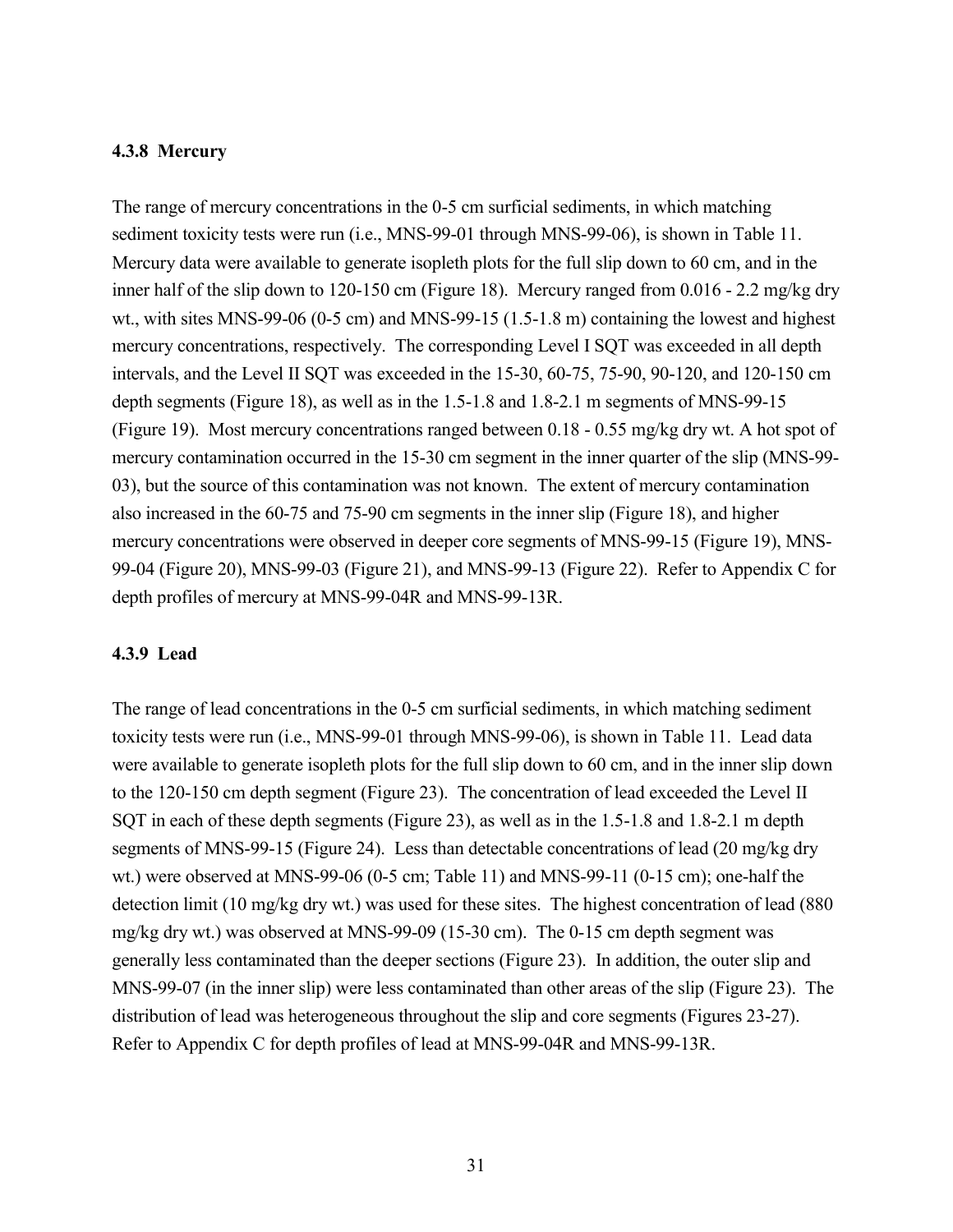#### **4.3.10 Zinc**

The range of zinc concentrations in the 0-5 cm surficial sediments, in which matching sediment toxicity tests were run (i.e., MNS-99-01 through MNS-99-06), is shown in Table 11. Zinc data were available to generate isopleth plots for the full slip down to 60 cm, and in the inner slip down to 120-150 cm (Figure 28). Zinc ranged from 41 to 1,110 mg/kg dry wt., with sites MNS-99-11 (0-15 cm) and MNS-99-04R (1.2-1.5 m), containing the lowest and highest zinc concentrations, respectively. The corresponding Level I SQT (120 mg/kg dry wt.) was exceeded in each depth interval (Figure 28). The Level II SQT (460 mg/kg dry wt.) was exceeded in the 30-45, 60-75, 75- 90, 90-120, and 120-150 cm depth segments (Figure 28), as well as in the 1.5-1.8 and 1.8-2.1 m depth segments of MNS-99-15 (Figure 29). The distribution of zinc was heterogeneous in the 0- 15, 15-30, and 30-45 cm depth segments (Figures 28-32), and the distribution of zinc appeared to follow more of a gradient of decreasing zinc concentrations from the inner slip to the middle of the slip in deeper core segments (Figure 28). Refer to Appendix C for depth profiles of zinc at MNS-99-04R and MNS-99-13R.

#### **4.3.11 Mean PEC-Qs**

Mean PEC-Qs were calculated for each site in Minnesota Slip (Table 16), although the number of chemicals included in the mean PEC-Q calculations varied due to the availability of chemistry data. For example, PCBs were only measured in the 0-5 cm and 0-15 cm depth segments and were thus only included in the mean PEC-Q calculations for these depth segments. Mercury was not included in the calculations given in Table 16, because this chemical does not have a reliable PEC value (MacDonald *et al.* 2000a). Mean PEC-Qs ranged from 0.15 to 26.9, with sites MNS-99-11 (0-15 cm) and MNS-99-04 (mean value for 75-90 cm) containing the lowest and highest mean PEC-Q values, respectively.

Isopleth figures for the entire slip were made for core sections down to 60 cm, and for the inner slip down to 90-120 cm (Figure 33). The mean PEC-Qs exceeded 0.1 (equivalent to the Level I SQT) at all sites and depth intervals, and exceeded 0.6 (equivalent to the Level II SQT) in portions of all depth intervals. The highest mean PEC-Q values were observed at MNS-99-04 (mean values) in the 60-75, 75-90, and 90-120 cm segments.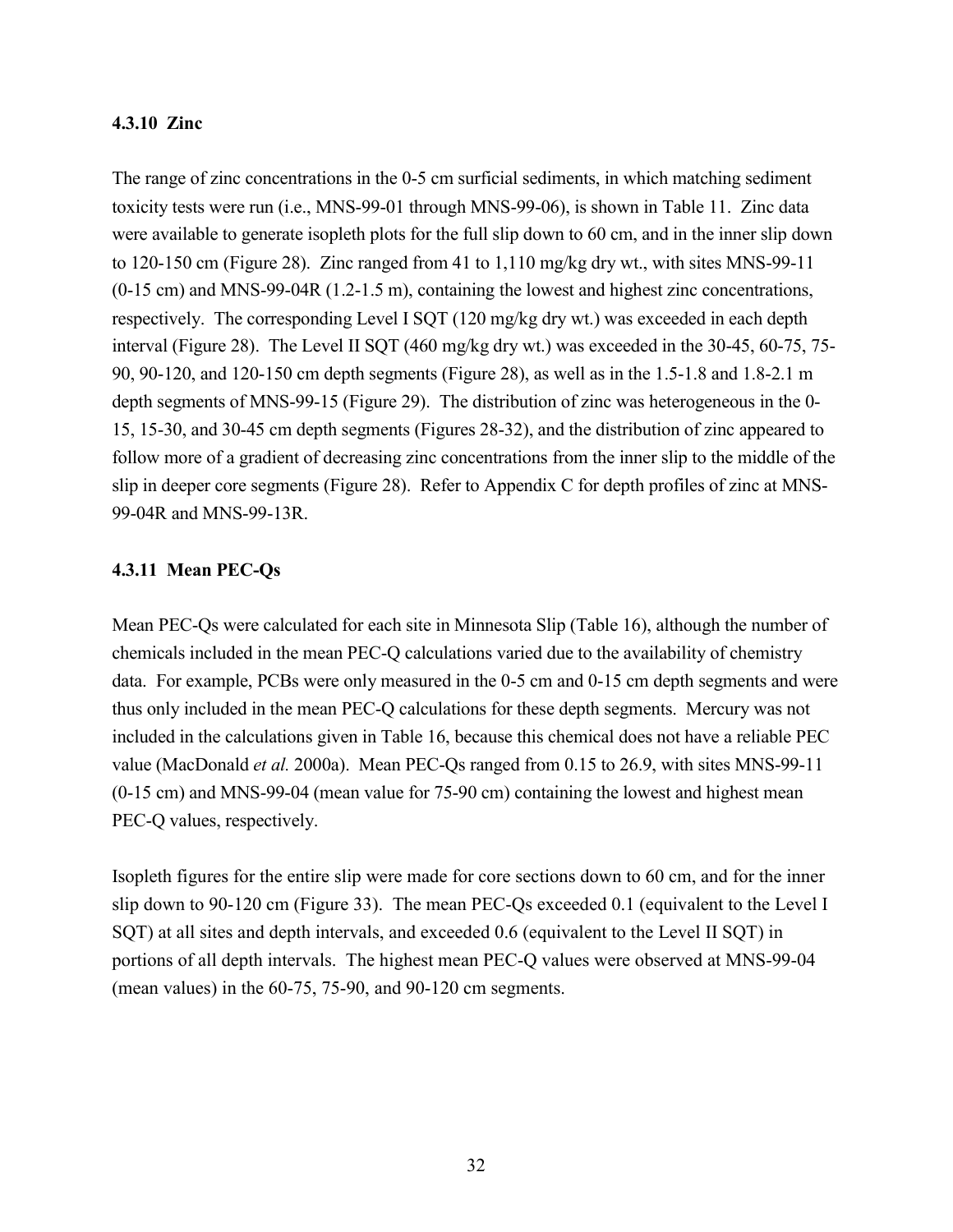#### **CHAPTER 5**

# **DISCUSSION**

#### **5.1 PATTERN OF CONTAMINATION IN MINNESOTA SLIP**

The results of this investigation provided a more representative data set of sediment chemistry and physical data in Minnesota Slip than had been collected in previous studies (Table 2). The isopleth plots of sediment quality data demonstrate the heterogeneous pattern of particle size (Figures 8-10), TOC (Figure 11), total PCBs (Figure 12), total PAHs (Figure 13), mercury (Figure 18), lead (Figure 23), and zinc (Figure 28), both spatially and temporally (i.e., with depth), in Minnesota Slip. This lack of a well-defined pattern of contamination is indicative of multiple sources of contaminants to the slip, such as from: storm water outfalls, unknown fill material that was used to fill in part of the inner slip, historical dumping of material into the slip, probable sediment mixing caused by bioturbation, wind-induced waves, and movement of the S.S. William A. Irvin during storms, possible advective transport and deposition of contaminated suspended sediment particles from other areas of the harbor into Minnesota Slip, possible land runoff of contaminants directly into the slip, possible inputs of contaminants (e.g., oil, gasoline) into the water column from boat operations in the slip, and possible groundwater transport of contaminants into the slip. Due to the small size of Minnesota Slip, current and historical air deposition of contaminants directly into the slip would probably comprise a small proportion of the contaminant load to the slip; air deposition of contaminants in the St. Louis River watershed that ultimately deposit in Minnesota Slip would probably be represented by water-borne transport of contaminants into the slip.

Gas bubbles were observed in several sediment samples collected from Minnesota Slip, and bubbles were observed breaking at the surface of the water. We do not know if gas formation may promote mixing in the sediment at Minnesota Slip or serve as a transport mechanism for contaminants that partition to bubbles during transport through the sediments to the water column and overlying air. Adams *et al*. (1990 as reported in Jepsen *et al*. 2000) found that gas generation in fine-grained sediments significantly affected the flux of organic chemicals from sediments. High concentrations of gas, up to 5% by volume, have been noted at another Great Lakes site (Grand River, MI). Jepsen *et al*. (2000) determined that for reconstructed Grand River sediments at approximately 20 °C, the effects of gas were to decrease the sediment densities by up to 10%, to increase the erosion rates by as much as a factor of sixty, and to decrease the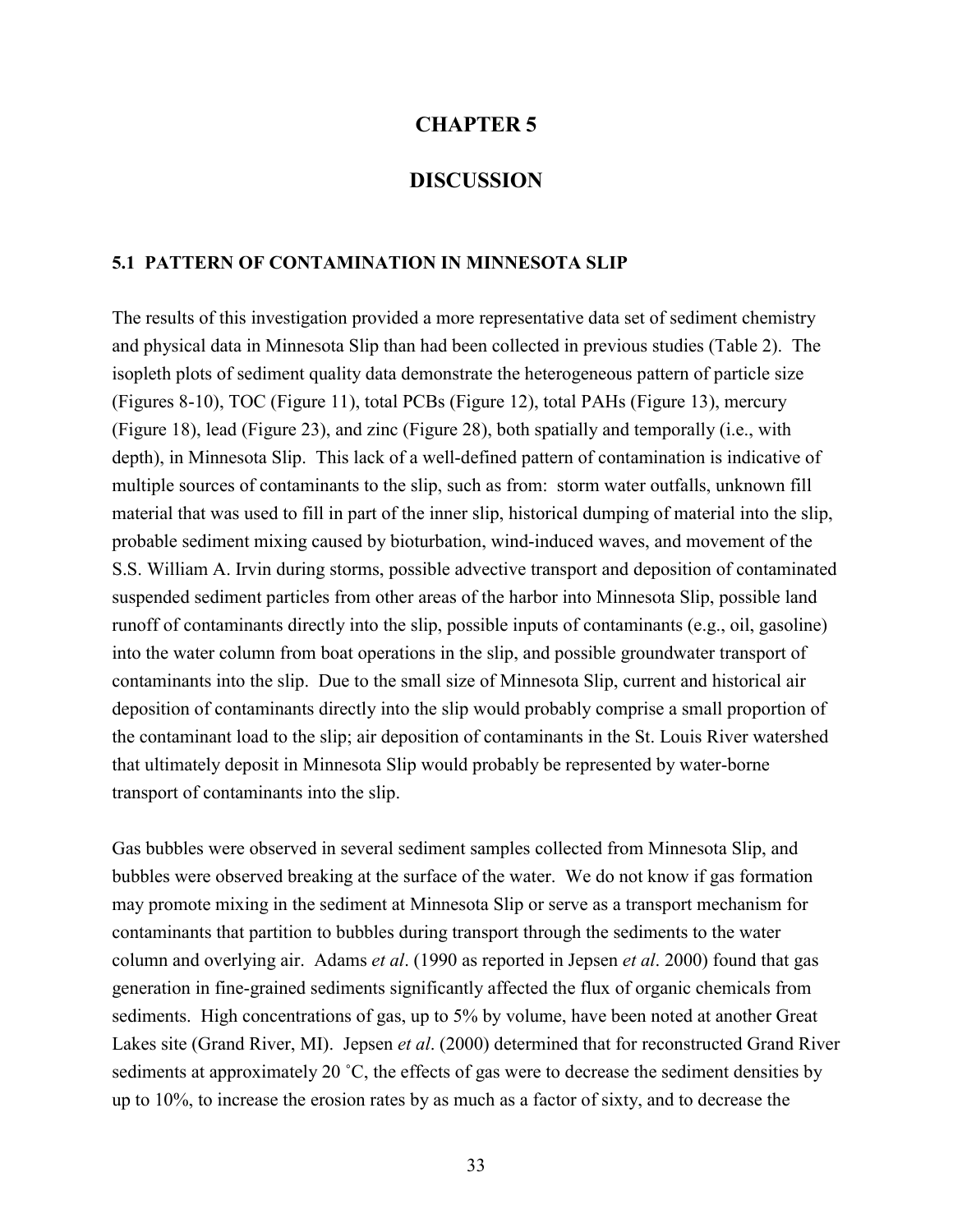critical shear stress for erosion by as much as a factor of twenty compared to sediments with no gas present. At lower temperatures, these effects decreased significantly. If the generation of gas in Minnesota Slip sediments happened to increase erosion rates, then this might hasten the effects of bioturbation as a sediment and contaminant transport mechanism. Mean densities of Tubificidae in Minnesota Slip have been found on the order of 9,220 to 50,700 organisms/ $m<sup>2</sup>$ (Crane *et al*. 1997). Thibodeaux *et al*. (2001) have observed that compared to molecular diffusion, the bioturbation-driven soluble fraction transport of hydrophobic organic chemicals from bed sediment is rapid, and it increases with increasing partitioning on the particle phase. Thus, there may be a greater potential for the transport of hydrophobic organic contaminants (e.g., PCBs, PAHs) from the sediments to the overlying water in Minnesota Slip during the summer when the water temperature is warmer and benthic abundance is probably higher. Gas bubble formation is currently being studied at the Interlake/Duluth Tar Superfund site in the Duluth Harbor to assess whether it would adversely impact the integrity of a proposed sediment cap.

The deepest sediment core sample obtained in this study was 2.15 m long at MNS-99-15. It was not possible to obtain deeper sediment cores because the Vibrocorer could not penetrate through the dense sand. Thus, in this study, we were not able to determine the sediment depth at which cleaner (i.e., mean PEC-Q  $\leq$  0.1) sediments were present under contaminated sediments in Minnesota Slip. Since fill material of an unknown origin has been dumped in the slip in the past, there could possibly be more contaminated material under the sand layer that stopped the Vibrocorer. Scott Cieniawski (GLNPO, personal communication, 1999) has suggested that a Russian peat corer would probably be able to penetrate through the sand to obtain a deeper core segment. The water depth in the navigation channels in the Duluth-Superior Harbor is maintained at 27 feet; it would be prudent to sample the sediments in Minnesota Slip down to a combined water column and sediment depth of 27 feet. Given that the percentage composition of PAH compounds was fairly consistent throughout the slip, a PAH fluorescence screening technique (calibrated to the mix of PAHs observed in Minnesota Slip) could provide an effective screening tool for quickly assessing deeper sediment core sections for contamination.

Particle size was not a good predictor of contamination in Minnesota Slip, either of total PAHs or of mean PEC-Qs. There was no relationship (i.e.,  $r^2$  <0.004) between single regression analyses of either total PAHs, LMW PAHs, HMW PAHs, or mean PEC-Q with the percentage of sand and gravel, silt, or clay. In contrast, a linear relationship between total PAHs and the percentage of silt ( $r^2 = 0.802$ ) was found in nearby Slip C (Crane 1999a). The lack of a relationship between these parameters in Minnesota Slip may be due to oily sediments. Thus,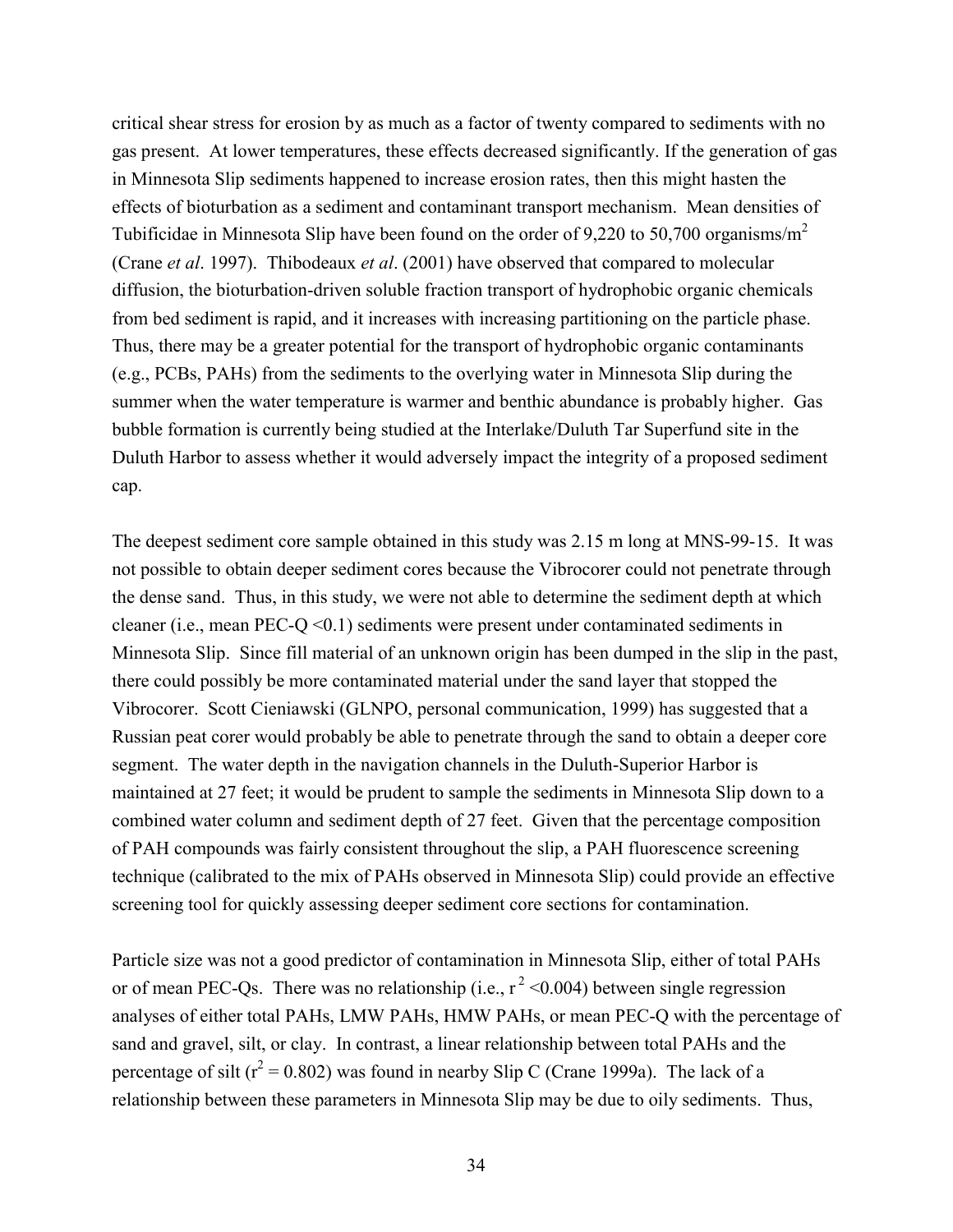some samples that had very sandy sediments were still contaminated with PAHs due to oil coating the sand. In addition, very high mean PEC-Q values (i.e.,  $>5$ ) were observed in 7 sediment samples in which the percentage of silt ranged from 25-55%, thus leading to a scattered distribution of the data.

PAHs are a principal contaminant of concern in Minnesota Slip due to the degree of their exceedance of corresponding Level II SQT values for individual PAHs and total PAHs (Tables 12 and 14). The sediments in Minnesota Slip were more contaminated with PAHs than the sediments in nearby Slip C. The ratio of either LMW or HMW PAHs to total PAHs was calculated from sediment quality data collected in 1997 from Slip C (Crane 1999a). A similar percentage and range of dominant LMW and HMW PAHs were observed in Slip C (Table 17) as for Minnesota Slip. In addition, the composition of LMW and HMW PAHs was similar at both sites, with a slightly higher percent composition of the more volatile 2-methylnaphthalene and naphthalene in Slip C (Table 17) than Minnesota Slip (Table 13). A leaking underground oil line contaminated the soil and groundwater by Slip C during 1990 and 1991 (Crane 1999a); this leakage could have contributed to the more volatile PAHs observed in Slip C.

There may be a common source material of PAHs, such as from coal combustion products, that may have contaminated both slips. The Duluth/Superior Harbor area had a high historical use of coal during the past 100 years through the storage and transport of coal along the waterfront, the presence of several coal gasification plants, and the manufacture of coal-powered ships, especially during WWI. Throughout the United States, loading of PAHs to the atmosphere increased during the WWII era due to an increase in coal consumption; this increase was accentuated in the Great Lakes due to their proximity to the industrial centers (Schneider *et al*. 2001). The MPCA has found coal tar in the soils of Canal Park, including some areas that have been paved over and made into parking lots. Further upstream, the U.S. Steel Company ran a steel smelting operation from 1915-1973, in which the plant also produced coke for use in steel making. This site is now a Superfund site. Another Superfund site, the Interlake/Duluth Tar Superfund site, is located along the St. Louis River and includes Stryker Bay and two nearby boat slips. The MPCA named four companies, including the Interlake Iron Company, as being responsible for the investigation and clean-up of contaminated sediments at this Superfund site. The Interlake portion of the site was used for manufacturing purposes from the later 1800s to the early 1960s, including coking and by-product recovery, iron smelting and manufactured gas production (Service Environmental and Engineering 2001). The last coke plant ceased operation in 1961. Some of the rest of the site was used for coal tar refining and tar product manufacturing until 1948. Coke emissions are typically enriched in HMW PAH compounds, whereas lower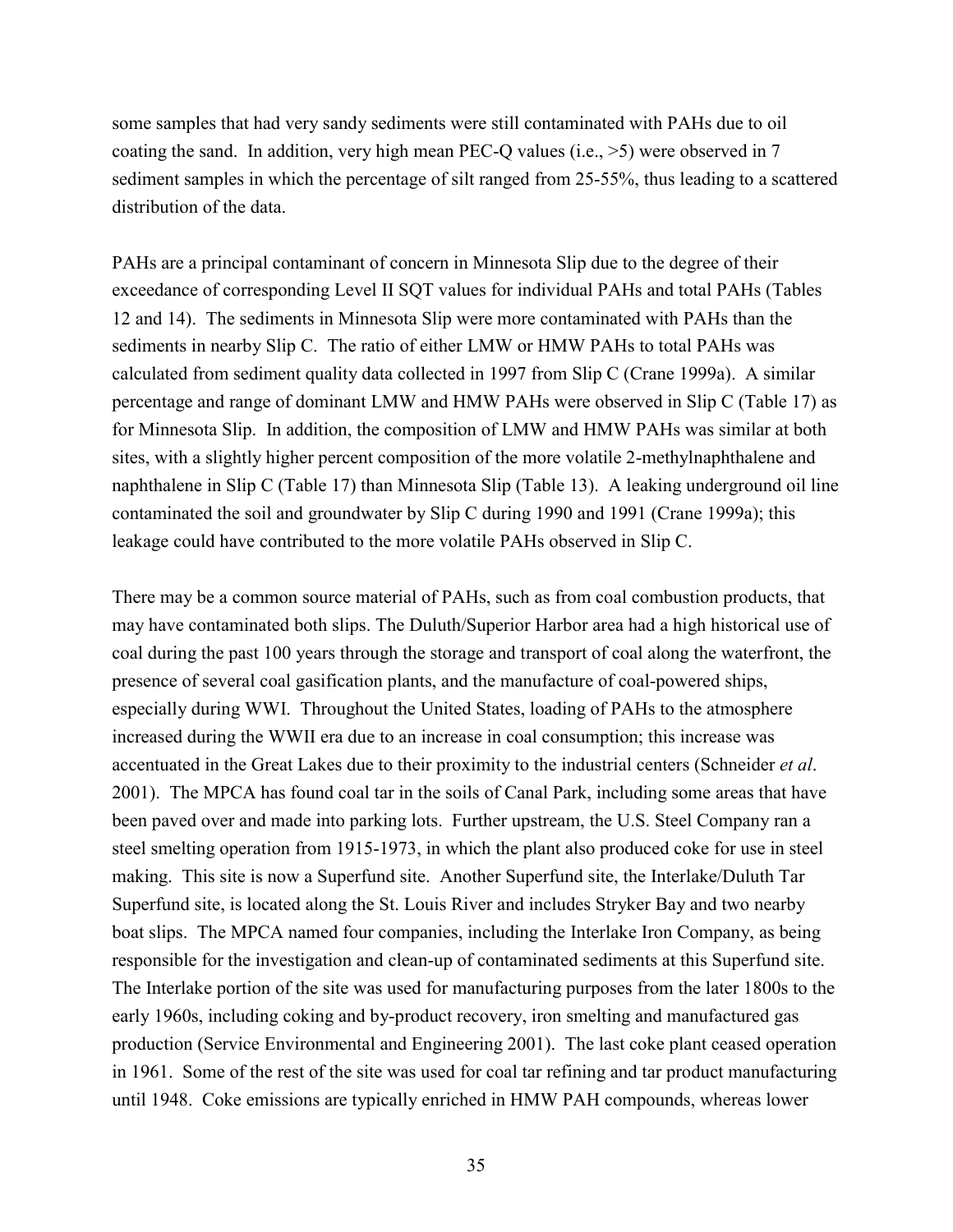temperature combustion is dominated by the LMW PAHs. Therefore, the preponderance of HMW PAHs in the sediments of Minnesota Slip and Slip C are consistent with coke-type material that may have been used or disposed of in the vicinity of both slips. The preponderance of HMW PAHs at both slips is also influenced by the physical-chemical properties of PAHs. LMW PAHs are more volatile and would partition more readily to pore water and the overlying water.

Another source of PAHs and PCBs may come from street dust that is washed into the storm sewers draining into Minnesota Slip. For example, Tokyo street dust, containing PAHs from asphalt, automobile exhaust, and tire wear residue, with contributions from used motor oil and gasoline spills, was a rich (mg/kg by weight) source of PAHs (Takada *et al*. 1991 as cited by Van Metre *et al*. 2001). Elevated concentrations of PCB congeners have been found in combined sewer overflows (CSOs) draining into the Buffalo River, NY as a result of street dust and dirt washing off into the CSOs (Loganathan *et al*. 1997).

Mercury, lead, and zinc also result from the combustion of fossil fuels and can be found in street dust. Zinc is added during the manufacture of automobile tires in the form of zinc oxide, as an accelerator in the vulcanization process (Christensen and Guinn 1979 as cited in Callender and Rice 2000). Thus, as tires abrade during road travel, zinc and PAHs contained in the abraded rubber contribute to street dust. Automobile exhaust emissions of tetraethyl lead contributed to major sources of lead to the environment from 1950 to the 1970s (USEPA 1993 as cited in Callender and Rice 2000). Lead and zinc are also a significant component of coal fly ash emissions (Thornton 1995 as cited in Callender and Rice 2000). Surficial concentrations of lead in Minnesota Slip have decreased compared to deeper sediment cores, probably in part due to the phase-out of leaded gasoline in the 1970s. However, concentrations of lead still exceed the Level II SQT in much of the surficial sediments, possibly due to fossil fuel-derived sources.

Zinc has remained elevated in the surficial sediments of Minnesota Slip, possibly due to increased motor vehicle traffic in the central hillside area of Duluth, including a portion of Interstate 35. The storm water system draining the central hillside area flows into Minnesota Slip, mainly through two storm water outfalls. Tourism and population levels have also increased in the Duluth and North Shore area of Lake Superior, especially during the past 15 years, which has resulted in increased traffic along Interstate 35 and the Canal Park area by Minnesota Slip. Callender and Rice (2000) found that population density in the southeast U.S. was strongly related to traffic density and was a predictor of lead and zinc concentrations in the environment derived from anthropogenic sources. A similar scenario may be taking place in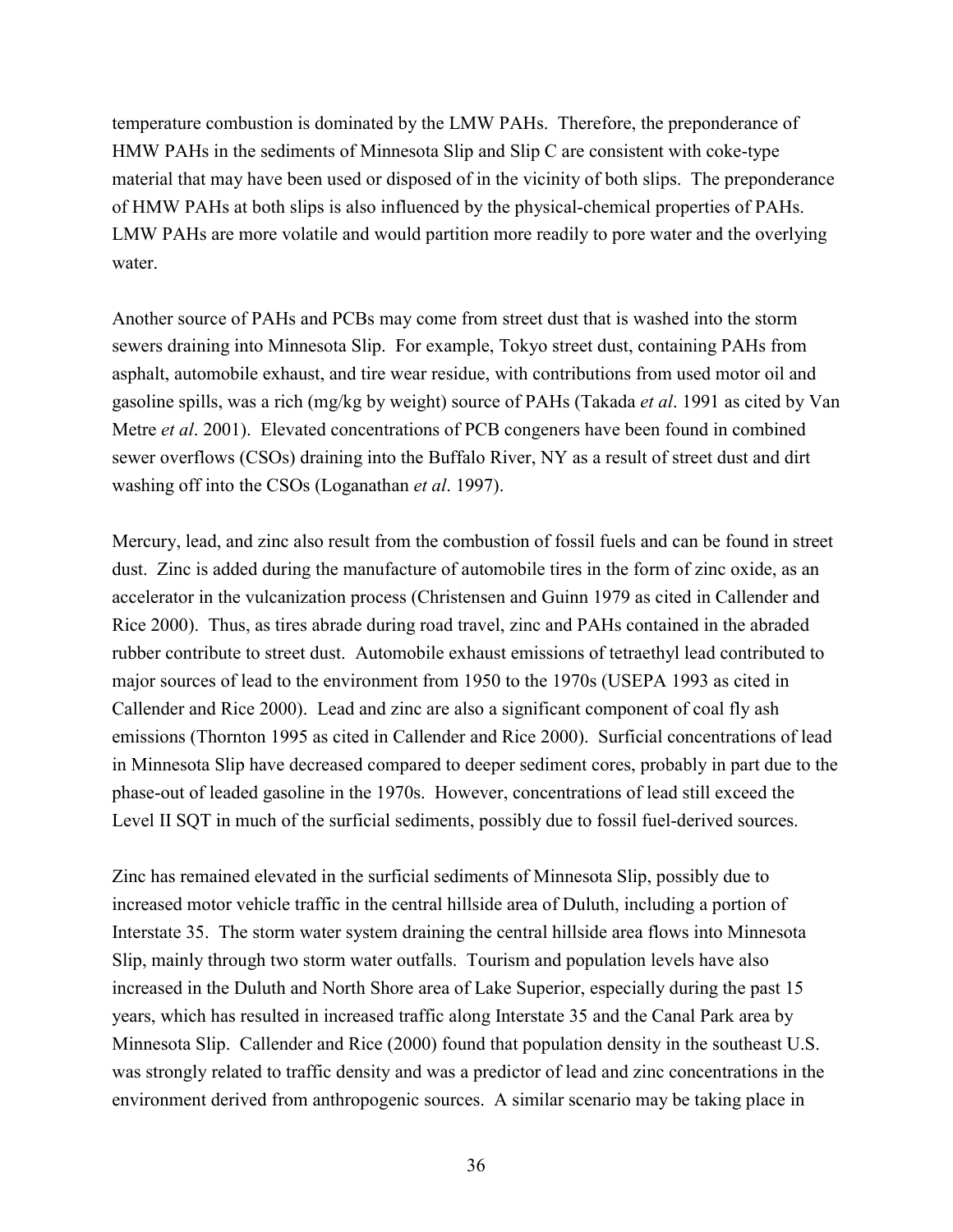other urban areas of the country. Although a contaminant loading study has not been done for storm water draining into Minnesota Slip, anecdotal observations suggest water quality may be degraded by oil and grease, mud, and garbage that enters the slip from storm water outfalls during rain events. For Minnesota Slip, it would be beneficial to implement BMPs to pretreat storm water to reduce potential contaminant inputs to the slip.

A railroad yard was historically located on the west side of Minnesota Slip, and it was used for loading and unloading cargo to and from ships moored in the slip. Some cargo could have been spilled or accidentally dropped into Minnesota Slip, thus contributing pollutants to the slip. At the USX Superfund site in Duluth, mercury was regularly replaced in the nearby rail yard switches and disposed of in a pit on the site. It is not know if a similar practice could have taken place at the railroad yard by Minnesota Slip and if any mercury was directly disposed of in the slip.

The sediments in Minnesota Slip were most likely contaminated from several different sources, including nonpoint runoff. A potentially responsible party (PRP) is not immediately apparent for this site. However, the MPCA's Northern Assessment and Response Unit in Duluth should look into this issue further to determine if there are any historical businesses that could be designated as PRPs for Minnesota Slip.

# **5.2 INTEGRATION OF SEDIMENT CHEMISTRY AND TOXICITY RESULTS**

Sublethal effects to growth and/or reproduction were not found in the sediment toxicity tests conducted for this study. However, in terms of survival, the 28- to 42-d sediment toxicity tests with *H. azteca* provided a more sensitive test than the 10-d *C. tentans* toxicity test. Significant toxicity was observed at sites MNS-99-03 and MNS-99-05 for the amphipod test (Table 18). Based on a North American data set, the 28- to 42-d amphipod test has also been found to be more sensitive than either the 10-d amphipod or midge tests (Ingersoll *et al.* 2001), and use of it would reduce the potential for false negatives at low mean PEC-Qs. In addition, use of these chronic amphipod tests increases the potential for detecting toxicity at moderate mean PEC-Qs (Ingersoll *et al*. 2001).

The corresponding mean PEC-Q values for sediment samples in which toxicity tests were conducted (i.e., MNS-99-01 to MNS-99-06) ranged from  $0.68 - 1.1$  (Table 18). A previous study of the predictive ability of mean PEC-Qs, based on the results of 10-d *C. tentans* tests in the St. Louis River AOC, corresponded to 20% toxicity ( $n = 20$ ) at mean PEC-Q ranges of  $> 0.5$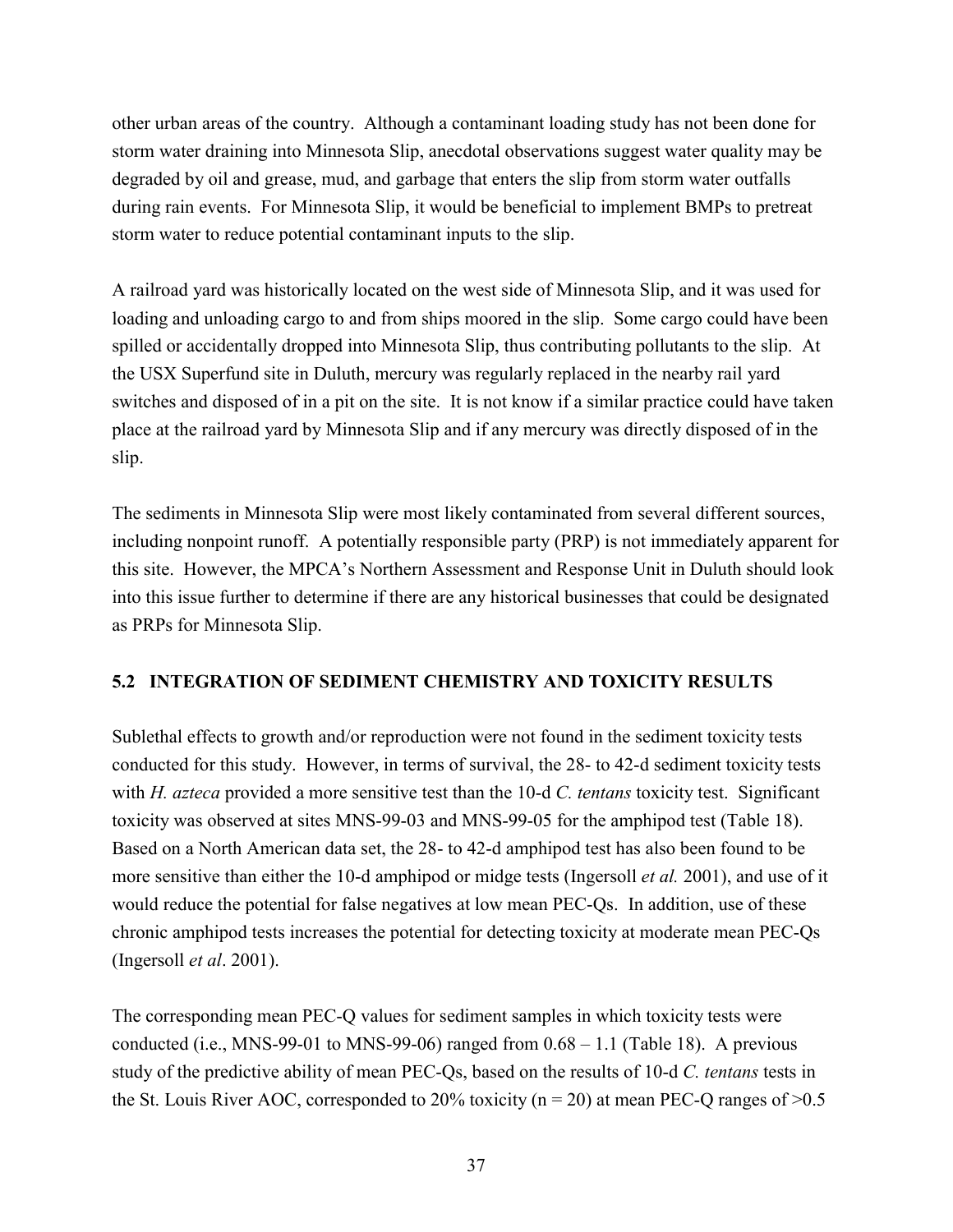to ≤1.0 (Crane *et al*. 2000). Although no significant toxicity was observed in the 10-d *C. tentans* sediment toxicity tests conducted for this study when compared to the control, the control survival (although acceptable) was much lower (71.4%) than the sample treatment survival, especially in sample MNS-99-01 (95% survival).

As mentioned in Section 4.2.1, the corresponding sediment chemistry data were not yet available at the time the statistical analysis of the sediment toxicity data for *C. tentans* was conducted. Since there was a gradient of higher survival (95%) to lower survival (81.4%) from the outer slip to the inner slip in the 10-d *C. tentans* test results (Table 6), the ENSR study director was also asked to compare the survival and growth results of MNS-99-02 through MNS-99-06 to MNS-99-01 (i.e., outer slip sample). MNS-99-01 was suspected of being less contaminated than the other Minnesota Slip sites in which sediment toxicity tests were conducted. Survival in MNS-99-05 was significantly reduced relative to survival in MNS-99-01 (this would result in 20% toxicity for a mean PEC-Q range of  $>0.5$  to  $\leq 1.0$ ). There was no significant reduction in dry weight or AFDW in MNS-99-02 through MNS-99-06 relative to MNS-99-01. However, when the sediment chemistry data became available for these sites, MNS-99-01 was found to have a mean PEC-Q value similar to most of the other sediment toxicity sites (Table 18). Therefore, MNS-99-01 could not be used as an internal reference site. These statistical comparisons should be used in an anecdotal way that if the control survival had been >95%, then sample MNS-99-05 would have been designated as toxic for the 10-d *C. tentans* test.

In examining the surficial sediment chemistry results for MNS-99-01, MNS-99-03, and MNS-99-05, all three sites had a similar percentage of sand, silt, and clay, as well as TOC and ammonia nitrogen (Table 11). Concentrations of total metals, PCBs, and PAHs (Tables 11 and 14) were also similar for these three sites. The main differences in these sites were with the AVS and total SEM concentrations. MNS-99-01 was the only one of the six sites that had a higher concentration of AVS than total SEM (Table 11). MNS-99-05 and MNS-99-03 had the greatest exceedance of total SEM compared to AVS (i.e.,  $>5 \mu$ mole/g dry wt.; Table 11). Assuming that AVS binds a molar equivalent of SEM metal (Di Toro *et al.* 1990), the fraction of SEM metals in excess of AVS concentrations may be available for uptake by benthic biota. Most benthic organisms, including those used in toxicity tests, survive in sediments that have a thin oxidized surface layer and then an anoxic layer. The anoxic layer can have higher AVS concentrations that would reduce the metal activity to which these organisms are exposed (Di Toro *et al*. 1992). When SEM exceeds AVS by a factor of 5 (on a molar basis), a higher incidence of toxicity (80%) to 90%) has been observed in freshwater and saltwater sediment amphipod tests (USEPA 1997). Thus,  $[SEM] - [AVS] \ge 5$  is a better predictor of sediment toxicity to amphipods. A sediment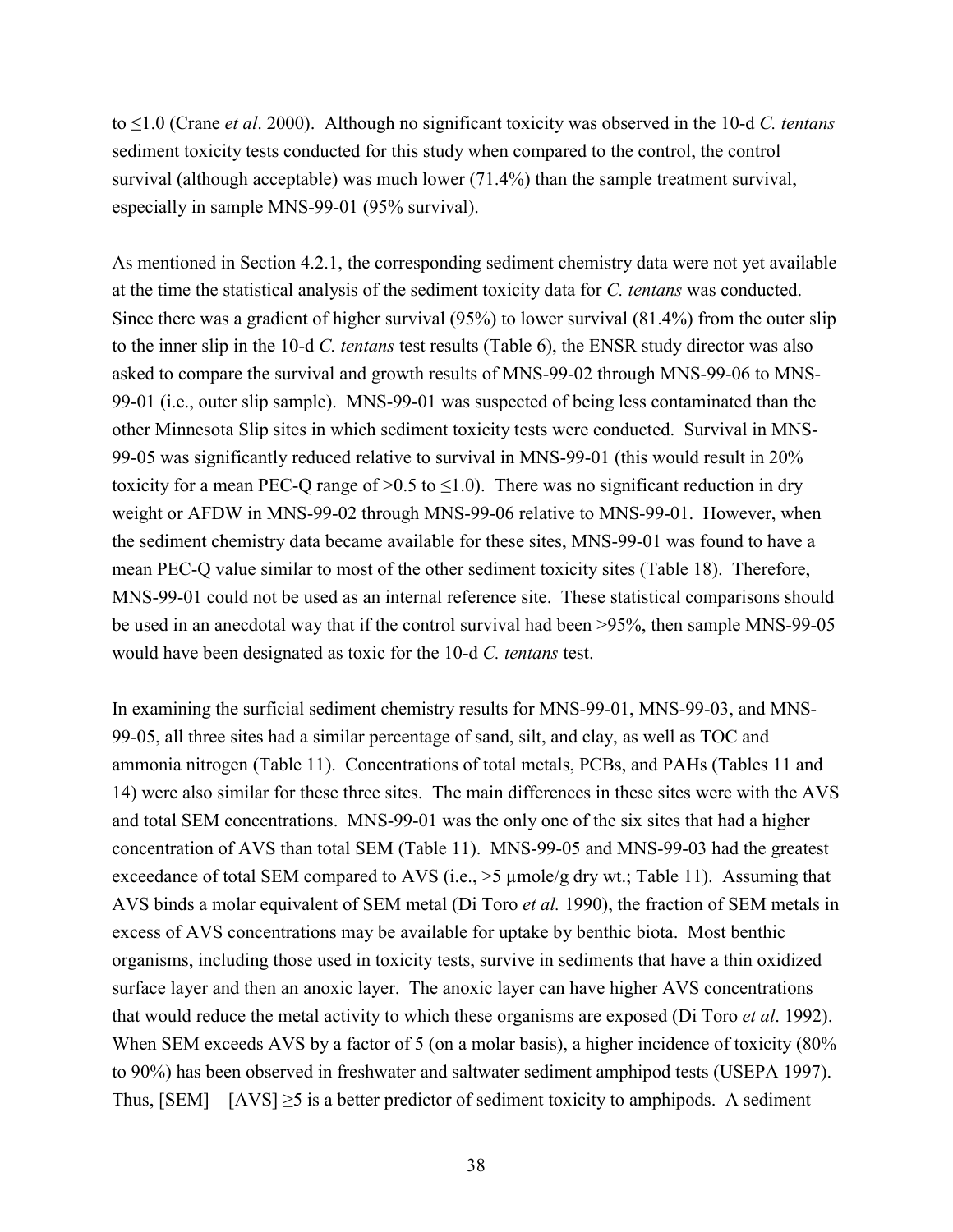toxicity identification evaluation procedure could be used to determine the classes of chemicals responsible for toxicity in Minnesota Slip.

The 28- to 42-d sediment toxicity tests with *H. azteca* were the first tests of this kind conducted in the St. Louis River AOC. In the future, reconstituted water should not be used as the overlying water in this sediment toxicity test. For samples corresponding to mean PEC-Qs of  $>0.5$  to  $\leq$ 1.0, two of five sites (40%; MNS-99-03 and MNS-99-05) were toxic to amphipods at  $\alpha$  $= 0.05$  (Table 18). In comparison, the incidence of toxicity in the same type of toxicity test and mean PEC-Q range was 56% ( $n = 27$ ) in samples collected from North America (USEPA 2000b). The lower toxicity observed in the Minnesota Slip sediments may be due to a lower percentage of LMW PAHs observed in these samples compared to the North American data set (USEPA 2000b). Preliminary analyses of the USEPA (2000b) database indicate a trend of lower correct classification of the toxicity attributed to PAHs in samples with a lower percentage of LMW PAHs (<40%) compared to samples with a higher percentage of LMW PAHs (>40%; Chris Ingersoll, U.S. Geological Survey, personal communication, 2002). Therefore, the mean PEC-Qs described in MacDonald *et al*. (2000a) may over predict the toxicity of samples with PAHs primarily from combustion sources (i.e., with PAHs dominated by HMW PAHs).

Mercury exceeded the Level I SQT in a large portion of the surficial sediments of Minnesota Slip (Figure 18). The ecological and toxicological effects of mercury are strongly dependent on the chemical species present. High concentrations of inorganic mercury may depress methylmercury production or may favor demethylation; methymercury levels in sediments rarely exceed a threshold value of 1% (Ullrich *et al*. 2001). No bioaccumulation of mercury was found in 28-d bioaccumulation tests with *Lumbriculus variegatus* that used surficial sediments from Minnesota Slip (AScI Corporation 1999). However, fish consumption advisories are in effect for selected fish species in the St. Louis River AOC because of elevated concentrations of mercury found in the tissue of the fish (MDH 2000).

Although total PAH concentrations exceeded the corresponding PEC value (i.e., 23 mg/kg dry wt.) in the six sediment samples in which sediment toxicity tests were conducted (Table 18), significant toxicity was not always observed. Given the historical usage of coal-derived products along the Duluth waterfront, some PAHs in Minnesota Slip may be associated with soot-type particles, whereas other PAHs are most likely associated with sand, silt, and clay particles. Heterogeneous particle types in sediment exhibit much different amounts and binding of PAHs. Room-temperature PAH desorption kinetic studies on separated sediment fractions from Milwaukee Harbor, WI revealed slow desorption rates for coal-derived particles and fast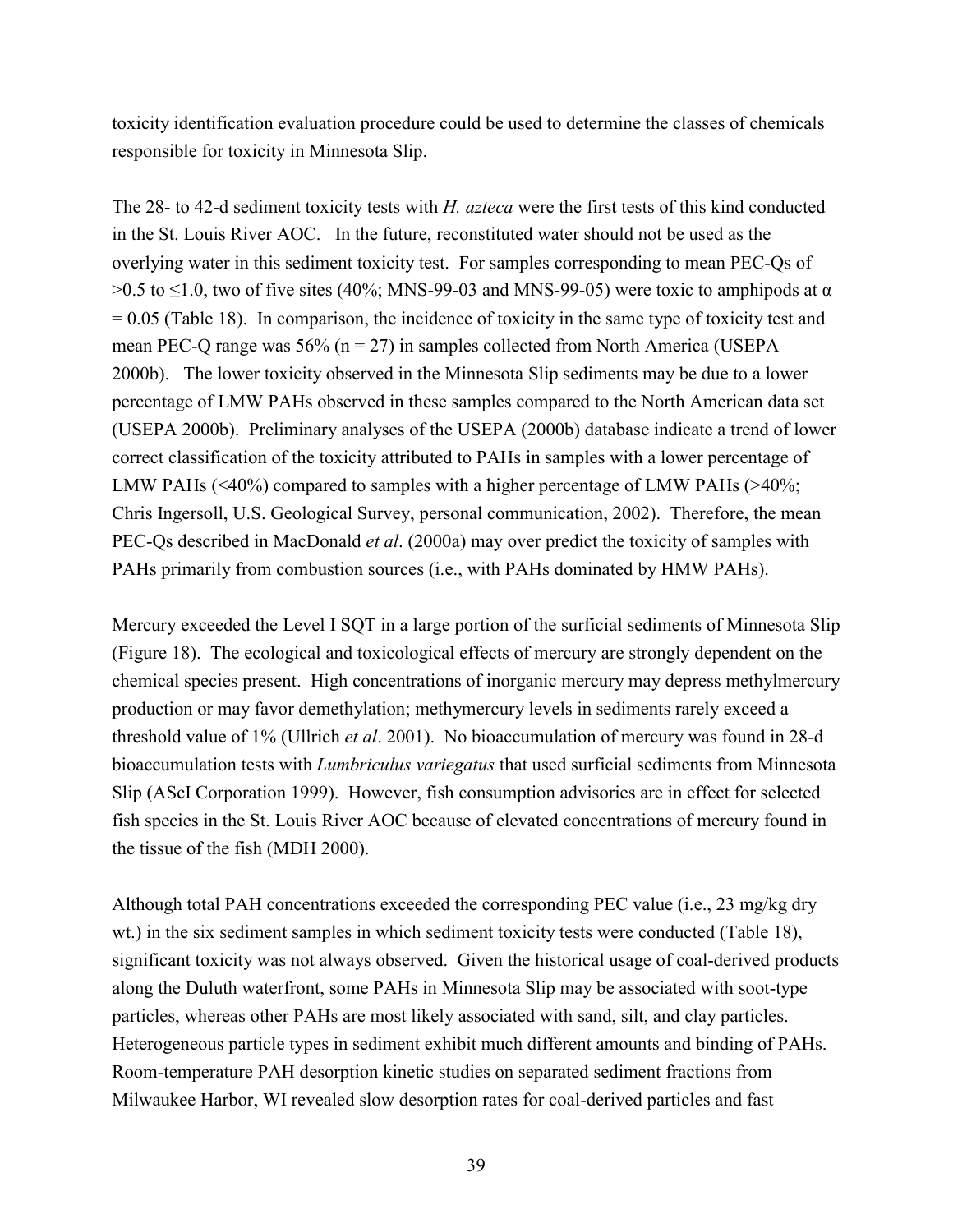desorption rates for clay/silt particles (Ghosh *et al.* 2001). These studies reveal that PAHs associated with coal-derived particles aged over several decades in the field appear to be far from reaching an equilibrium sorption state due to the extremely slow diffusivities through the polymer-like coal matrix (Ghosh *et al*. 2001).

Some PAHs may contribute to dioxin-like activity in sediments, and Eljarrat *et al.* (2001) found benzo[k]fluoranthene to be the most potent PAH in their study to calculate total toxicity equivalent values for PAHs using the toxicity equivalent factors proposed by the literature. Benzo[k]fluoranthene was measured in this study (Table 12), although not all of this compound may be bioavailable to organisms. For example, humic substances make PAHs less bioavailable for aquatic biota, particularly in the pore water and water column. Perminova *et al*. (2001) found that the aromatics enriched humic materials are the most efficient detoxifying agents in relation to PAHs. The most abundant source of such material is brown coal which contains up to 70-80% of humic acids (Perminova *et al*. 2001). Black coal has probably been more heavily used in the Duluth-Superior area because it contains much less water than brown coal.

#### **5.3 COMPARISON OF MEAN PEC-Qs IN MINNESOTA SLIP WITH OTHER SITES**

The distribution of mean PEC-Qs in surficial sediments of Minnesota Slip was compared to other sites in the St. Louis River AOC for which more than ten data points were available in the St. Louis River AOC matching sediment chemistry and toxicity database (Crane *et al*. 2001; Table 19). Other contaminated areas, such as the USX Superfund site and Hog Island Inlet/Newton Creek, were excluded from this comparison because there were not more than ten data points of matching sediment chemistry and toxicity data available for these sites. The results of Table 19 are presented graphically in Figure 34 as box and whisker plots. The Interlake/Duluth Tar Superfund site had, by far, the highest mean PEC-Q values in the St. Louis River AOC. The average mean PEC-Q values for Minnesota Slip were slightly less than for the entire St. Louis River AOC, which included sediment quality data ranging from reference areas to Superfund sites. Howards Bay, and the embayment by WLSSD and the confluence of Miller and Coffee Creeks, had similar average mean PEC-Qs that were over half the average of Minnesota Slip. The results of a hot spot investigation in the Duluth-Superior Harbor conducted in 1994 (Crane *et al*. 1997), which excluded the Minnesota Slip results, comprised the lower mean PEC-Qs of this comparison. This hot spot study (Crane *et al*. 1997) did not include highly contaminated areas like the Interlake/Duluth Tar and USX Superfund sites, or Hog Island Inlet/Newton Creek. In addition, a reference area in Kimball's Bay was included in this hot spot study (Crane *et al*. 1997).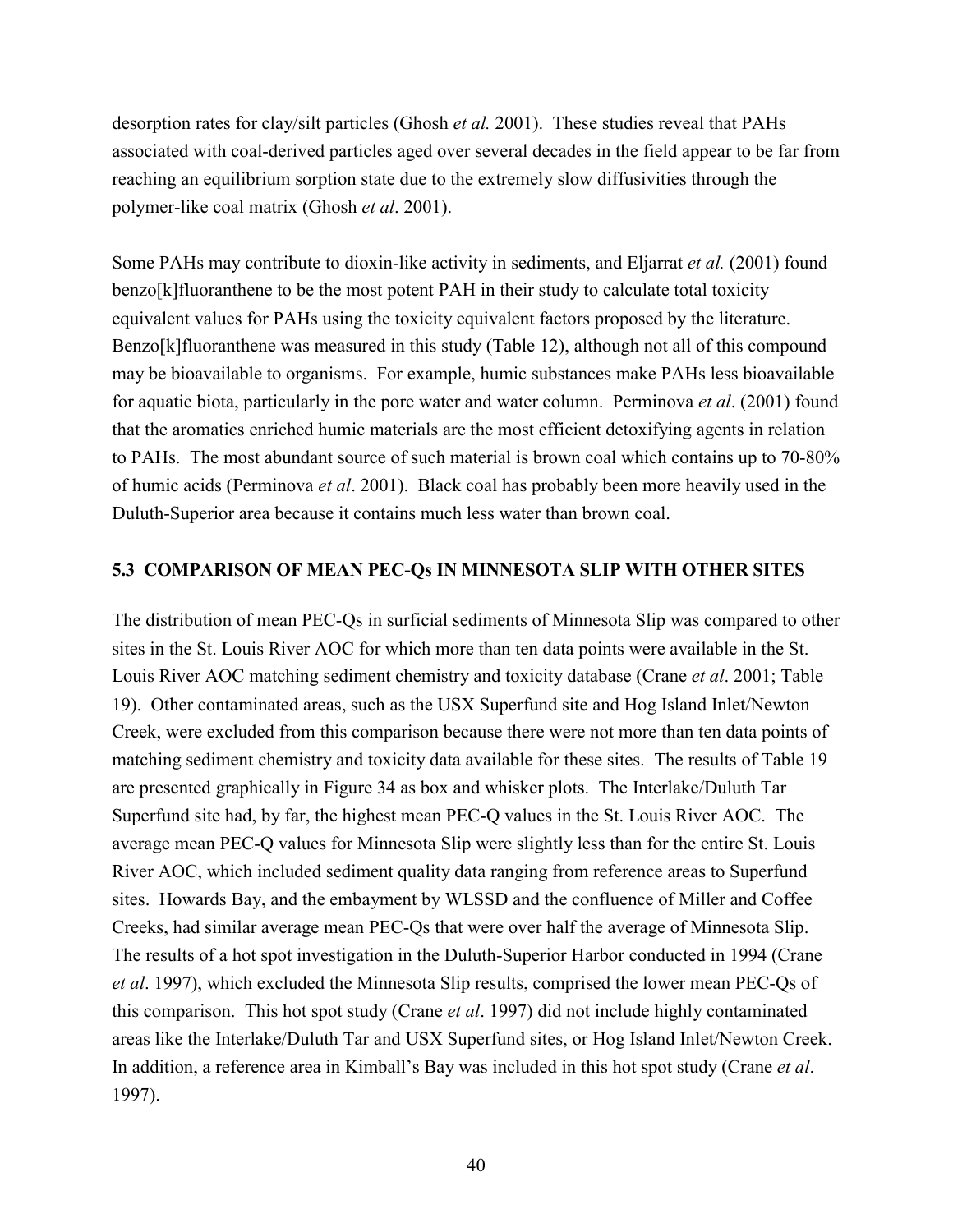Figure 35 shows the CDF plots for surficial sediment samples collected in the St. Louis River AOC that were presently available in a database format. It should be noted that additional sediment chemistry data is available for the St. Louis River AOC, but it has not been entered into a database yet. These data will be entered into a new GIS-based sediment quality database for the St. Louis River AOC. Therefore, similar types of box and whisker plots and CDF plots will be generated after the completion of the GIS-based database. From Figure 35, the broad range of mean PEC-Q values for the St. Louis River (both including and excluding Minnesota Slip) is evident, partly due to the high mean PEC-Q values present at the Interlake/Duluth Tar Superfund site.

A similar exercise was carried out for the St. Louis River AOC, except mercury was included in the calculation of mean PEC-Qs. The inclusion of mercury did not result in substantial changes in the distribution of mean PEC-Qs for selected areas in the St. Louis River AOC (Table 20 and Figures 36-38).

The distribution of mean PEC-Qs for surficial sediment samples collected from selected Great Lakes AOCs is given in Table 21. Based on average values, Minnesota Slip had a similar level of contamination as the St. Louis River AOC (excluding Minnesota Slip data), Cuyahoga River AOC, and the Oswego River AOC. The average mean PEC-Qs in Minnesota Slip were about twice those values in the St. Clair River AOC. The level of mean PEC-Qs were much less in Minnesota Slip compared to the Indiana Harbor AOC, Sheboygan Harbor AOC, Maumee River AOC, St. Mary's River AOC, and Waukegan Harbor AOC.

Because some of the average values were skewed by high maximum mean PEC-Q values at other Great Lakes AOCs, summary statistics for the  $10<sup>th</sup>$  percentile, median, and  $90<sup>th</sup>$  percentile provided a more well-rounded picture of the distribution of mean PEC-Qs (Table 21). Based on median values, the mean PEC-Qs in Minnesota Slip (0.97) were only exceeded by the Oswego River AOC (0.9855), Indiana Harbor AOC (2.49), and Waukegan Harbor AOC (2.85). Minnesota Slip had the fourth highest minimum value, the highest  $10<sup>th</sup>$  percentile mean PEC-O values, the seventh highest 90<sup>th</sup> percentile mean PEC-Q values, and the lowest maximum value.

The summary statistics of Table 21 are plotted in Figure 39 as box and whisker plots. The CDF plot shown in Figure 40 demonstrates the range of mean PEC-Q values, which are especially wide for the Indiana Harbor AOC. Minnesota Slip has a narrow, fairly consistent range of mean PEC-Q values compared to the other Great Lakes AOC sites.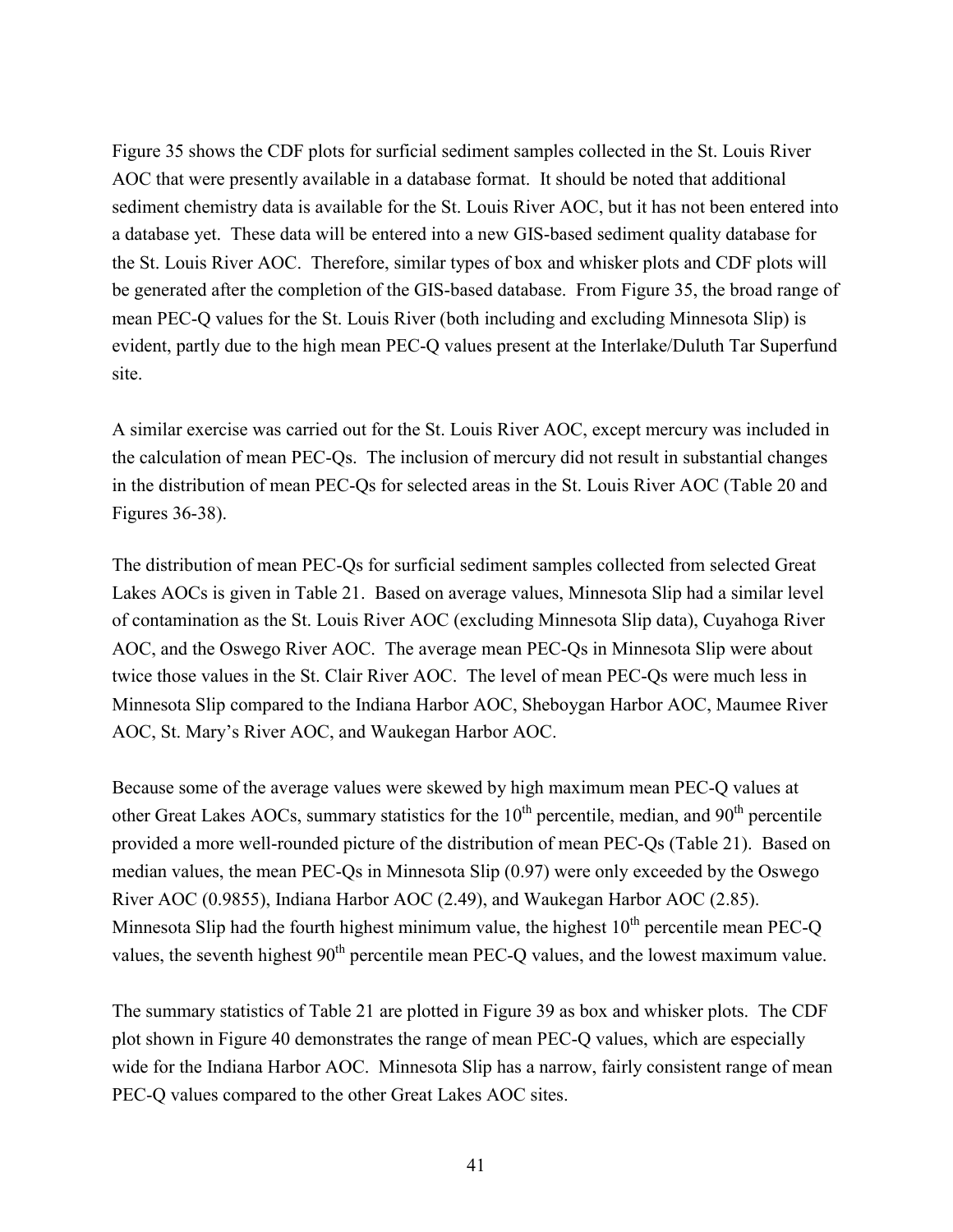# **5.4 VOLUME OF CONTAMINATED SEDIMENTS**

The FIELDS software was used to calculate the volume of sediments exceeding a total PAH concentration of 23 mg/kg dry wt. (i.e., Level II SQT) and a mean PEC-Q of 0.6. The output from FIELDS seemed to be most reliable for sediment sections in which sediment quality data were available for the entire slip. Technical assistance from the FIELDS group in U.S. EPA Region 5 may be needed to learn how volume estimates can be made for depth intervals in which only a portion of the slip contained data (i.e., inner half of Minnesota Slip).

For total PAHs (comprised of the 13 LMW and HMW PAHs), approximately 4,900 vd<sup>3</sup> of sediments in the upper 30 cm exceeded the Level II SQT value of 23 mg/kg dry wt. (Table 22). This volume corresponded to approximately 630 pounds of total PAHs. Mean PEC-Q values were available for the entire slip for the upper four depth intervals (i.e., 0-15, 15-30, 30-45, and 45-60 cm). The volume of sediments exceeding a mean PEC-Q of 0.6 corresponded to approximately 9,600 yd<sup>3</sup> (Table 23). A better estimate of the volume of contaminated sediments will need to be determined before any remediation options can be selected for Minnesota Slip. The MPCA should consider conducting a feasibility study as the principal mechanism for the development, screening, and detailed evaluation of alternative remedial actions for Minnesota Slip.

# **5.5 CONSIDERATION OF PRELIMINARY REMEDIATION OPTIONS**

Based on the sediment quality data that has been collected for Minnesota Slip, additional steps should be taken to conduct a feasibility study of remediation options for this site. Options for dealing with contaminated sediments (Feyerherm and Wardlaw 2001) generally include:

- Natural recovery (also termed natural attenuation) by which contaminated sediments are left in place, and depositional processes cover them with clean material;
- Capping them with clean sediments, sand, gravel, geotextiles, or armored caps;
- *In situ* treatment using technologies that treat contaminants in place including chemical, biological (i.e., bioremediation), and immobilization techniques;
- Dredging them to remove contaminated sediments from Minnesota Slip for:
	- Disposal in the Erie Pier confined disposal facility,
	- Using soil washing techniques of the dredged material to extract "clean" sand for beneficial reuses (such as the creation of wetlands), and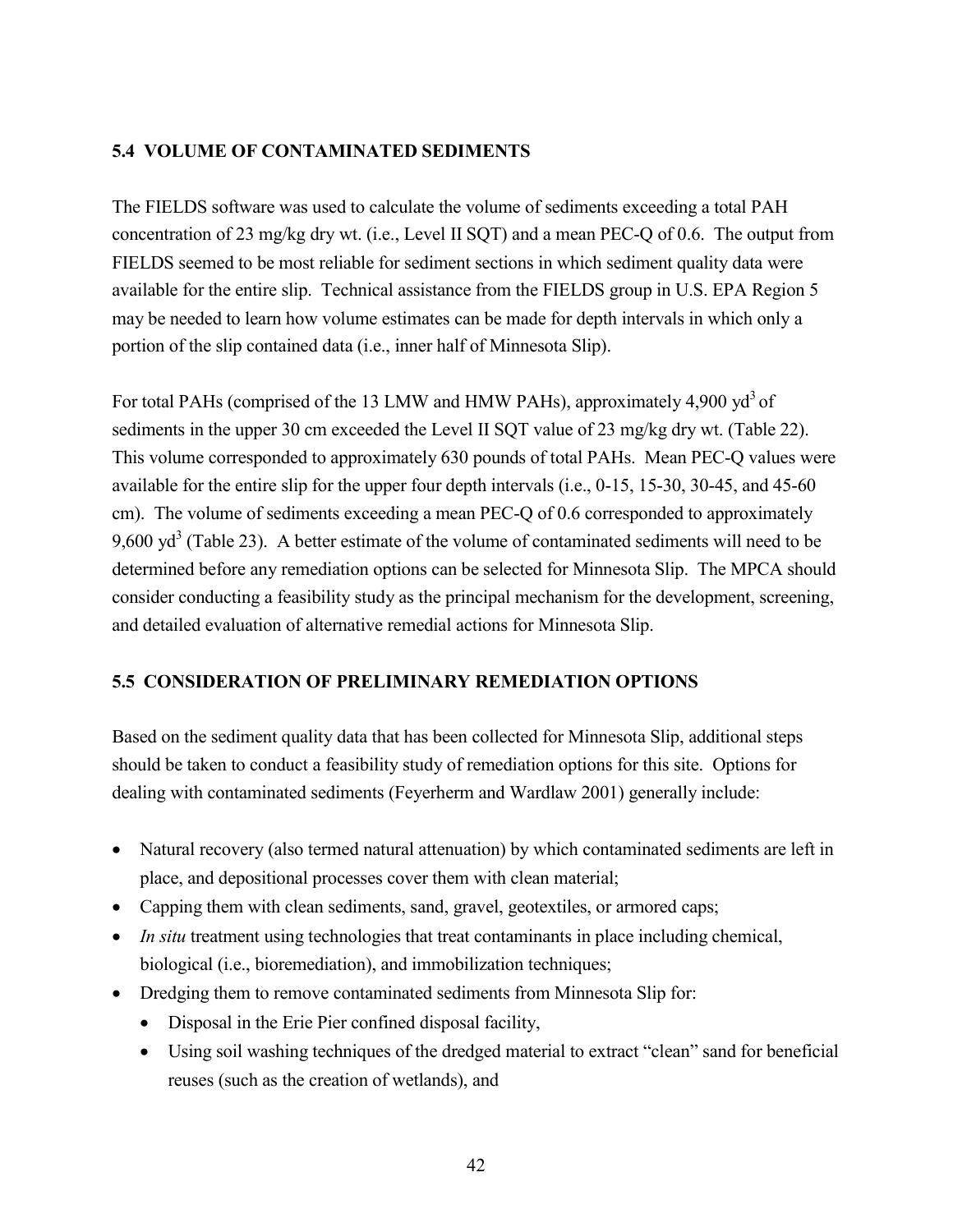- Using treatment technologies on the dredged sediments such as biological treatment, phytoremediation, metal extraction, chemical treatment of organics, thermal treatment, separation of particle size using hydrocyclones, and immobilization.
- A combination of the sediment management options described above (e.g., limited dredging plus capping, *in situ* treatment plus natural recovery, etc.).

There are often wide variations in cost, technical uncertainty, and environmental risk among these options.

# **Before any sediment remediation options can be seriously considered in Minnesota Slip, steps need to be taken to implement source control measures to reduce contaminant loads into the slip.**

One probable source of contaminants into the slip is from storm water discharges from five storm sewers. The City of Duluth Storm Water Utility is currently targeting the storm sewers in this slip for an evaluation of best management practices (BMPs) during the next year (Marnie Lonsdale, City of Duluth Public Works Department, personal communication, 2001). Due to complexities associated with the water table being below the St. Louis River at this site, more expensive BMPs (e.g., Vortex apparatus) will probably need to be considered.

Other issues that need to be considered as part of an evaluation of remediation options include:

- Direction of ground water flow either into or out of the slip from the surrounding land and from under the sediments. Soils in nearby areas in Canal Park are contaminated with coal tar, and groundwater traveling through these soils may provide a mechanism for the transport of PAHs and other contaminants associated with coal tar to the slip.
- Sedimentation rate in Minnesota Slip. The clearance between the bottom of the S.S. William A. Irvin and the surface of the sediments is approximately 2 m. As sediment accumulates, it will eventually be necessary to dredge the sediments to maintain an adequate water depth for the 3 m draft of the Irvin.
- Short-term and long-term water uses in Minnesota Slip. Minnesota Slip is actively used to support several tourist-related operations. These uses are subject to change over time. For example, several efforts have been made during the last four years to bring other historical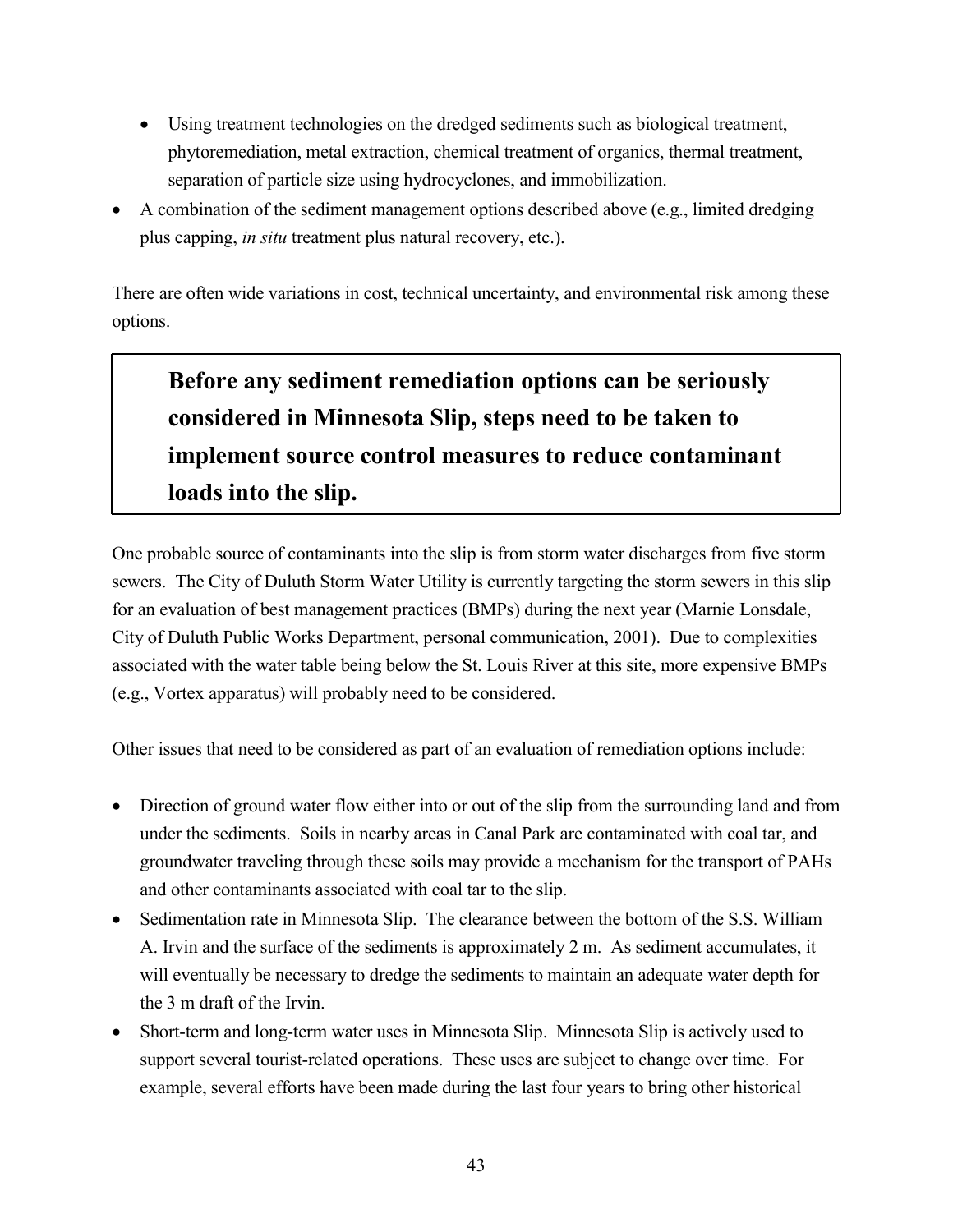ships (e.g., warships) to Duluth for use as a tourist venue (i.e., conduct tours of the ship). To date, these efforts have been rejected by the community. However, if the S.S. William. A. Irvin is ever replaced with another ship for tourism-related purposes, or another ship is added to Minnesota Slip, in addition to the Irvin, then there may be the need to dredge sediments from the slip to ensure an adequate water depth is maintained.

- Fluctuating water levels in the Great Lakes. Water levels in the Great Lakes normally experience a seasonal decline in the fall due to lower rainfall, reduced inflows from rivers and streams, and from increased evaporation. However, over the past four years, a dramatic decrease in water levels in all of the Great Lakes have been observed. Between 1997 and 2001 (through April), water levels on Lake Superior dropped from within inches of the record high to within inches of the record low (U.S. Army Corps of Engineers 2001). As of February 15, 2002, Lake Superior's water level is currently 6 inches below its long-term average and 8 inches above this time last year; the water level of Lake Superior is expected to decline 2 inches over the next month (http://huron.lre.usace.army.mil/levels/weekly.html). Low water levels have also occurred in the Great Lakes during the mid-1930s and mid-1960s. The current low levels appear to exhibit a natural variability in water level trends. This type of variability, then, needs to be taken into consideration with any selection of sediment remediation options.
- The stability of the sediments in Minnesota Slip. How much the sediments of Minnesota Slip are subject to mixing and movement from hydrodynamic processes (e.g., wind-induced resuspension) and bioturbation can affect the selection of remediation alternatives. Anecdotal descriptions from marina boat owners that the water level in the slip can vary several feet depending on wind and seiche actions will affect sediment transport in the slip. In addition, the close proximity of the bottom of the Irvin to the surficial sediments may create micro-currents from movement of the Irvin during high wind events to result in increased sediment transport.
- Economic value of Minnesota Slip to tourism. The implementation of any remediation actions should be done during a time period that will allow the least disruption to tourist-related activities in the slip. This would roughly correspond to the period from October through early May. Depending on the remediation option selected, the Irvin may have to be moved to another secured slip during a remediation action.

GLNPO has funded two experimental remediation technologies that, if successful, could be considered for Minnesota Slip. The U.S. Army Corps of Engineers is conducting a project to test a sediment treatment technology with sediments dredged from Minnesota Slip. The study is designed to determine the viability of one type of electrochemical remediation technology (ECRT) to reduce PAH contamination in dredged sediments placed in a special containment cell at the Erie Pier confined disposal facility. The ECRT to be used is electrochemical geooxidation (ECGO), in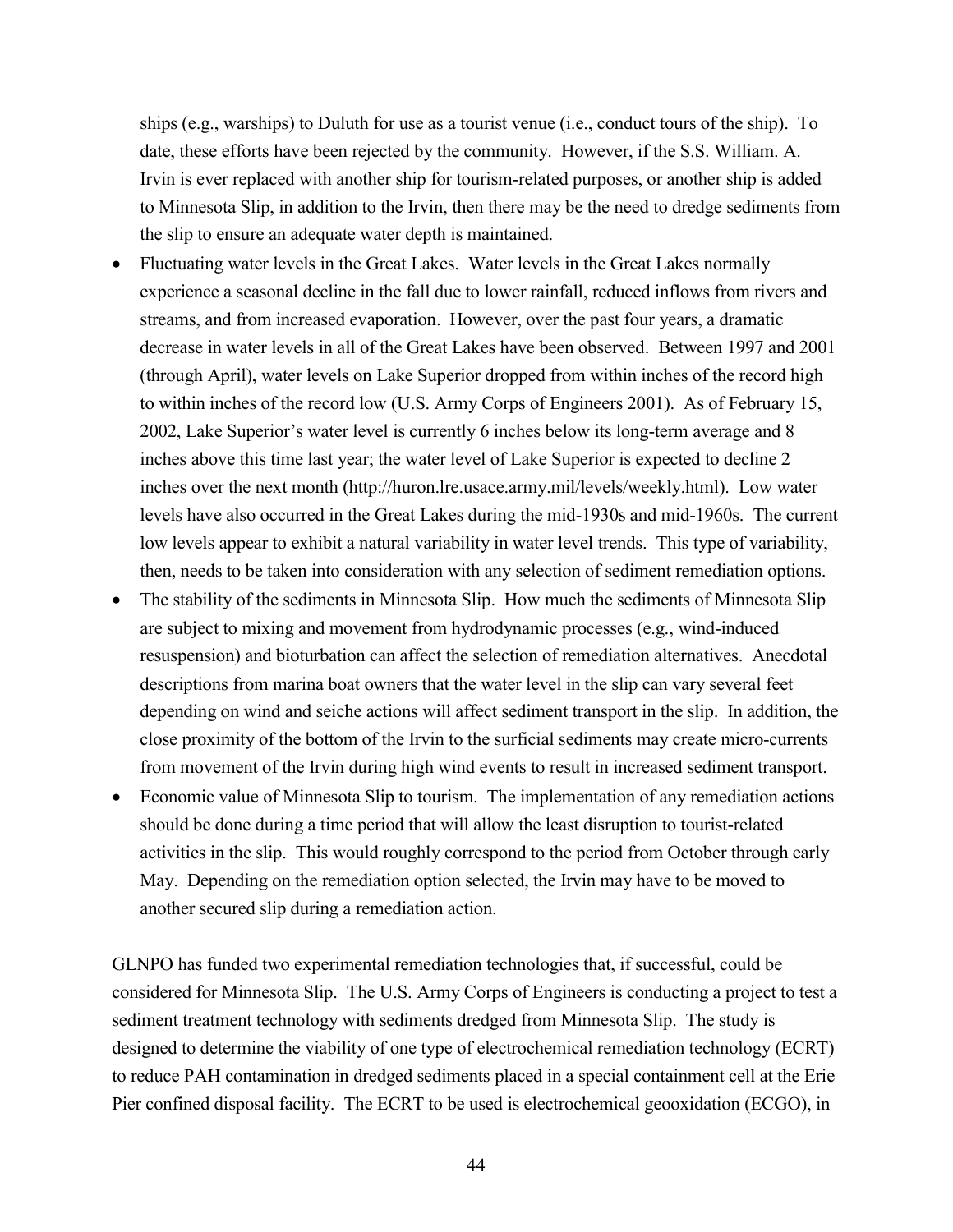which an electrical current passing through the sediments is used to mobilize or break down organic contaminants. ECGO operates by imposing an electric current between electrodes (cathodes and anodes) installed in the sediments to be remediated. Electric power is passed through a proprietary direct current (DC)/alternating current (AC) converter that produces a lowvoltage and low-amperage DC/AC current. When this modified electrical current is passed through the sediment through the electrodes, the sediment particles become polarized and are purported to develop electrical properties similar to a capacitor. According to the technology developer, when the polarized particles discharge electricity in the ECGO, the energy given off induces chemical reactions (redox reactions), which are purported to decompose organic contaminants. A pilot project has recently been initiated at a marine site at the Georgia-Pacific Log Pond in Bellingham Bay, WA (Washington Department of Ecology 2001) to test the effectiveness of both ECGO and induced complexation (IC) ECRT technologies. The remediation of metals has been reported with IC technology, which relies on ECGO to convert metals to mobile ions that then migrate to the electrodes where they accumulate and are removed. The results of this project in Bellingham Bay will provide additional information on the effectiveness of these ECRT technologies that can be compared to the Corps of Engineers use of ECGO on sediments dredged from Minnesota Slip.

The Wisconsin Department of Natural Resources (WDNR), through its contractor Minergy Corp., is involved in an evaluation of a feasibility study of a vitrification (melting) technology to destroy organic contaminants (primarily PCBs) and immobilize inorganic contaminants (primarily heavy metals) (WDNR 2001). The primary objectives of the study are:

- To determine the treatment efficiency of PCBs in dredged-and-dewatered river sediment when processed in the Minergy Glass Furnace Technology (GFT); and
- To determine whether GFT glass aggregate product meets the criteria for beneficial reuse under relevant federal and state regulations.

In addition, this project will also address the following secondary objectives:

- Determine the unit cost of operating the GFT on dewatered dredged river sediment;
- Quantify the organic and inorganic contaminant losses resulting from the existing or alternative drying process used for the dredged-and-dewatered river sediment; and
- Characterize organic and inorganic constituents in all GFT process input and output streams. Of principal concern is the formation of dioxin and furan during the vitrification step.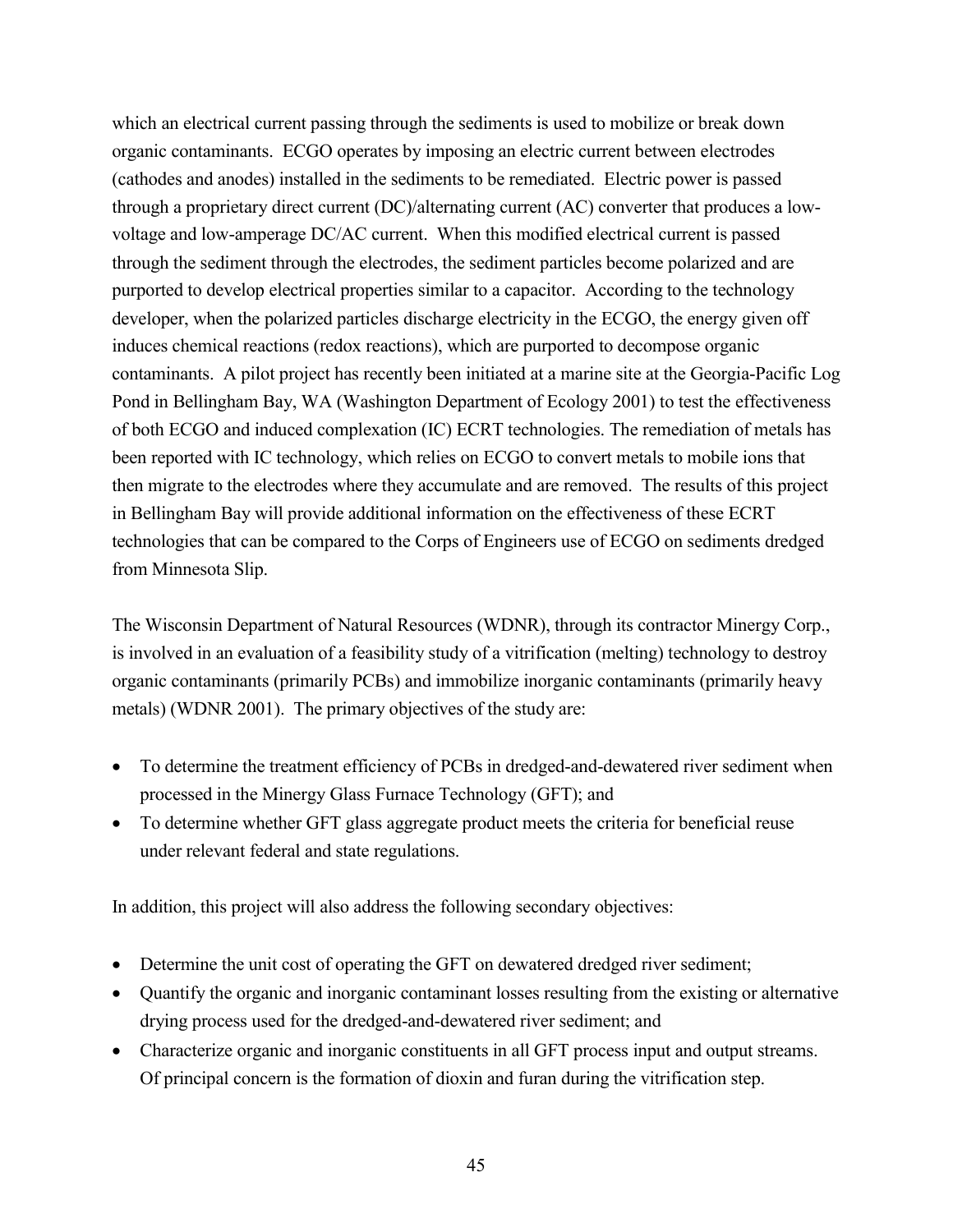This project is being applied to sediments in the Lower Fox River, WI. If it is successful, a fullscale facility will be built that will perhaps be of use to process Minnesota Slip sediments, too.

Neither natural recovery nor capping, when considered alone, are viable remediation alternatives for Minnesota Slip because:

- The surficial sediments are contaminated. At sites MNS-99-01 through MNS-99-06, the 0-5 cm depth segment exceeded a mean PEC-Q of 0.6 at each site. Thus, clean sediments are not being deposited in the slip to allow natural recovery to work. Source control measures (e.g., BMPs) need to be implemented to reduce contaminant inputs into Minnesota Slip.
- The water depth is not sufficient to allow the sediments to be capped and to still maintain existing water uses of the slip. The water depth in Minnesota Slip ranged from 3.2-6.7 m in this study (Table 3). Since the draft of the S.S. William A. Irvin is 3 m, there is not enough room to cap the sediments. The hydrodynamics of water motions in the slip are also not likely to be quiescent enough to allow a cap to remain in place. An additional consideration with capping is that capping efficiency is reduced if there is advective flow through the sediment and capping material as a result of upward moving groundwater flow (Liu *et al.* 2001). The direction of groundwater flow in Minnesota Slip sediments has not been determined.

Bioremediation of either *in situ* or field-applied sediments would also not be an effective remediation technique for treating the mixture of contaminants in Minnesota Slip sediments, particularly with metals, mercury, and higher chlorinated organic compounds. The majority of bioremediation studies are conducted under aerobic conditions and, therefore, offer the possibility of vaporizing PAHs during treatment. Recent studies suggest that vaporization of PAHs (as large as 4 rings) can be emitted from field treated soils and sediments before microbiological activity becomes significant, thus contributing significantly to the reductions in PAH concentrations that are reported for biological treatment (Hawthorne and Grabanski 2000).

After BMPs are implemented for the storm water outfalls draining into Minnesota Slip, the MPCA should consider dredging contaminated sediments from Minnesota Slip and either containing the dredged material at the Erie Pier confined disposal facility or treating the dredged material to reduce the mixture of contaminants to acceptable levels. Since Minnesota Slip is small, and has a drawbridge at the outlet, it would be a fairly straight forward operation to seal the outlet and dredge the sediments (after all boats and docks have been removed from the slip). The slip could possibly be drained prior to dredging. In this case, the overlying water would probably need to be treated by the nearby Western Lake Superior Sanitary District to meet water quality standards. Additional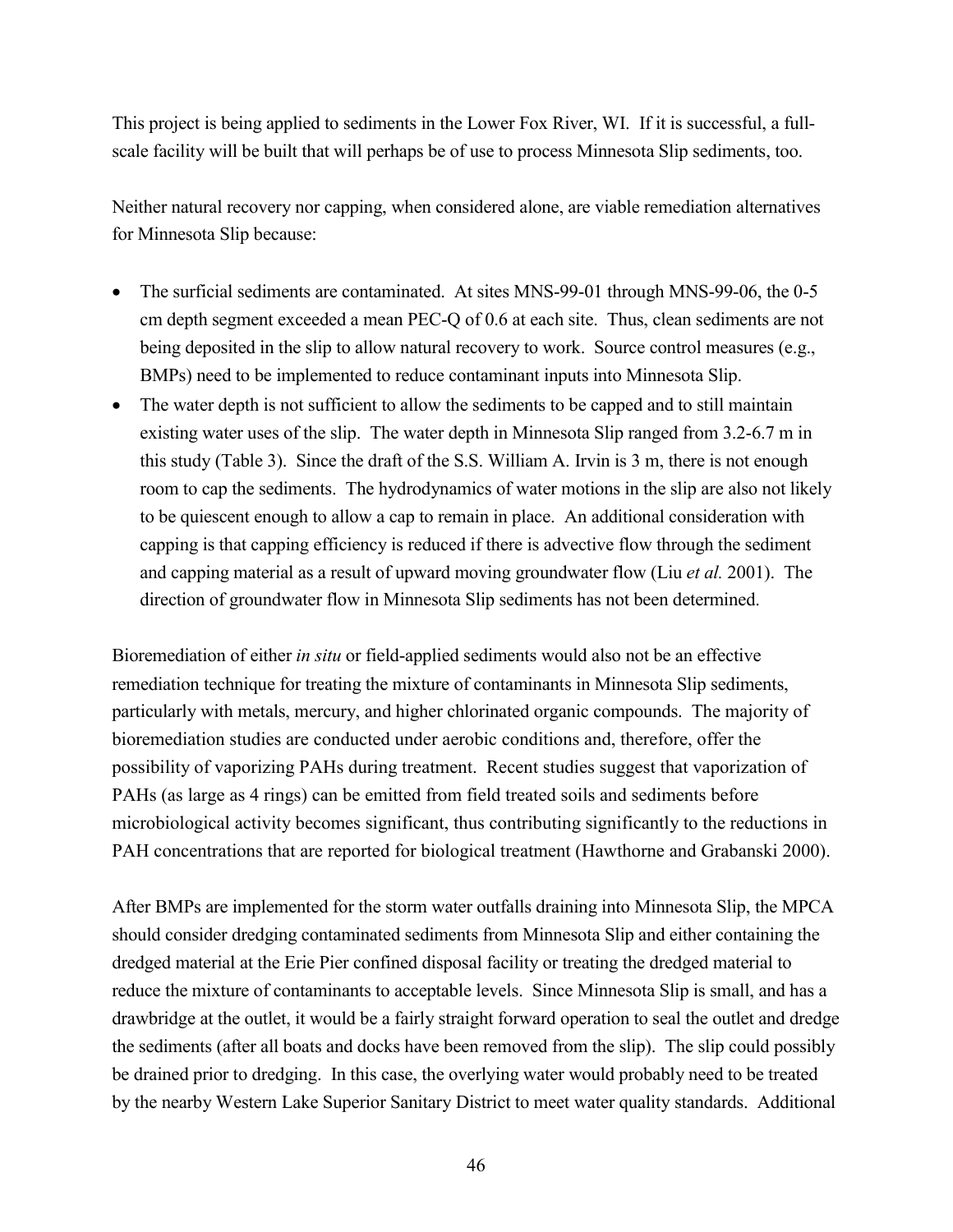steps would be needed to divert storm water from the slip during the period of work and to further enforce the walls of the slip. A special contaminated cell would need to be built at the Erie Pier confined disposal facility for disposing or treating the dredged sediments. Since even sandy sediments were contaminated with oil from this slip, soil washing techniques may not work well to separate out clean sand from the slip for beneficial uses.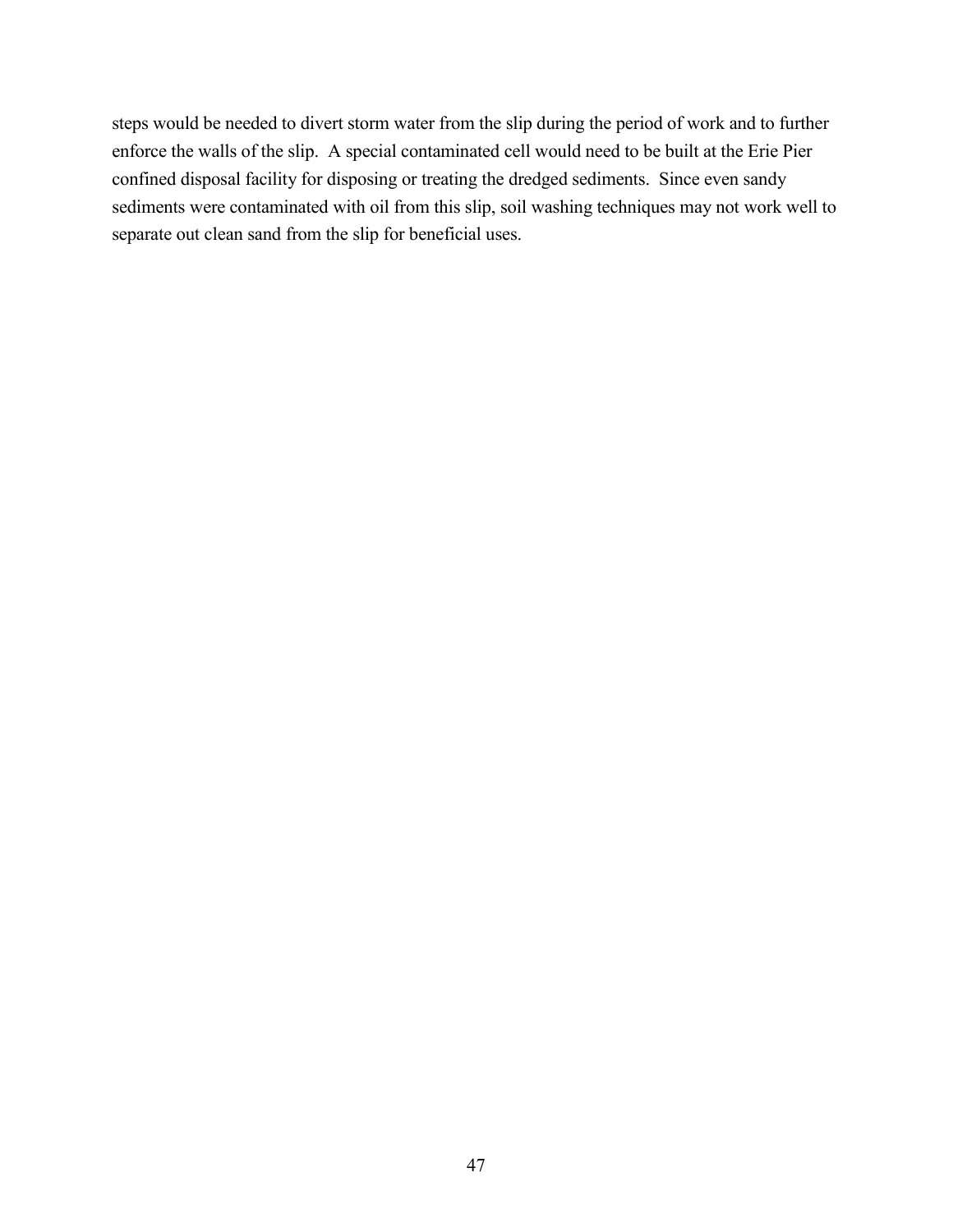# **CHAPTER 6**

# **RECOMMENDATIONS**

Recommendations for next steps to be taken at Minnesota Slip include:

- Implement BMPs for the five storm water outfalls draining into Minnesota Slip (through the city of Duluth Storm Water Utility);
- Determine the direction of groundwater flow in the vicinity of Minnesota Slip to assess whether it contributes to advective flow up through the sediments to the water column or passes through contaminated soils in Canal Park to Minnesota Slip;
- Educate stakeholders and tourists visiting Minnesota Slip about the extent of sediment contamination found in Minnesota Slip, what preventative measures they can take to reduce contaminant inputs into the slip (e.g., keep motor boat engines in good working order to reduce oil leakage into the water column), and what remediation options the MPCA may consider in the future for this slip;
- Verify that no potentially responsible parties are available to contribute to clean-up costs at this site;
- Develop narrative use protection objectives for the site, and
- Conduct a feasibility study of remediation options, including cost estimates.

The Northern Assessment and Response Unit in the MPCA's regional office in Duluth will be in charge of future work at Minnesota Slip, including the acquisition of funds to carry-out this work. As with any remediation effort, public input will be needed before a remediation option is selected for Minnesota Slip. Due to the small size of the hot spot area, an ecological and human health risk assessment may not be needed for this site. Sediment quality remediation targets could be based on chemical SQTs, as well as biological effects data. Social and economic factors, in addition to the technical feasibility and cost estimates of various remediation options, will be taken into consideration when securing funds for a remediation action in Minnesota Slip.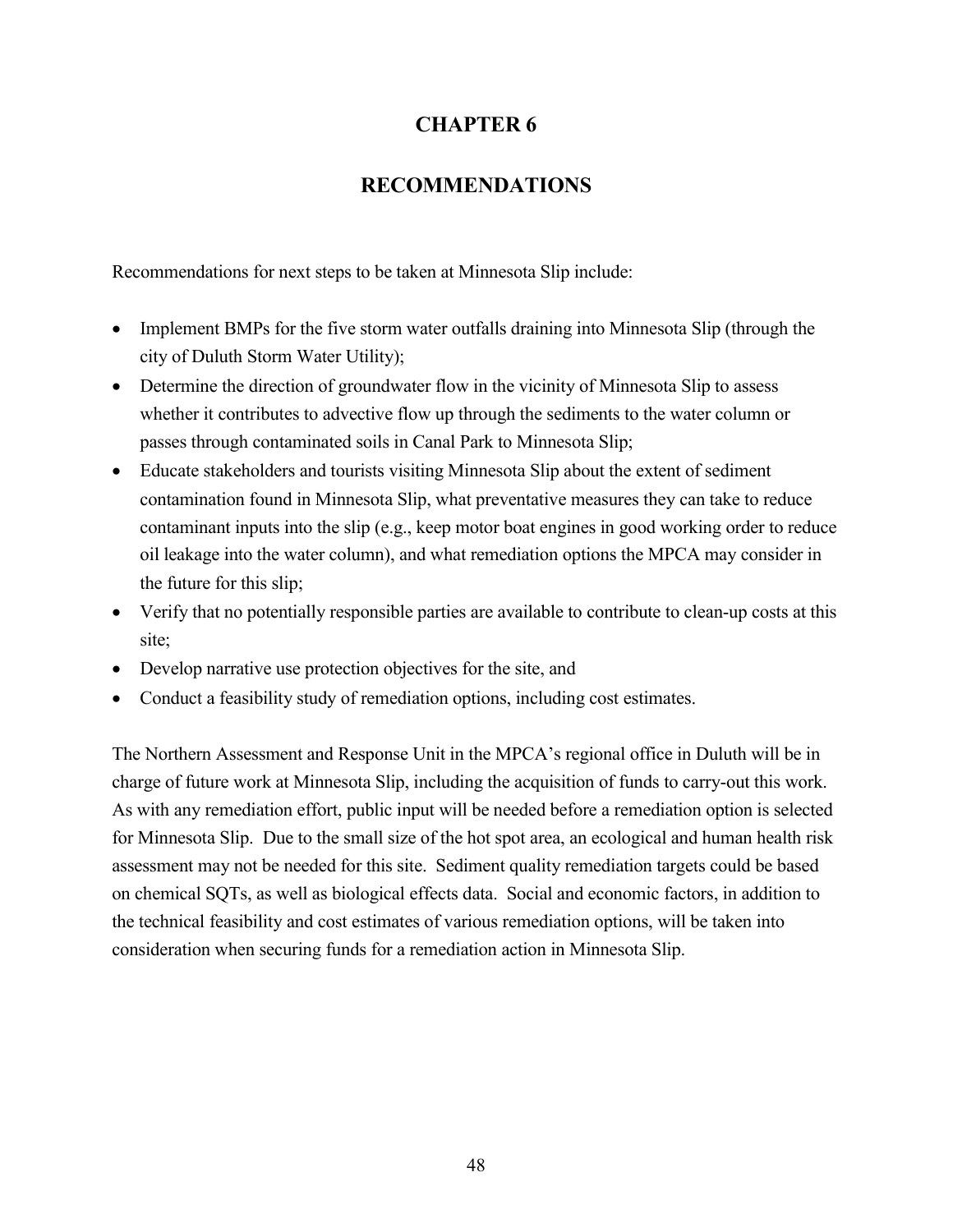#### **REFERENCES**

- AScI Corporation. 1999. Summary of test results determining potential mercury, PAH and PCB bioaccumulation by *Lumbriculus variegatus* exposed to St. Louis Bay sediment samples. AScI Corporation, Duluth, MN.
- ASTM (American Society of Testing and Materials). 1997. Standard test methods for measuring the toxicity of sediment-associated contaminants with fresh water invertebrates. Method E 1706-95b in 1997 Annual Book of ASTM Standards, Volume 11.05, Biological Effects and Environmental Fate; Biotechnology; Pesticides. American Society of Testing and Materials, West Conshohocken, PA.
- ASTM. 2001. Test method for measuring the toxicity of sediment-associated contaminants with freshwater invertebrates. Method E 1706-00 in Annual Book of ASTM Standards, Volume 11.05, Biological Effects and Environmental Fate; Biotechnology; Pesticides. American Society of Testing and Materials, West Conshohocken, PA.
- Ballschmiter, K. and M. Zell. 1980. Analysis of polychlorinated biphenyls (PCB) by glass capillary gas chromatography. Fresenius Z. Anal. Chem. 302:20-31.
- Breneman, D., C. Richards and S. Lozano. 2000. Environmental influences on benthic community structure in a Great Lakes embayment. J. Great Lakes Res. 26:287-304.
- Callender, E. and K.C. Rice. 2000. The urban environmental gradient: Anthropogenic influences on the spatial and temporal distributions of lead and zinc in sediments. Environ. Sci. Technol. 34:232-238.
- Crane, J.L. 1999a. Assessment of contaminated sediments in Slip C, Duluth Harbor, Minnesota. U.S. Environmental Protection Agency, Great Lakes National Program Office, Chicago, IL. EPA-905-R-99-007
- Crane, J.L. 1999b. Quality assurance project plan (QAPP): Sediment remediation scoping project for Minnesota Slip, Duluth Harbor. Revision: 0. Environmental Outcomes Division, Minnesota Pollution Control Agency, St. Paul, MN.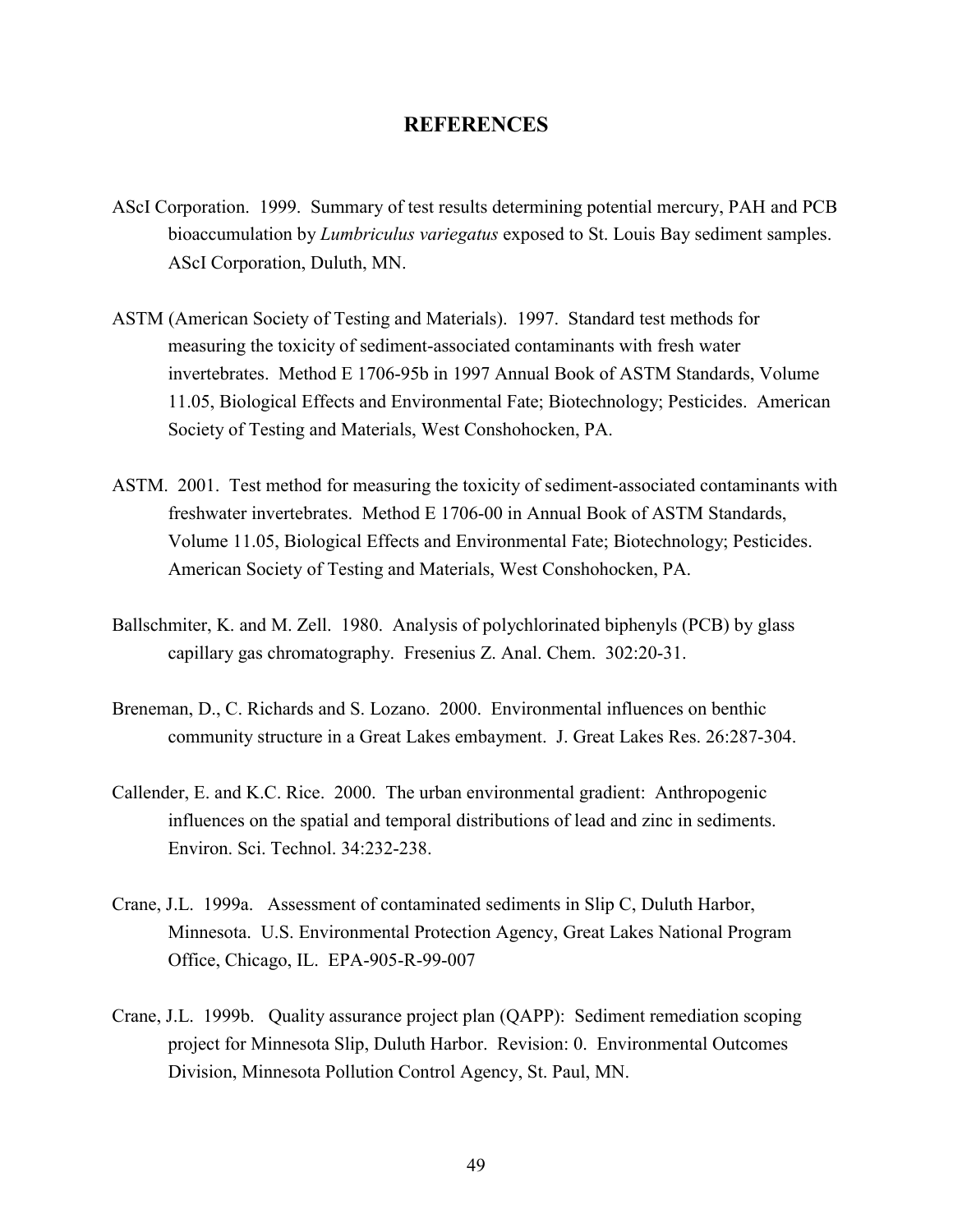- Crane, J.L., M. Schubauer-Berigan, and K. Schmude. 1997. Sediment assessment of hotspot areas in the Duluth/Superior Harbor. U.S. Environmental Protection Agency, Great Lakes National Program Office, Chicago, IL. EPA-905-R97-020.
- Crane, J.L., D.D. MacDonald, C.G. Ingersoll, D.E. Smorong, R.A. Lindskoog, C.G. Severn, T.A. Berger, and L.J. Field. 2000. Development of a framework for evaluating numerical sediment quality targets and sediment contamination in the St. Louis River Area of Concern. Great Lakes National Program Office, Chicago, IL. EPA 905/R-00/008.
- Di Toro, D.M. and J.A. McGrath. 2000. Technical basis for narcotic chemicals and polycyclic aromatic hydrocarbon criteria. II. Mixtures and sediments. Environ. Toxicol. Chem. 19:1971-1982.
- Di Toro, D.M., J.D. Mahony, D.J. Hansen, K.J. Scott, A.R. Carlson, and G.T. Ankley. 1992. Acid-volatile sulfide predicts the acute toxicity of cadmium and nickel in sediments. Environ. Sci. Technol. 26:96-101.
- Di Toro, D.M., J.D. Mahony, D.J. Hansen, K.J. Scott, M.B. Hicks, S.M. Mayr, and M.S. Redmond. 1990. Toxicity of cadmium in sediments: The role of acid-volatile sulfide. Environ. Toxicol. Chem. 9:1487-1502.
- Eljarrat, E., J. Caoxach, J. Rivera, M. De Torres, and A. Ginebreda. 2001. Toxic potency assessment of non- and mono-ortho PCBs, PCDDs, PCDFs, and PAHs in northwest Mediterranean sediments (Catalonia, Spain). Environ. Sci. Technol. 35:3589-3594.
- En Chem, Inc. 1999a. Congener specific determination of polychlorinated biphenyls (PCBs) in soils and sediments by capillary column gas chromatography. En Chem SOP SVO-64, Revision No. 1. En Chem, Inc., Madison, WI.
- En Chem, Inc. 1999b. Acid volatile sulfides and simultaneously extractable metals in sediment. En Chem SOP WCM-63, Revision No. 0. En Chem, Inc., Madison, WI.
- ENSR. 1996. St. Louis River July 1995 field investigation. ENSR Consulting and Engineering, St. Louis Park, MN. Document Number 5480-005-400.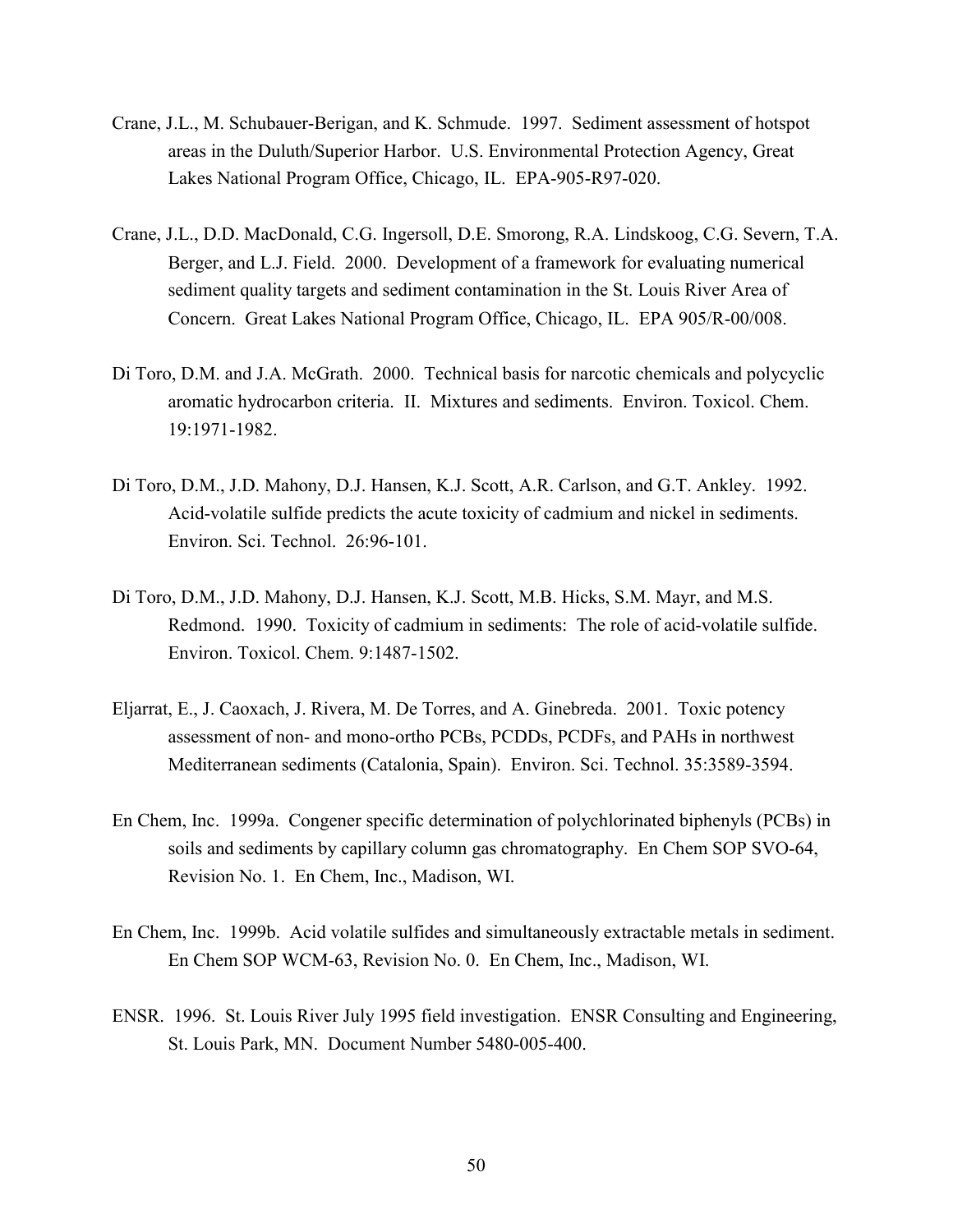- Feyerherm, J. and C. Wardlaw. 2001. Healthy harbors, restored rivers. A community guide to cleaning up our waterways. Sierra Club, Great Lakes Ecoregion Program, Madison, WI.
- Ghosh, U., J.W. Talley, and R.G. Luthy. 2001. Particle-scale investigation of PAH desorption kinetics and thermodynamics from sediment. Environ. Sci. Technol. 35:3468-3475.
- Glass, G.E., J.A. Sorensen, G.R. Rapp, Jr., M. Balcer, and L. Schwarzkopf. 1998. Mercury subsurface maxima in sediments: A diagnostic for anthropogenic origins. Pages 467-486 in Ebinghaus, Turner, Lacerda, Vasiliev, and Solomons, (eds.). Mercury contaminated sites: Characterization, risk, and remediation. Springer-Verlag, Heidelberg.
- GLNPO (Great Lakes National Program Office). 1997. Health and safety and environmental compliance manual. U.S. Environmental Protection Agency, Great Lakes National Program Office, Chicago, IL.
- Hawthorne, S.B. and C.B. Grabanski. 2000. Vaporization of polycyclic aromatic hydrocarbons (PAHs) from sediments at ambient conditions. Environ. Sci. Technol. 34:4348-4353.
- IJC (International Joint Commission). 1989. Great Lakes water quality agreement of 1978 (as amended by Protocol signed November 18, 1987). International Joint Commission, Windsor, ON.
- Ingersoll, C.G. and D.D. MacDonald. 1999. An assessment of sediment injury in the West Branch of the Grand Calumet River. Volume I. Prepared for Environmental Enforcement Section, Environment and Natural Resources Division, United States Department of Justice, Washington, DC. 161 pp.
- Ingersoll, C.G., D.D. MacDonald, N. Wang, J.L. Crane, L.J. Field, P.S. Haverland, N.E. Kemble, R.A. Lindskoog, C. Severn, and D.E. Smorong. 2001. Predictions of sediment toxicity using consensus-based freshwater sediment quality guidelines. Arch. Environ. Contam. Toxicol. 41:8-21.
- IT Corporation. (International Technology Corporation). 1997. Remedial investigation data report, sediment operable unit, St. Louis River/Interlake Duluth Tar site. Volume 1 of 5. IT Corp., St. Paul, MN.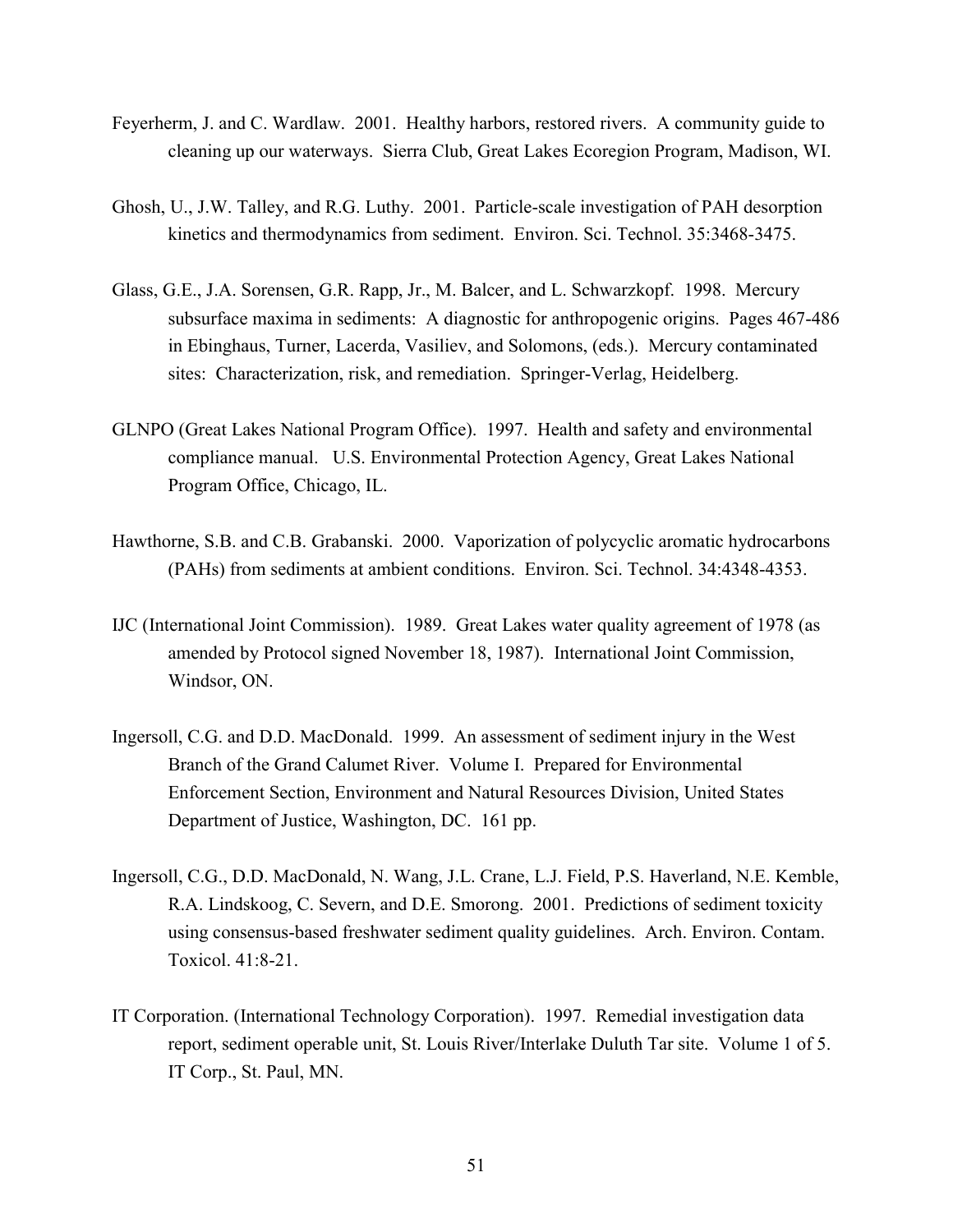- Jepsen, R., J. McNeil, and W. Lick. 2000. Effects of gas generation on the density and erosion of sediments from the Grand River. J. Great Lakes Res. 26:209-219.
- Kellner, D.K., T. Kroska, and K. Plass. 1999. Historic reconstruction of property ownership and land use along the Lower St. Louis River. St. Louis River Citizens Action Committee. Duluth, MN.
- King, P. 2001. Analysis of sediment cores to assess chlorinated bornanes and chlorinated bornenes in the St. Louis River. Environmental Outcomes Division, Minnesota Pollution Control Agency, St. Paul, MN.
- Latchat Instruments. 1994. Ammonia (phenate) in 2 M KCl soil extracts. QuikChem Method 12-107-06-1-A. Lachat Instruments, Milwaukee, WI.
- Liu, C., J.A. Jay, R. Ika, J.P. Shine, and T.E. Ford. 2001. Capping efficiency for metalcontaminated marine sediment under conditions of submarine groundwater discharge. Environ. Sci. Technol. 35:2334-2340.
- Lodge, K.B. 1996. A method for the particle-size analysis of freshwater sediments using the Horiba LA-900 analyzer. Department of Chemical Engineering, University of Minnesota, Duluth, MN.
- Loganathan, B.G., K.N. Irvine, K. Kannan, V. Pragatheeswaran, and K.S. Sajwan. 1997. Distribution of selected PCB congeners in the Babcock Street Sewer District: A multimedia approach to identify PCB sources in combined sewer overflows (CSOs) discharging to the Buffalo River, New York. Arch. Environ. Contam. Toxicol. 33:130- 140.
- Lubin, A.N., M.H. Williams, and J.C. Lin. 1995. Statistical techniques applied to sediment sampling. U.S. Environmental Protection Agency, Region 5, Chicago, IL.
- MacDonald, D.D., C.G. Ingersoll, and T.A. Berger. 2000a. Development and evaluation of consensus-based sediment quality guidelines for freshwater ecosystems. Arch. Environ. Contam. Toxicol. 39:20-31.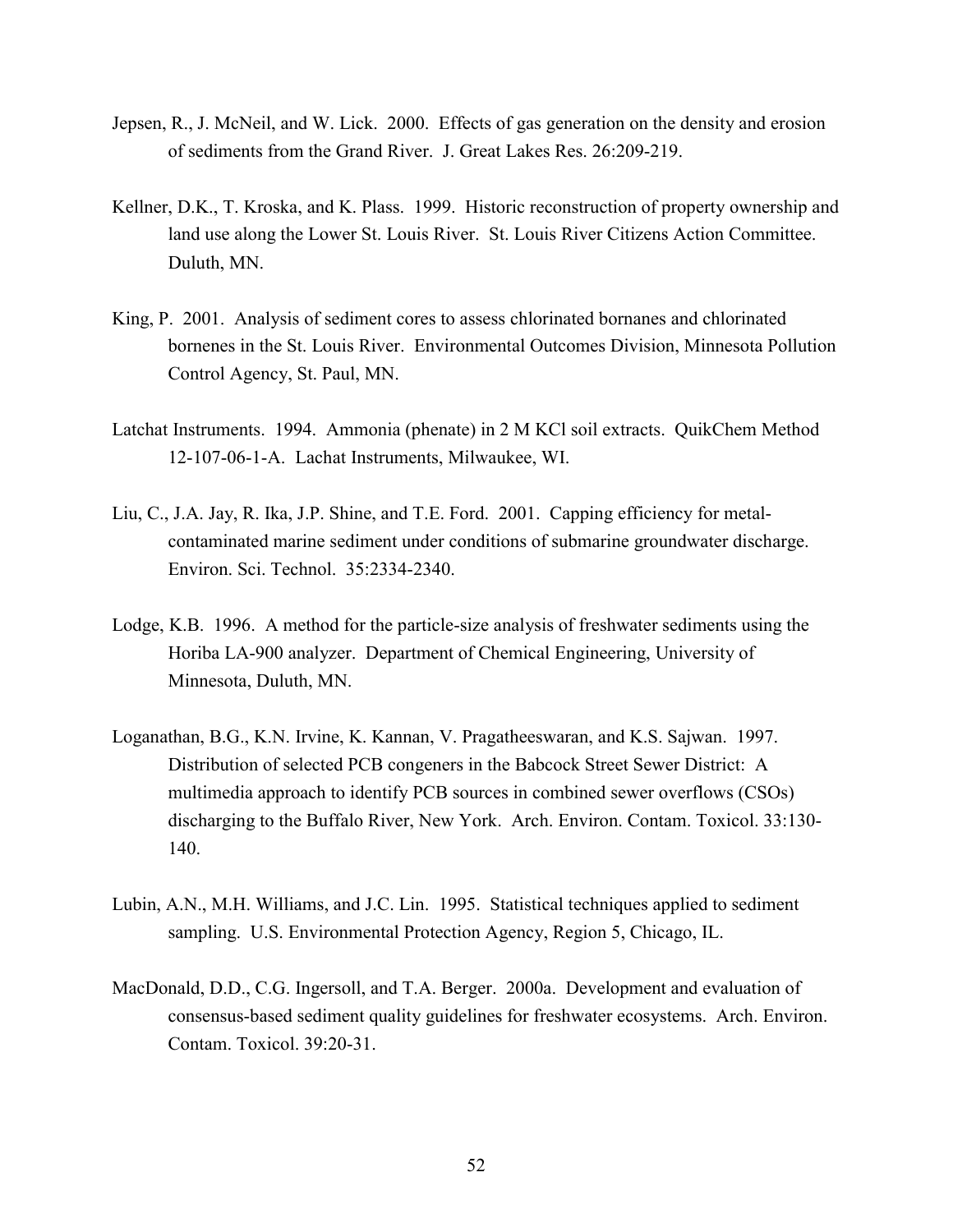- MacDonald, D.D., L.M. DiPinto, J. Field, C.G. Ingersoll, E.R. Long, and R.C. Swartz. 2000b. Development and evaluation of consensus-based sediment effect concentrations for polychlorinated biphenyls (PCB). Environ. Toxicol. Chem. 19:1403-1413.
- MDH (Minnesota Department of Health). 1993. General method for metals determination by stabilized temperature graphite furnace atomic absorption spectroscopy. MDH Method GEN-STGFAA (September 1, 1993). Minnesota Department of Health, Minneapolis, MN.
- MDH. 1995. Percent moisture sed/soil. MDH Method 261. Minnesota Department of Health, Minneapolis, MN.
- MDH. 1997. Procedure for the determination of polyaromatic hydrocarbons in solid matrices by gas chromatography/selected ion monitoring-mass spectrometry. MDH Method 513 (June 3, 1997). Minnesota Department of Health, Minneapolis, MN.
- MDH. 2000. Minnesota fish consumption advisory. Health Risk Assessment Unit, Minnesota Department of Health, St. Paul, MN.
- MPCA and WDNR (Minnesota Pollution Control Agency and Wisconsin Department of Natural Resources). 1992. The St. Louis River system remedial action plan. Stage One. Minnesota Pollution Control Agency, St. Paul, MN and Wisconsin Department of Natural Resources, Madison, WI.
- MPCA and WDNR. 1995. The St. Louis River system remedial action plan. Progress report. Minnesota Pollution Control Agency, St. Paul, MN and Wisconsin Department of Natural Resources, Madison, WI.
- Perminova, I.V., N.Y. Grechishcheva, D.V. Kovalevskii, A.V. Kudryavtsev, V.S. Petrosyan, and D.N. Matorin. 2001. Quantification and prediction of the detoxifying properties of humic substances related to their chemical binding to polycyclic aromatic hydrocarbons. Environ. Sci. Tech. 35:3841-3848.
- Persaud, D., R. Jaagumagi, and A. Hayton. 1993. Guidelines for the protection and management of aquatic sediment quality in Ontario. Ontario Ministry of Environment and Energy, Ottawa, ON. Report No. ISBN 0-7729-9248-7.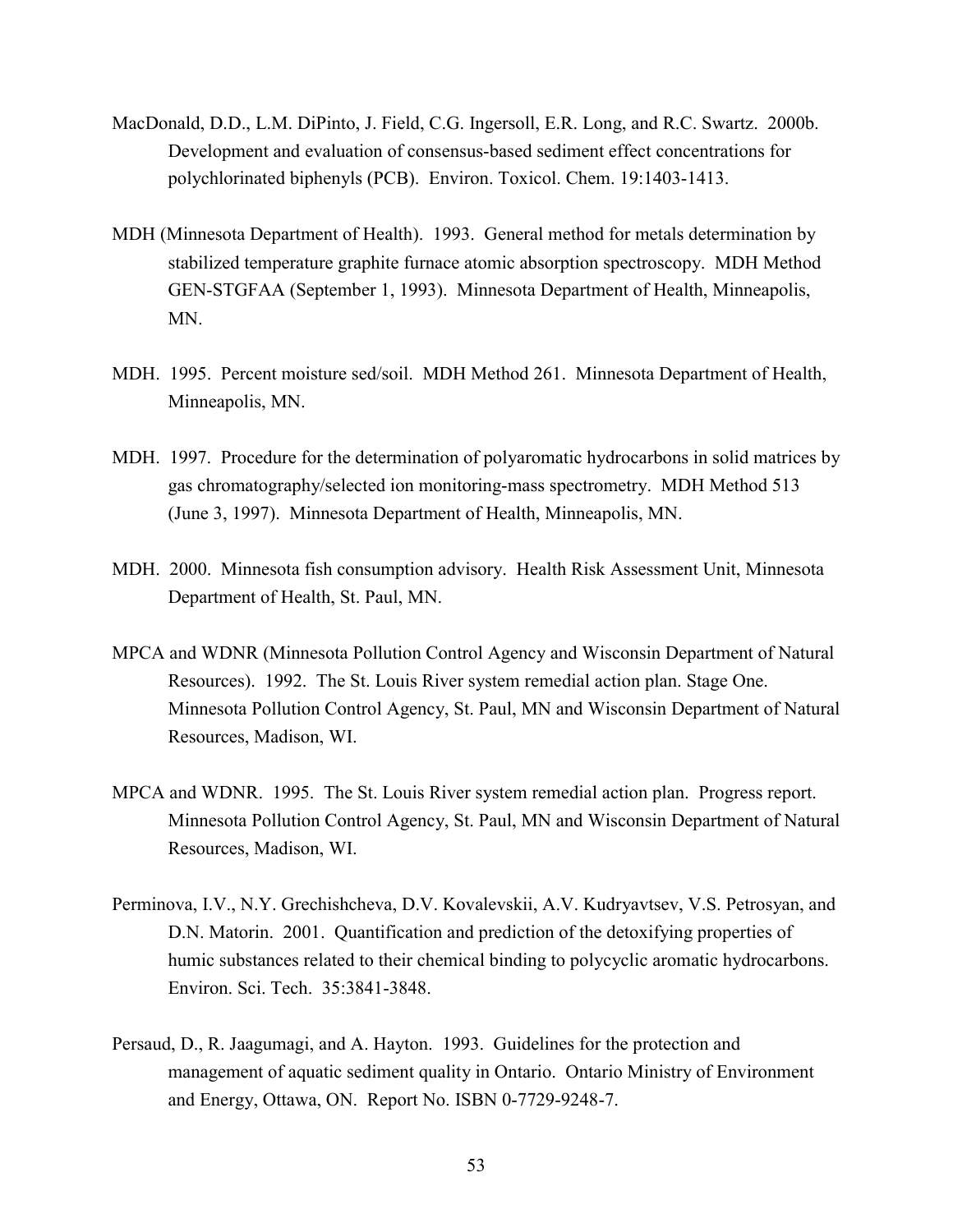- Redman, S. and T. Janisch. 1995. Newton Creek system sediment contamination site characterization report. Sediment Management and Remediation Techniques Program, Wisconsin Department of Natural Resources, Madison, WI.
- Rosemount Analytical. 1990a. Analysis of sludges and solids for carbon. Application Note TOC-011. Rosemount Analytical, Dohrmann Division, Cincinnati, OH.
- Rosemount Analytical. 1990b. Extending the carbon concentration range of the boat sampler. Application Note TOC-012. Rosemount Analytical, Dohrmann Division, Cincinnati, OH.
- Rosemount Analytical. 1991. DC-80 total organic carbon analyzer systems manual. Revision N. Rosemount Analytical, Dohrmann Division, Cincinnati, OH.
- Schneider, A.R., H.M. Stapleton, J. Cornwell, and J.E. Baker. 2001. Recent declines in PAH, PCB, and toxaphene levels in the northern Great Lakes as determined from high resolution sediment cores. Environ. Sci. Technol. 35:3809-3815.
- Schubauer-Berigan, M. and J.L. Crane. 1996. Preliminary contaminant assessment of the Thomson, Forbay, and Fond du Lac Reservoirs. Water Quality Division, Minnesota Pollution Control Agency, St. Paul, MN.
- Schubauer-Berigan, M. and J.L. Crane. 1997*.* Survey of sediment quality in the Duluth/Superior Harbor: 1993 sampling results. U.S. Environmental Protection Agency, Great Lakes National Program Office, Chicago, IL. EPA 905-R97-005.
- Service Environmental and Engineering. 2001. Phase IIIB work plan and sampling and analysis plan for the re-opened RI/FS sediment operable unit, SLRIDT Site, Duluth, MN. Service Environmental and Engineering, St. Paul, MN.
- Smith, V.E. and S.G. Rood. 1994. Sediment sampling surveys. In: ARCS Assessment Guidance Document, pp. 33-56. U.S. Environmental Protection Agency, Great Lakes National Program Office, Chicago, IL. EPA 905-B94-002.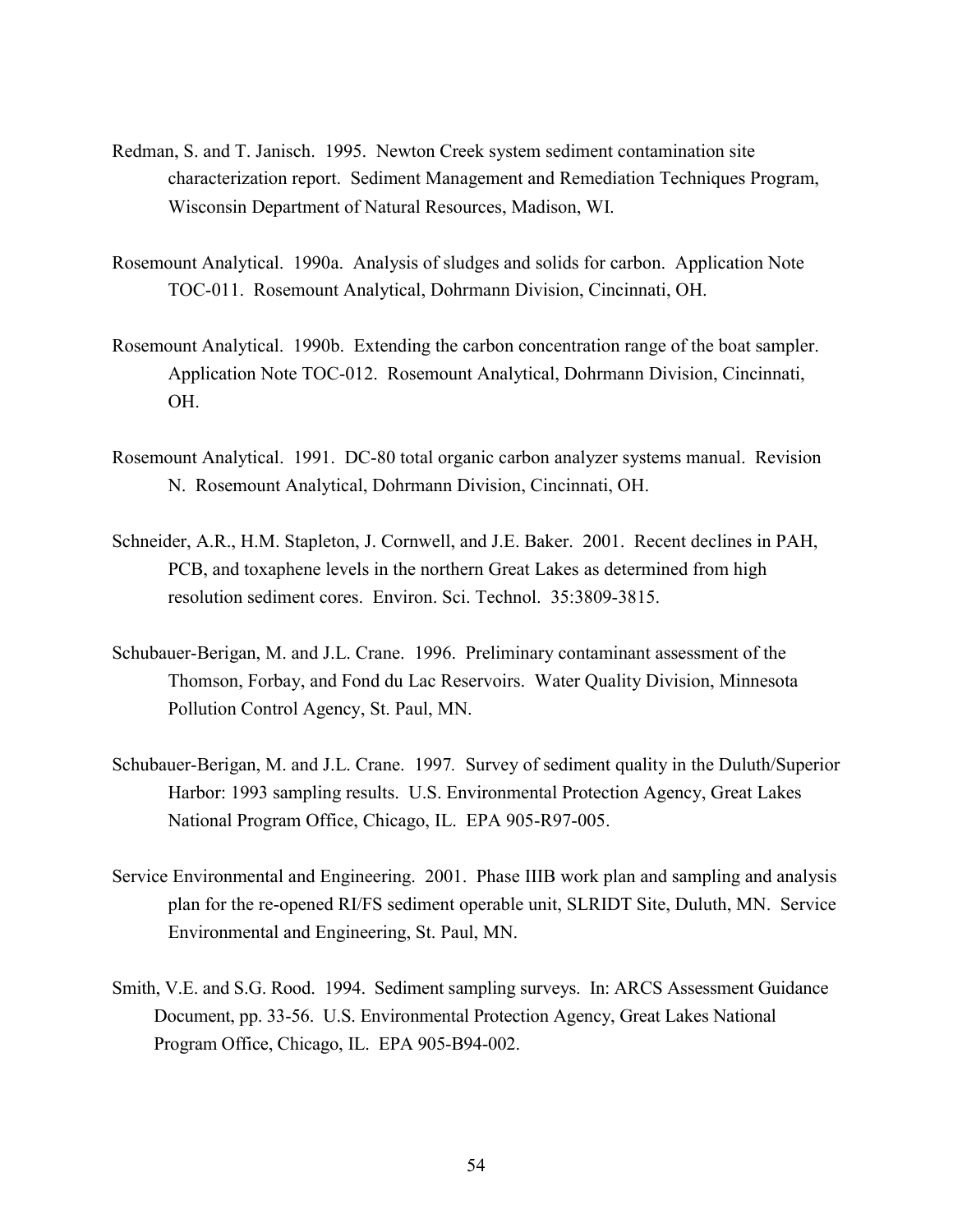- Swartz, R.C. 1999. Consensus sediment quality guidelines for PAH mixtures. Environ. Toxicol. Chem. 18:780-787.
- Thibodeaux, L.J., K.T. Valsaraj, and D.D. Reible. 2001. Bioturbation-driven transport of hydrophobic organic contaminants from bed sediment. Environ. Eng. Sci. 18:215-223.
- TMA (Thermo Analytical). 1996. Sampling and analysis of sediments from the Duluth-Superior Harbor: September 1995 – April 1996. Thermo Analytical, Ypsilanti, MI.
- Ullrich, S.M., T.W. Tanton, and S.A. Abdrashitova. 2001. Mercury in the aquatic environment: A review of factors affecting methylation. Critical Rev. Environ. Sci. Technol. 31:241-293.
- U.S. Army Corps of Engineers. 2001. Nature's effect on Great Lakes' water levels. U.S. Army Corps of Engineers—Detroit District. Great Lakes Update Vol. No. 143.
- USEPA (United States Environmental Protection Agency). 1983. Methods for chemical analysis of water and wastes. U.S. Environmental Protection Agency, Office of Research and Development, Cincinnati, OH. EPA-600/4-79-020.
- USEPA. 1991. EPA methods for the determination of metals in environmental samples. U.S. Environmental Protection Agency, Office of Research and Development, Washington, DC. EPA/600/4-91/010.
- USEPA. 1993. Methods for measuring the acute toxicity of effluents and receiving waters to freshwater and marine organisms, 4<sup>th</sup> edition. U.S. Environmental Protection Agency, Office of Research and Development. EPA/600/4-90/027F.
- USEPA. 1994. Methods for measuring the toxicity and bioaccumulation of sediment-associated contaminants with freshwater invertebrates. U.S. Environmental Protection Agency, Office of Research and Development, Duluth, MN. EPA 600/R-94/024.
- USEPA. 1995. QA/QC guidance for sampling and analysis of sediments, water, and tissues for dredged material evaluations: Chemical evaluations. U.S. Environmental Protection Agency, Office of Water, Washington, DC. EPA 823-B-95-001.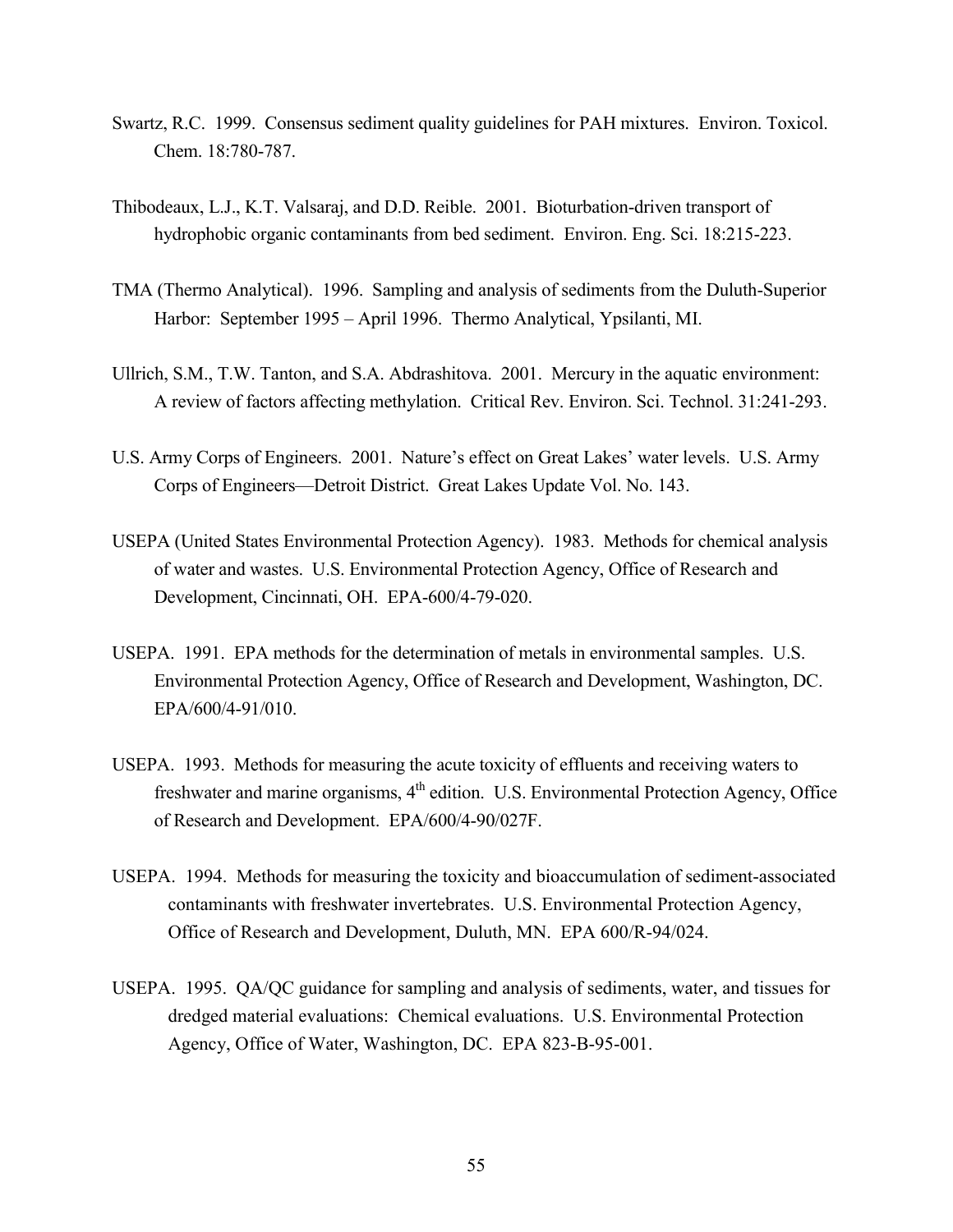- USEPA. 1997. The incidence and severity of sediment contamination in surface waters of the United States. Volume 1: National sediment quality survey. U.S. Environmental Protection Agency, Office of Science and Technology, Washington, DC. EPA 823-R-97- 006.
- USEPA. 2000a. Methods for measuring the toxicity and bioaccumulation of sedimentassociated contaminants with freshwater invertebrates. U.S. Environmental Protection Agency, Office of Research and Development, Office of Water, Washington, DC. EPA/600/R-99/064.
- USEPA. 2000b. Prediction of sediment toxicity using consensus-based freshwater sediment quality guidelines. Great Lakes National Program Office, Chicago, IL. EPA 905/R-00/007.
- Van Metre, P.C, B.J. Mahler, and E.T. Furlong. 2001. Response to comment on "Urban sprawl leaves its PAH signature." Environ. Sci. Technol. 35:1890-1891.
- Walker, D.A. and S.P. Hall. 1976. Duluth-Superior Harbor cultural resources study. Archeology Department, Minnesota Historical Society, St. Paul, MN.
- Washington Department of Ecology. 2001. Whatcom Waterway site, Bellingham Georgia-Pacific log pond. Washington Department of Ecology, Northwest Regional Office, Bellevue, WA. Publication #01-09-061.
- WDNR (Wisconsin Department of Natural Resources). 1995. Guidance for sediment assessment in the state of Wisconsin. Bureau of Water Resources, Wisconsin Department of Natural Resources, Madison, WI.
- WDNR. 2001. Glass furnace technology (GFT) project fact sheet Phase III: Pilot-scale melter. Wisconsin Department of Natural Resources, Madison, WI. (web site reference: http://www.dnr.state.wi.us/org/water/wm/lowerfox/minergy/index.html)
- Wenck Associates. 1995. Harbor sediment sampling documentation report. Wenck Associates, Inc., Maple Plain, MN.